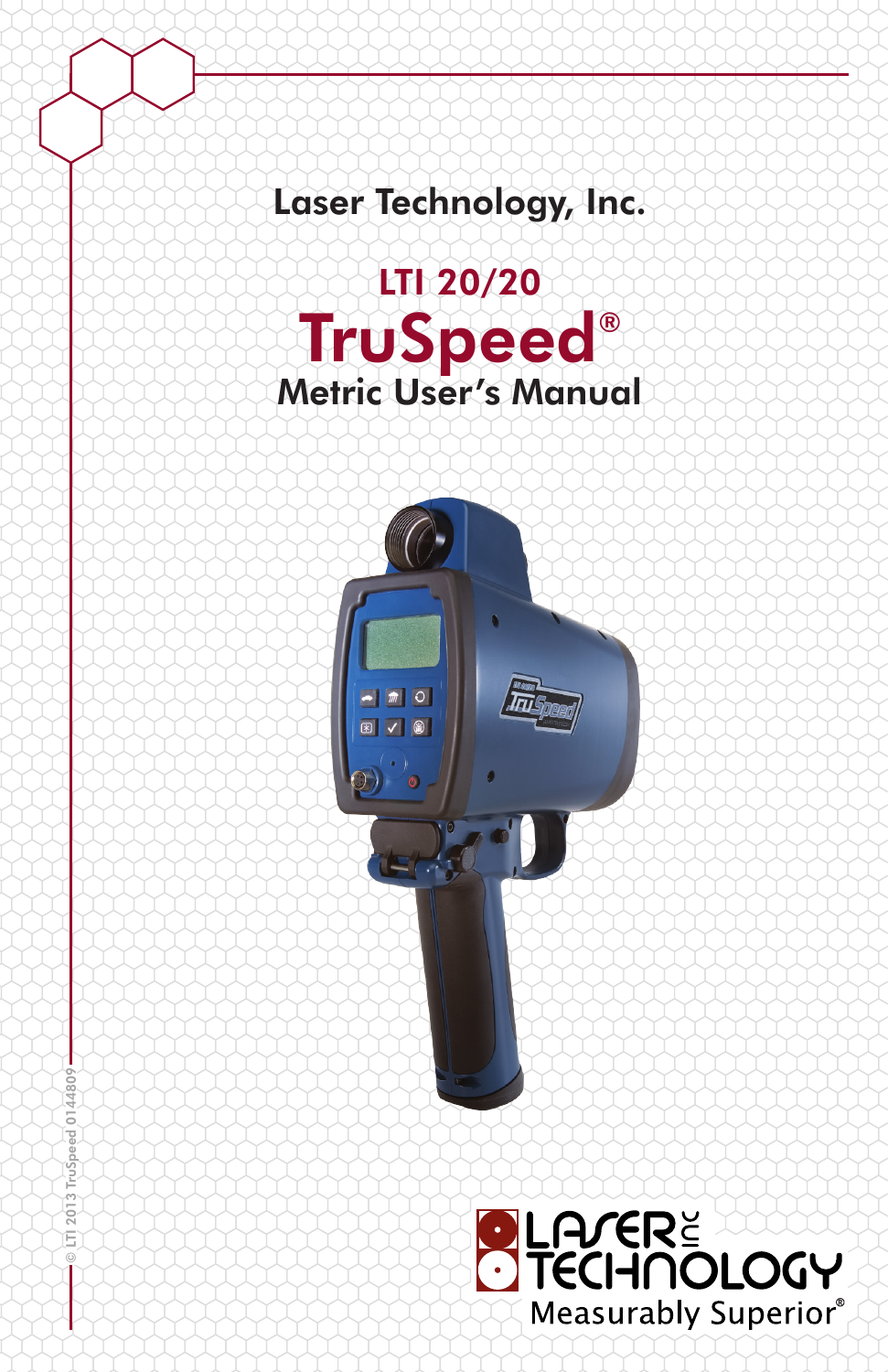LTI 20/20 TruSpeed Metric User's Manual Part Number 0144809 3rd Edition

#### **Copyright Notice:**

Information in this document is subject to change without notice and does not represent a commitment on the part of Laser Technology Inc. No part of this manual may be reproduced in any form or by any means, electronic or mechanical, including photocopying, recording, or information storage and retrieval systems, for any purpose other than the purchaser's personal use, without the express written consent of Laser Technology, Inc.

Copyright (c)[2008-2013] Laser Technology, Inc. All Rights Reserved. Unauthorized duplication, in whole or in part, is strictly prohibited.

Printed in the United States of America 3rd Edition: October 2013

#### **Trademarks:**

TruSpeed is trademark of Laser Technology, Inc. All other trademarks are the property of their respective owner.

#### **Patents:**

This product is covered by pending patent applications and/or one or more of the following issued patents: 5,715,045

 5,521,696 5,612,779 6,445,444 5,652,651

#### **LTI Contact Information:**

 Laser Technology, Inc. 6912 S. Quentin St. Centennial, CO 80112 USA

 Phone: 1-303-649-1000 Fax: 1-303-649-9710 Web Site: [www.lasertech.com](http://www.lasertech.com/)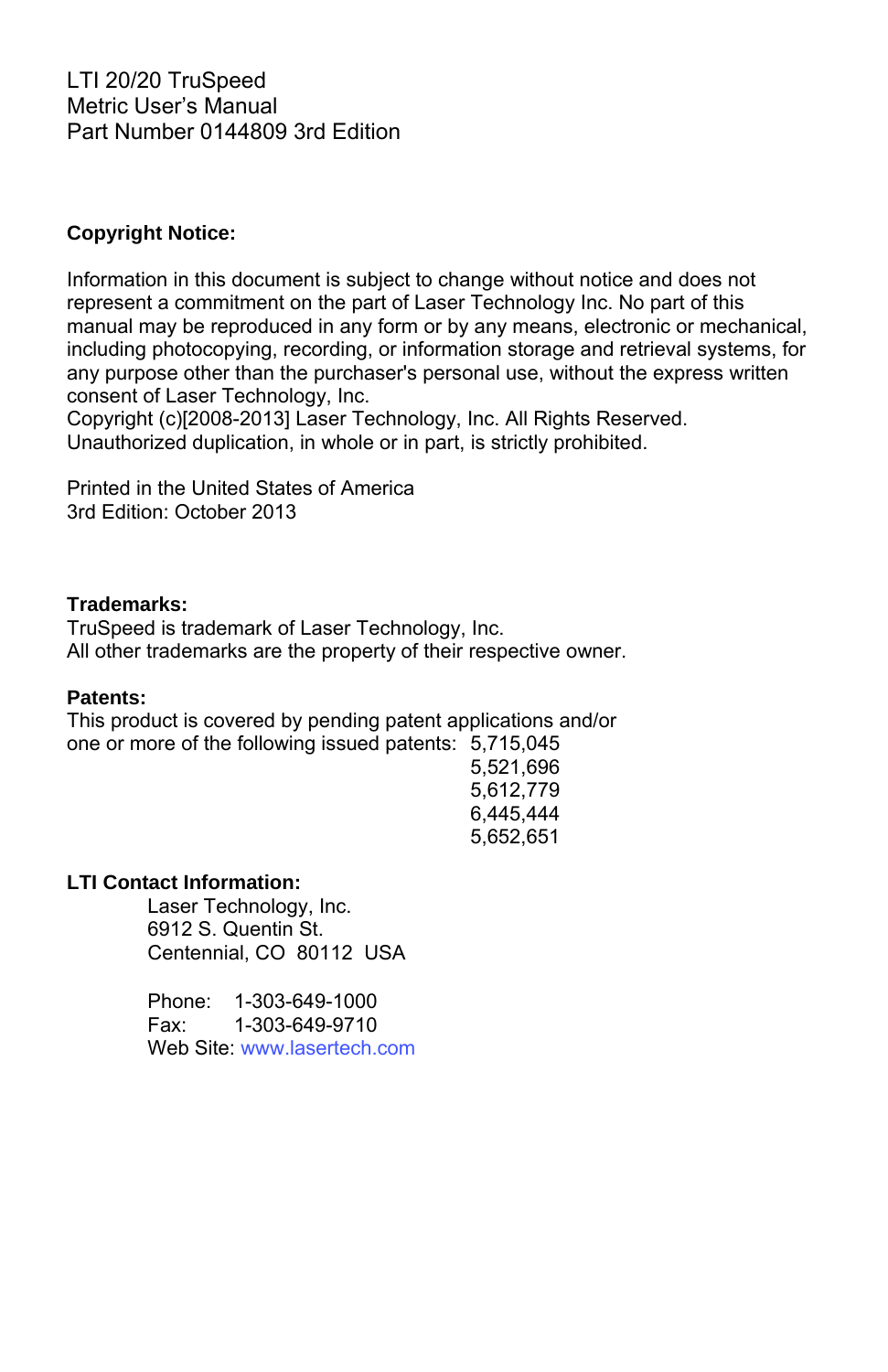### **LTI 20/20 TruSpeed Metric User's Manual Table of Contents**

|                                               | 3              |
|-----------------------------------------------|----------------|
|                                               | 3              |
|                                               | 3              |
|                                               | 4              |
|                                               | 5              |
|                                               | 5              |
|                                               | 5              |
|                                               | 5              |
|                                               | $6\phantom{a}$ |
|                                               | $\overline{7}$ |
|                                               | $\overline{7}$ |
| Removing the Shoulder Stock                   | $\overline{7}$ |
|                                               | 8              |
| Removing the Battery Tube from the Handle     | 8              |
| Inserting the Batteries in Battery Tube       | 8              |
| Removing the Batteries from the Battery Tube  | 9              |
| Re-inserting the Battery Tube into the Handle | 9              |
|                                               | 10             |
|                                               | 11             |
|                                               | 11             |
|                                               | 12             |
| Miscellaneous Display Features                | 13             |
| Adjusting the Aiming Reticle's Intensity      | 14             |
|                                               | 14             |
|                                               | 15             |
|                                               | 15             |
|                                               | 16             |
|                                               | 16             |
|                                               |                |
| Section #2 - Speed Measurements               | 17             |
|                                               | 18             |
|                                               | 18             |
|                                               | 19             |
|                                               | 19             |
|                                               | 21             |
|                                               | 22             |
|                                               | 23             |
|                                               | 24             |
|                                               | 24             |
|                                               | 25             |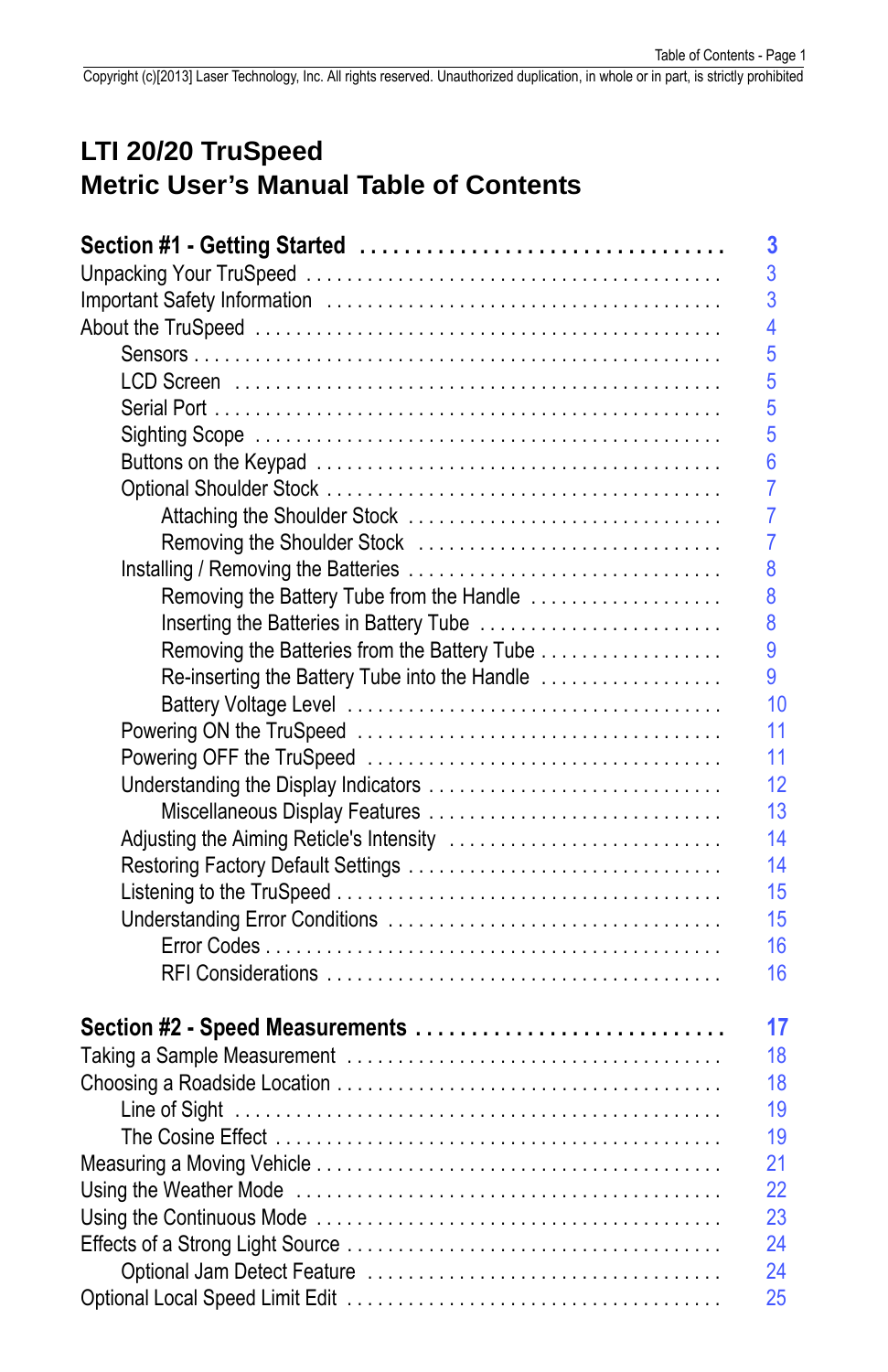| Section #3 - Test Mode and Instrument Tests | 26 |
|---------------------------------------------|----|
|                                             | 26 |
|                                             | 27 |
|                                             |    |
|                                             | 28 |
|                                             | 29 |
|                                             | 30 |
|                                             | 32 |
|                                             | 33 |
| Model and Firmware Version Number Display   | 34 |
|                                             | 34 |
|                                             |    |
|                                             | 35 |
| Section #5 - Serial Data Interface          | 36 |
|                                             | 36 |
|                                             | 36 |
|                                             | 36 |
|                                             | 36 |
|                                             | 37 |
|                                             | 37 |
| Example Version ID Messages                 | 37 |
|                                             | 37 |
|                                             |    |
| Example Version ID Messages                 | 37 |
|                                             | 38 |
| Example Speed/Range Messages                | 38 |
|                                             | 39 |
| Section #7 - Troubleshooting Tips           | 40 |
|                                             | 41 |
|                                             | 42 |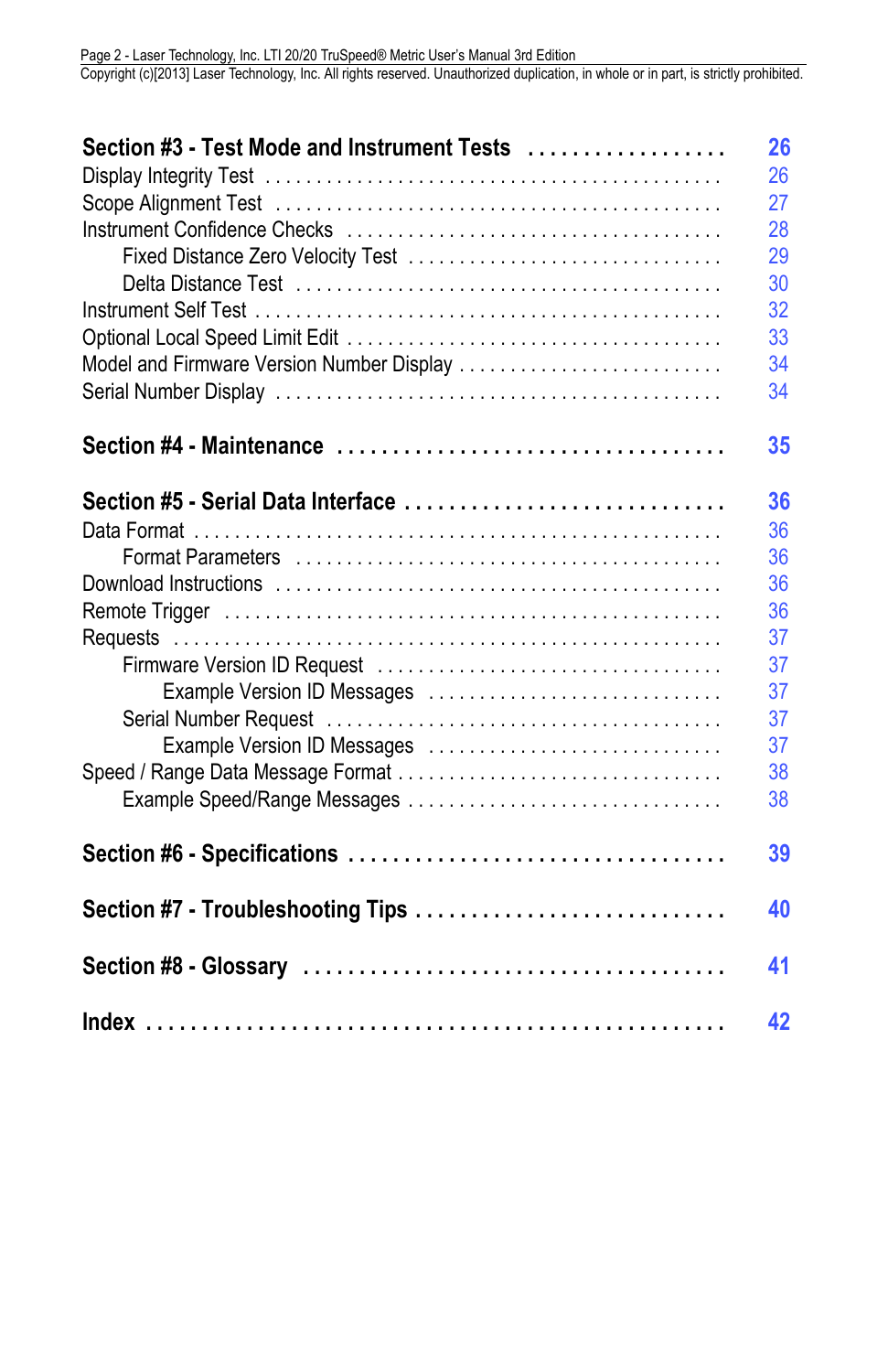## <span id="page-4-3"></span><span id="page-4-0"></span>**Section #1 - Getting Started**

### <span id="page-4-1"></span>Unpacking Your TruSpeed

When you receive your TruSpeed, check to make sure that you received everything that you ordered, and that it all arrived undamaged.

#### **TruSpeed Basic Package: Available Features:**

- TruSpeed Instrument
- with Polarizing Filter
- Two C-Cell Batteries Metric User's Manual



Local Speed Limit Edit

#### **Available Accessories**

- Carrying Case hard
- Carrying Case soft
- Shoulder Stock
- Monopod
- Tripod

 $\overline{\phantom{a}}$  TruSpeed Yoke

- (includes adapter for monopod/tripod mounting)
- $\Box$  TruSpeed Battery Eliminator

### <span id="page-4-2"></span>Important Safety Information

#### **Avoid staring directly at the laser beam for prolonged periods.**

• The TruSpeed is designed to meet FDA eye safety requirements and is classified as eye-safe to Class 1 limits, which means that virtually no hazard is associated with directly viewing the laser output under normal conditions. As with any laser device, reasonable precautions should be taken in its operation. It is recommended that you avoid staring into the transmit lens while firing the laser. The use of optical instruments with this product may increase eye hazard.

#### **Never attempt to view the sun through the scope.**

Looking at sun through the scope may permanently damage your eyes.

#### **Never point the instrument directly at the sun.**

Exposing the lens system to direct sunlight, even for a brief period, may permanently damage the laser transmitter.

#### **Do not operate the instrument in extreme temperatures.**

• TruSpeed components are rated for a temperature range of -30° to 60° C. Do not operate the instrument in temperatures outside that range.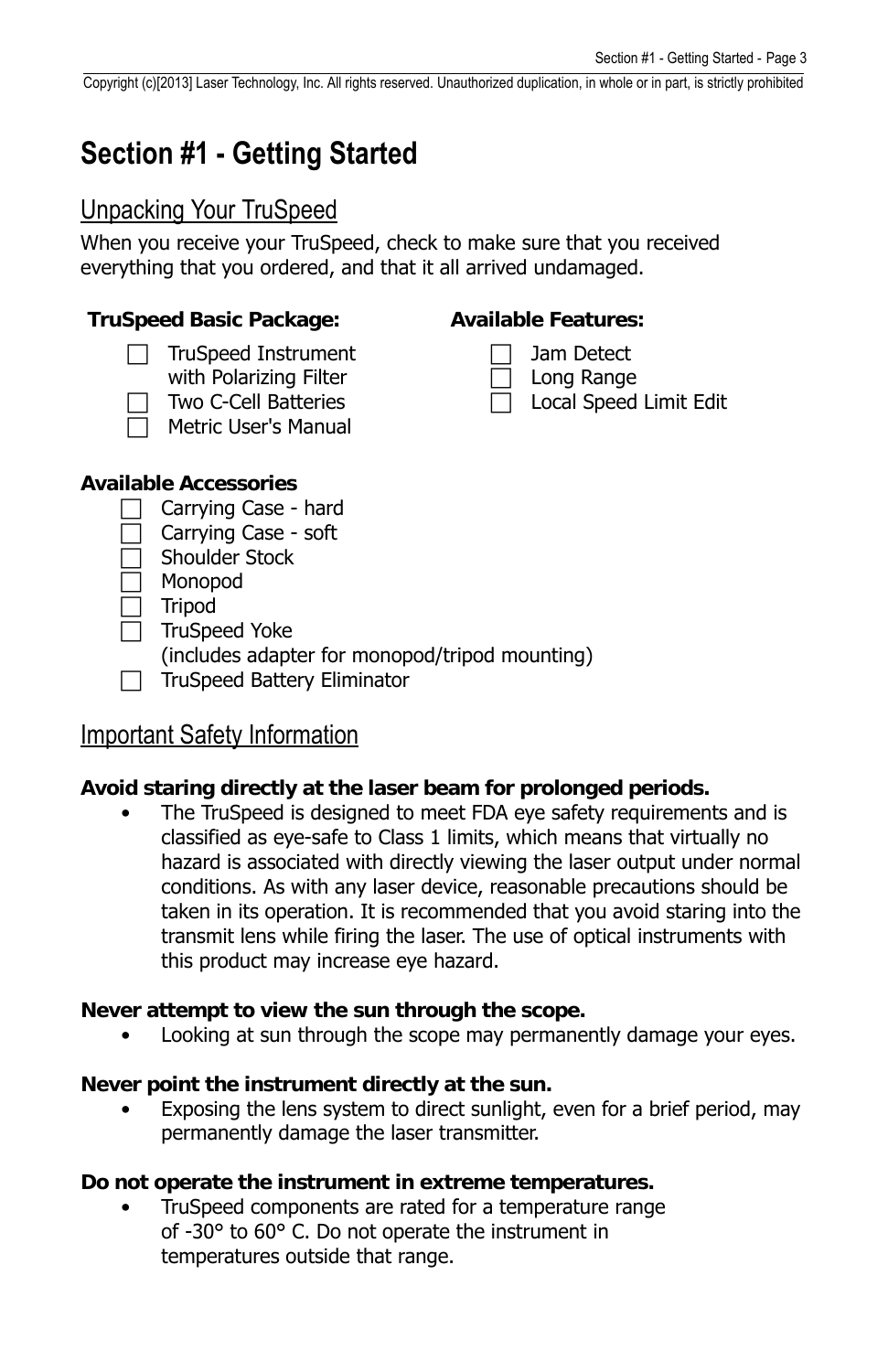### <span id="page-5-1"></span><span id="page-5-0"></span>About the TruSpeed

Laser Technology's LTI 20/20 TruSpeed is part of the Laser Technology family of handheld laser speed and ranging devices. Compared to our other laser speed measurement products, the TruSpeed includes:

- Simplified menus and options.
- Built-in Weather Mode: an alternate speed measurement mode. It is a simplified gating option. This factory-defined gate ensures that targets are beyond the range where rain and snow can affect the laser's ability to capture a speed reading.
- Continuous Mode: an alternate speed measurement mode. It displays one speed reading after another until you release the TRIGGER.
- Liquid Crystal Display (LCD) screen for instant access to measurements and options.
- Sighting scope with in-scope aiming reticle and in-scope speed measurement display.
- Seven-button keypad that provides quick and easy access to the instrument functions.
- Sounds and visual indicators that ensure confidence of positive target acquisition.
- Serial data output port for easy connection to a data collector or remote computer.



Figure #1 shows the TruSpeed's front and rear panels.

- 1. Sighting Scope
- 2. Transmit Lens
- 3. Receive Lens
- 4. Battery Release
- 5. Shoulder Stock Release
- 6. Battery Tube
- 7. Handle / Battery **Compartment**
- 8. Trigger
- 9. Shoulder Stock Attachment Point
- 10. Serial Port
- 11. Speaker
- 12. Keypad
- 13. LCD Screen

Figure #1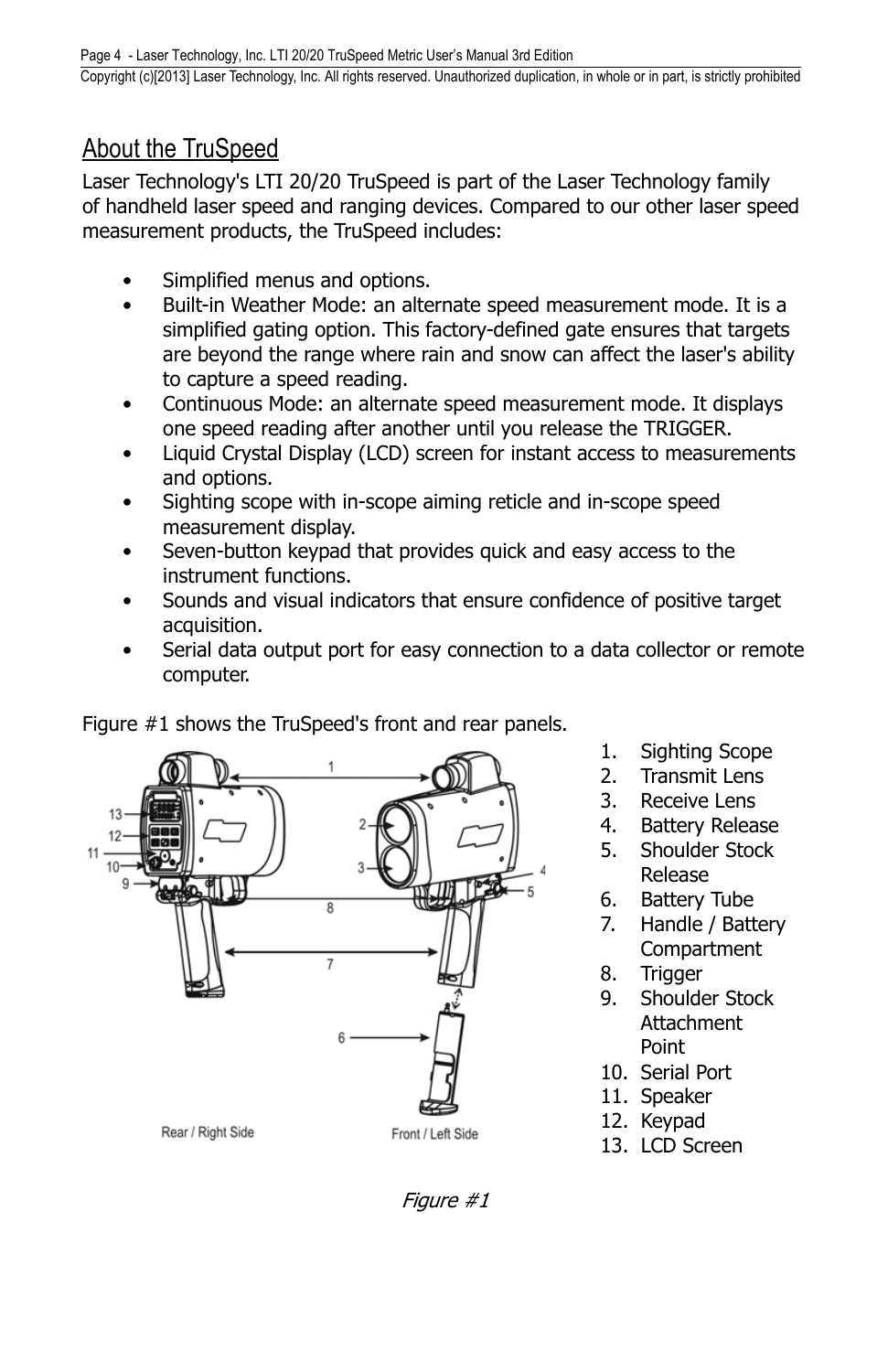### <span id="page-6-4"></span><span id="page-6-0"></span>**Sensors**

The TruSpeed has two lenses on the front panel. The top lens transmits the infrared laser signals. The bottom lens receives the signals back from the target and feeds signal information to the internal circuitry.

The internal circuitry consists of a laser range sensor and timing, analysis, computation, and display circuits. The TruSpeed determines distance through its laser range sensor, by measuring the time of flight of short pulses of infrared light. The TruSpeed has a broad spectrum of sensitivity and can work with both reflective and non-reflective targets. The maximum measurement distance varies with target and environmental conditions.

- The absolute maximum is about 650 meters.
- Long Range *(optional feature)* absolute maximum is about 1.200 meters.

### <span id="page-6-1"></span>**LCD Screen**

The LCD Screen displays menu items, option indicators, error codes, and speed measurement results.

### <span id="page-6-2"></span>**Serial Port**

Your TruSpeed includes a serial port located on the rear panel. The serial port allows you to connect the instrument to a data collector or remote computer. For information about the Serial Data Interface, see [page 36.](#page-38-5)

### <span id="page-6-3"></span>**Sighting Scope**

Mounted on top of the TruSpeed is a single-power sighting scope.

- The polarizing light filter is adjustable to optimize viewing contrast. Figure #2 shows the polarizing light filter's adjustment ring.
- The in-scope aiming reticle helps you aim accurately to the target. Figure #3 shows reticle. This reticle represents the size of the laser beam.
- In-scope speed measurement display.
- You can vary the intensity of the aiming reticle to account for different lighting conditions. For more information, see [page 14](#page-15-0).



Figure #2

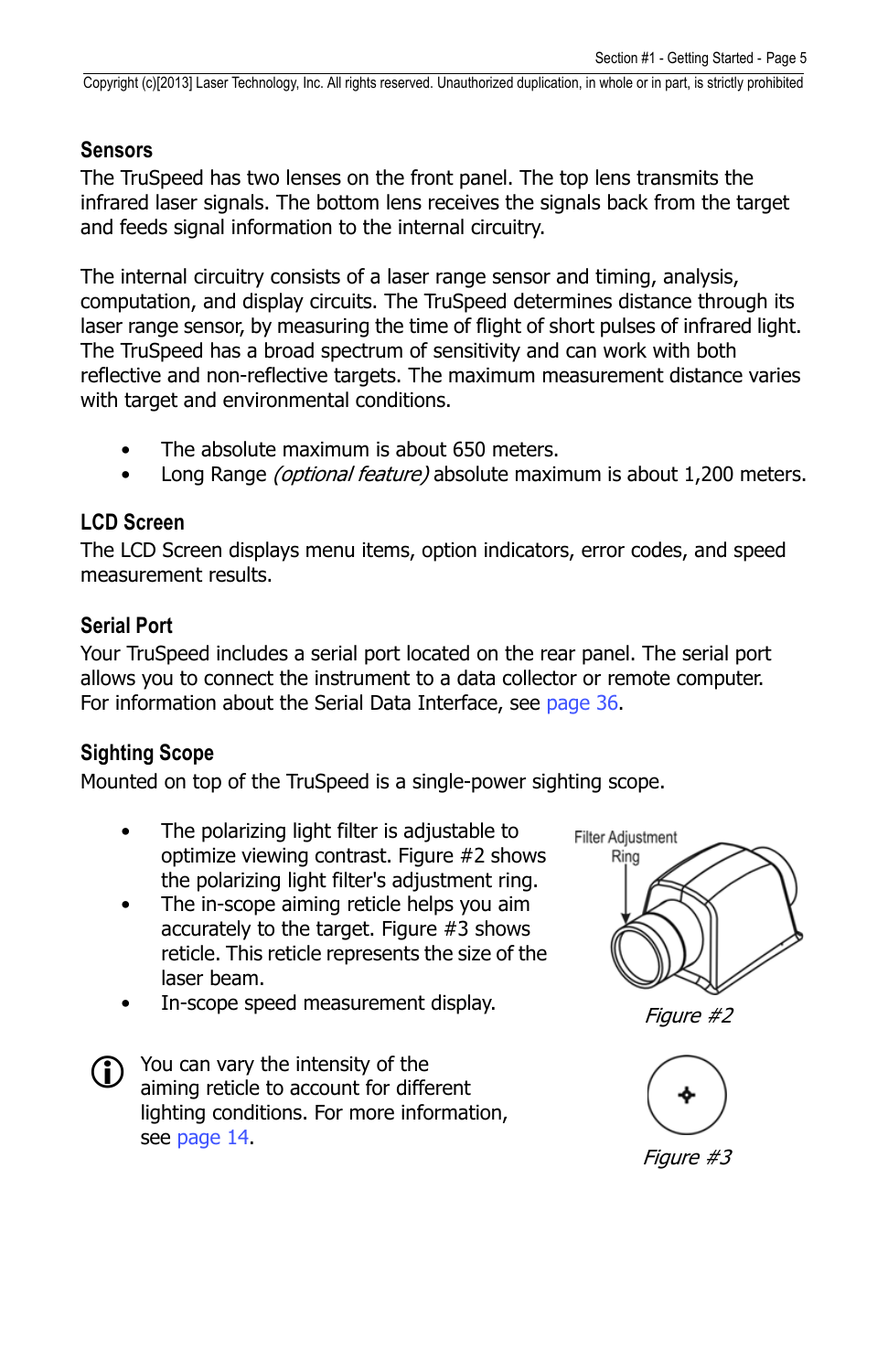### <span id="page-7-1"></span><span id="page-7-0"></span>**Buttons on the Keypad**

The TruSpeed has a 7-button keypad located on the rear panel of the instrument. The buttons provide easy access to the instrument functions. The table below lists the buttons and the functions of each.

| <b>Button</b> | <b>Name</b>                                                         | <b>Function</b>                                                                                                                                                            |  |  |  |
|---------------|---------------------------------------------------------------------|----------------------------------------------------------------------------------------------------------------------------------------------------------------------------|--|--|--|
|               | Speed<br>Mode                                                       | Activates the instrument's speed<br>measurement mode.                                                                                                                      |  |  |  |
|               |                                                                     | Speed Limit Edit Function: Accepts the<br>value that appears on the screen.                                                                                                |  |  |  |
|               | Weather<br>Mode                                                     | Activates an alternate speed measurement<br>mode: simplified gating option.<br>Targets must be at a distance greater than<br>61 meters.                                    |  |  |  |
|               |                                                                     | Speed Limit Edit Function: Adds 1 to the<br>value of the flashing digit.                                                                                                   |  |  |  |
|               | Continuous<br>Mode                                                  | Activates an alternate speed measurement<br>mode: allows you to obtain successive<br>speed readings on a target vehicle.                                                   |  |  |  |
|               |                                                                     | Speed Limit Edit Function: (1) Activates the<br>edit function. The right-most digit will be<br>flashing. (2) Press to edit the digit to the<br>left of the flashing digit. |  |  |  |
|               | <b>Backlight</b>                                                    | Toggles the display backlight ON/OFF.                                                                                                                                      |  |  |  |
|               | <b>Test</b><br>Mode                                                 | Activates the instrument's Test Mode:<br>allows you to verify the TruSpeed's<br>mechanics.                                                                                 |  |  |  |
|               |                                                                     | Speed Limit Edit Function: Subtracts 1 from<br>the value of the flashing digit.                                                                                            |  |  |  |
|               | <b>Brightness</b><br>Control                                        | Varies the intensity of the in-scope aiming<br>reticle.                                                                                                                    |  |  |  |
|               | Press and release to power ON the<br>Power<br>ON/OFF<br>instrument. |                                                                                                                                                                            |  |  |  |
|               |                                                                     | Press-and-Hold for approximately 3 seconds<br>to power OFF the instrument.                                                                                                 |  |  |  |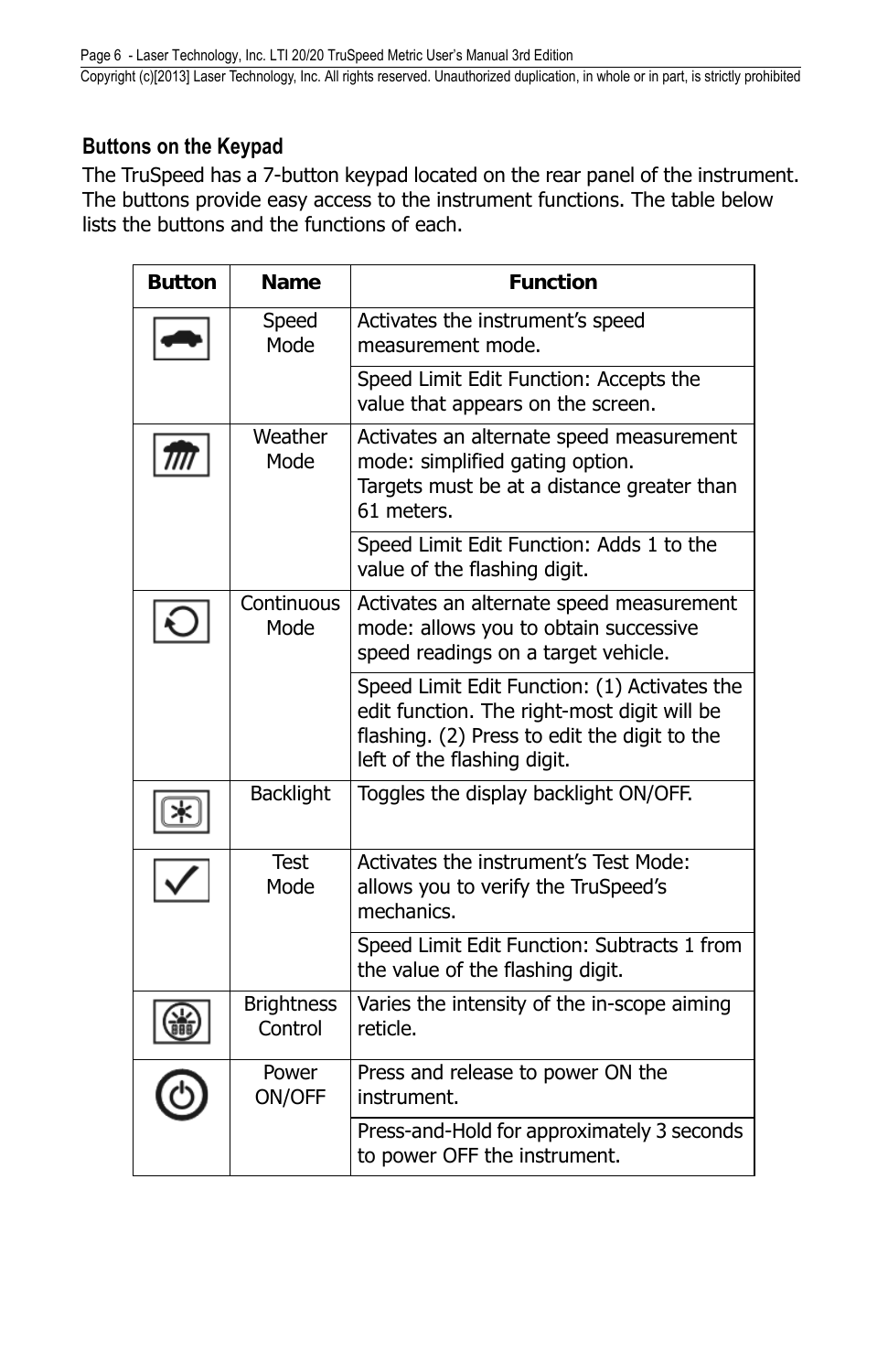(Enlarged to show step #1)

<span id="page-8-3"></span>Copyright (c)[2013] Laser Technology, Inc. All rights reserved. Unauthorized duplication, in whole or in part, is strictly prohibited

### <span id="page-8-0"></span>**Optional Shoulder Stock**

The Shoulder Stock is available for purchase as an accessory item. The Shoulder Stock helps stabilize the TruSpeed while capturing speed measurements and is designed for either left-handed or right-handed use.

<span id="page-8-1"></span>Attaching the Shoulder Stock

- 1. Flip the Shoulder Stock Release toward the front of the TruSpeed.
- 2. Align the pronged-end of the Shoulder Stock with the Shoulder Stock Attachment Point as shown in Figure #4.
- 3. Slide the Shoulder Stock straight into the two holes.
- 4. Flip the Shoulder Stock Release toward the rear of the TruSpeed to secure the Shoulder Stock.



i de Cardinal (Cardinal)<br>Cardinal (Cardinal)<br>Cardinal (Cardinal)

### <span id="page-8-2"></span>Removing the Shoulder Stock

- 1. Turn the Shoulder Stock Release toward the front of the TruSpeed. Continue to hold the Shoulder Stock Release in this position.
- 2. Pull the Shoulder Stock straight toward you.





(Enlarged to show step #1)

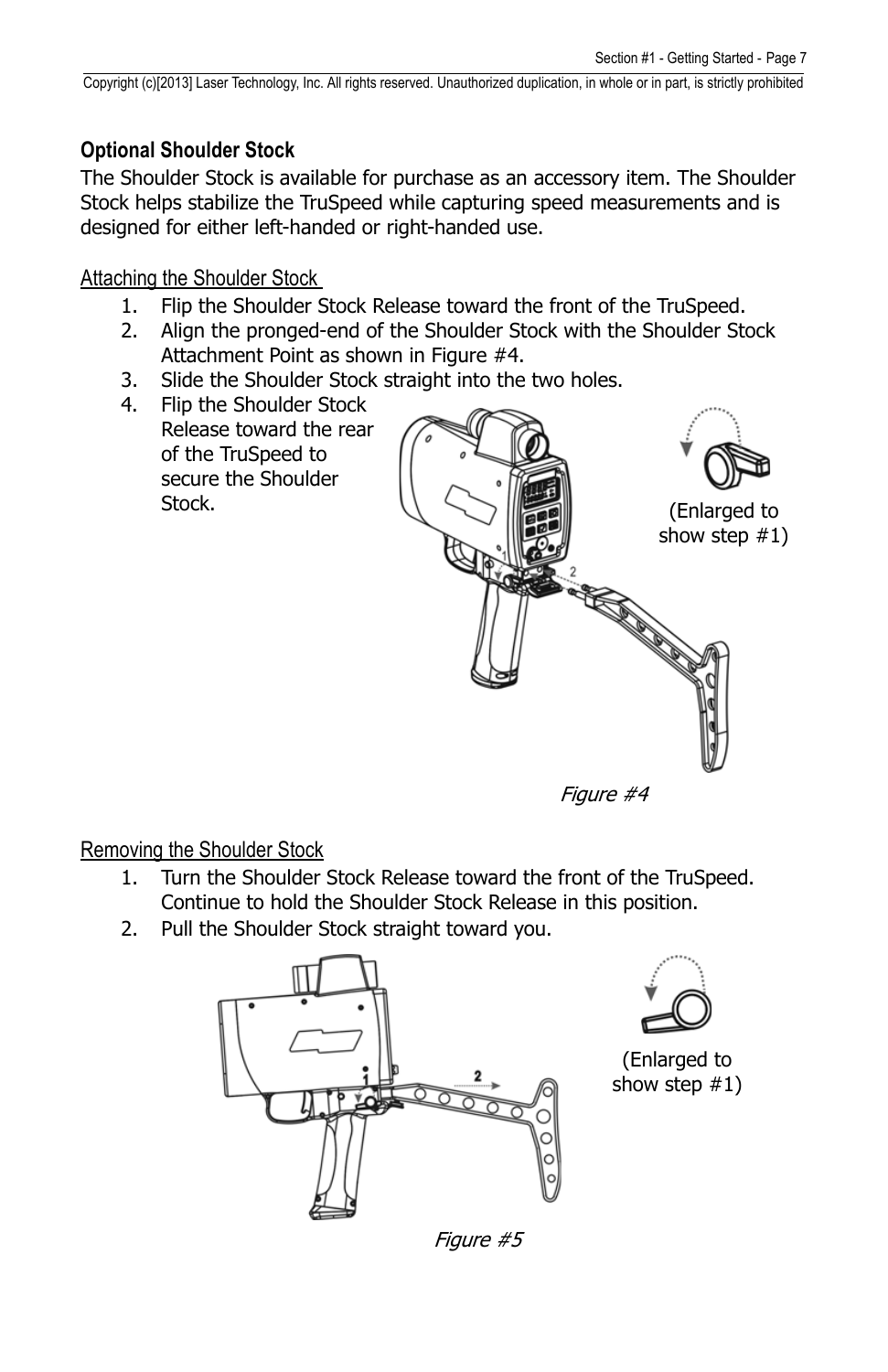### <span id="page-9-4"></span><span id="page-9-0"></span>**Installing / Removing the Batteries**

Two C cell batteries are required to power the TruSpeed. The batteries are located in the Battery Tube inside the Handle.

**LTI strongly recommends using standard-design C cell alkaline batteries. If you use rechargeable batteries, they must be shaped like Figure #6B.** 

<span id="page-9-3"></span>**If you use any battery shaped like Figure #6A, it will cause fatal damage to the laser regardless if powered on or not. Regardless of chemical make-up, the use of any battery shaped like Figure #6A, will void the warranty, any pursuant damage caused to the transistor, and main power supply chip will not be handled as a warranty repair.**

<span id="page-9-1"></span>Removing the Battery Tube from the Handle

- 1. Hold the TruSpeed with one hand and hold the bottom of the Handle with your other hand.
- 2. Press the Battery Release, the black button on both sides of the TruSpeed, just behind the TRIGGER.
- 3. Slide the Battery Tube out of the Battery Compartment.

<span id="page-9-2"></span>Inserting the Batteries in Battery Tube

- 1. With the positive end of the battery pointing toward the bottom of the Battery Tube, align the battery with the opening of the Battery Tube as shown in Figure #8A and B.
- 2. Insert the battery into the Battery Tube and slide the battery to the top of the tube.
- 3. Position the second battery as described in step #1 and insert the battery into the tube as shown in Figure #8C.



Figure #6



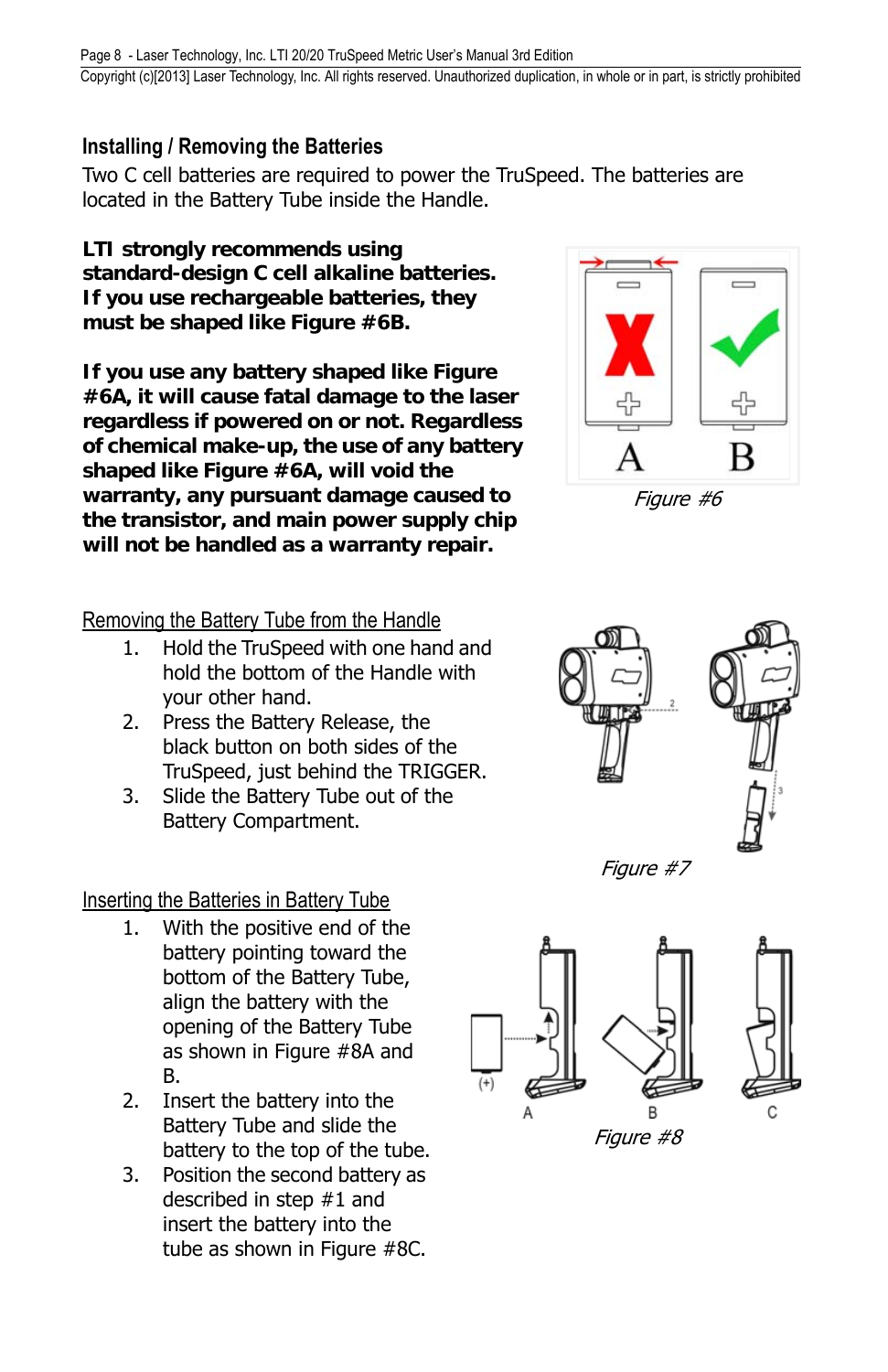If you decide to assume the risk of using batteries shaped like Figure  $#6A$  [\(page 8](#page-9-3)), it is critical to follow the recommended orientation of the  $+$  and  $-$  ends when inserting the batteries into the battery tube. See Figure #9. **If this battery type and size is inserted incorrectly, it causes fatal damage to the laser.**



Figure #9

<span id="page-10-0"></span>Removing the Batteries from the Battery Tube

To remove the batteries from the Battery Tube, just reverse the above **instructions** 

### <span id="page-10-1"></span>Re-inserting the Battery Tube into the Handle

The Battery Compartment is designed to the Battery Tube only fits one way.

- 1. Align the notched edges of the Battery Tube with those of the Battery Compartment.
- 2. Slide the tube into the compartment until it locks into place.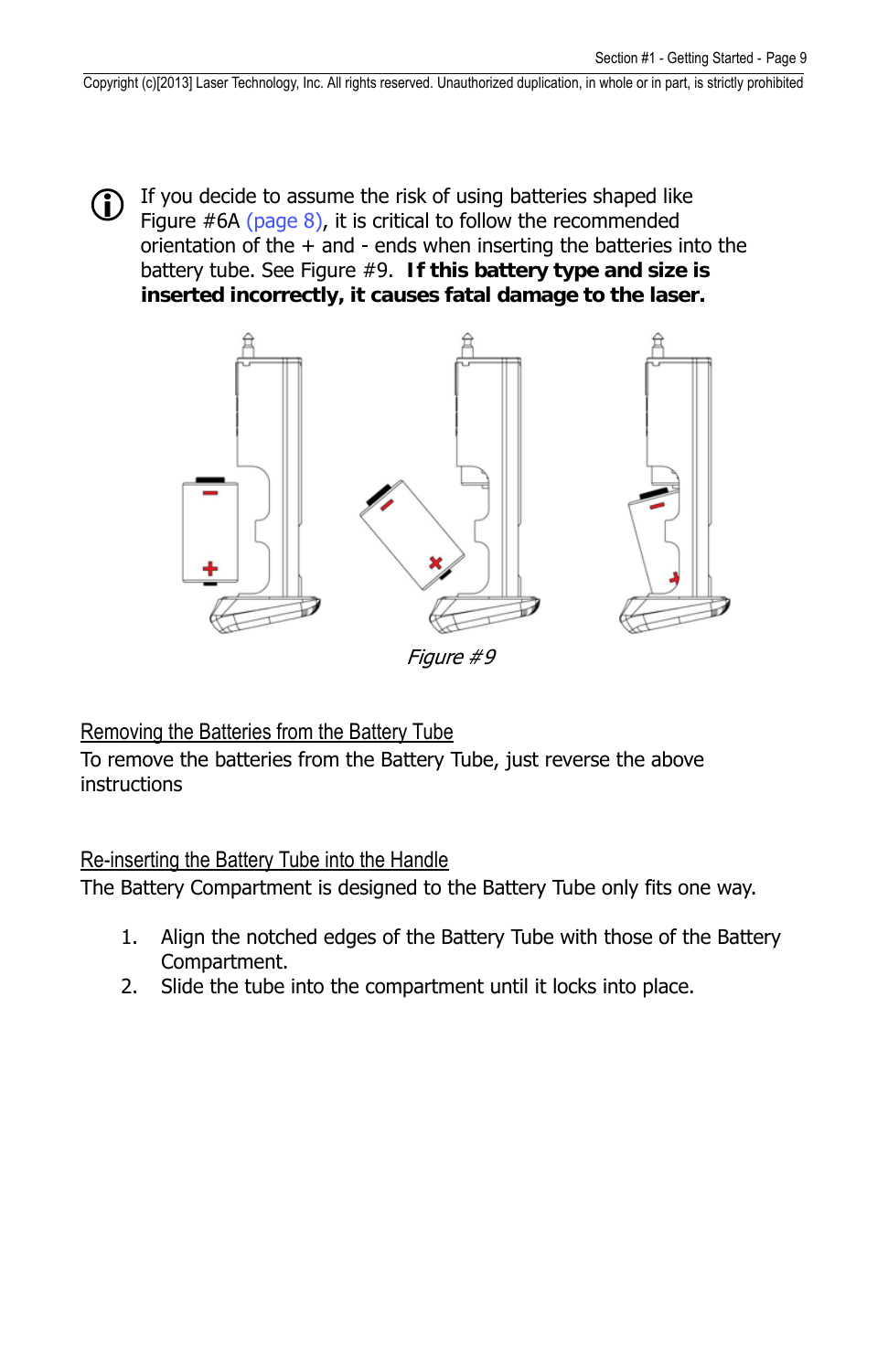### <span id="page-11-2"></span><span id="page-11-1"></span><span id="page-11-0"></span>Battery Voltage Level

The TruSpeed continuously monitors its power source. LTI has defined an acceptable battery voltage range to ensure that the instrument has sufficient battery voltage to guarantee correct operation.

| Appearance<br>of the<br><b>Battery Icon</b> | <b>Explanation</b>                                                                                                                                                                                                                                                              |  |  |  |
|---------------------------------------------|---------------------------------------------------------------------------------------------------------------------------------------------------------------------------------------------------------------------------------------------------------------------------------|--|--|--|
|                                             | 3 segments are lit and the display is steady. The<br>estimated battery life is between 67% and 100%.                                                                                                                                                                            |  |  |  |
|                                             | 2 segments are lit and the display is steady. The<br>estimated battery life is between 34% and 66%.                                                                                                                                                                             |  |  |  |
|                                             | 1 segment is lit and the display is flashing. The<br>estimated battery life is between 33% and 11%.                                                                                                                                                                             |  |  |  |
|                                             | Only the outline is lit, no segments are lit and the<br>display is steady. The estimated battery life is<br>approximately 10%, and the instrument is still<br>operating normally. You should replace the batteries<br>as soon as possible.                                      |  |  |  |
|                                             | Only the outline is lit, no segments are lit and the<br>display is flashing. "bAtt" appears in the upper<br>display and "CHAng" appears in the lower display.<br>All system operation will be locked out and the only<br>button that will work is the $\odot$ button, which you |  |  |  |
|                                             | can use to power OFF the TruSpeed.                                                                                                                                                                                                                                              |  |  |  |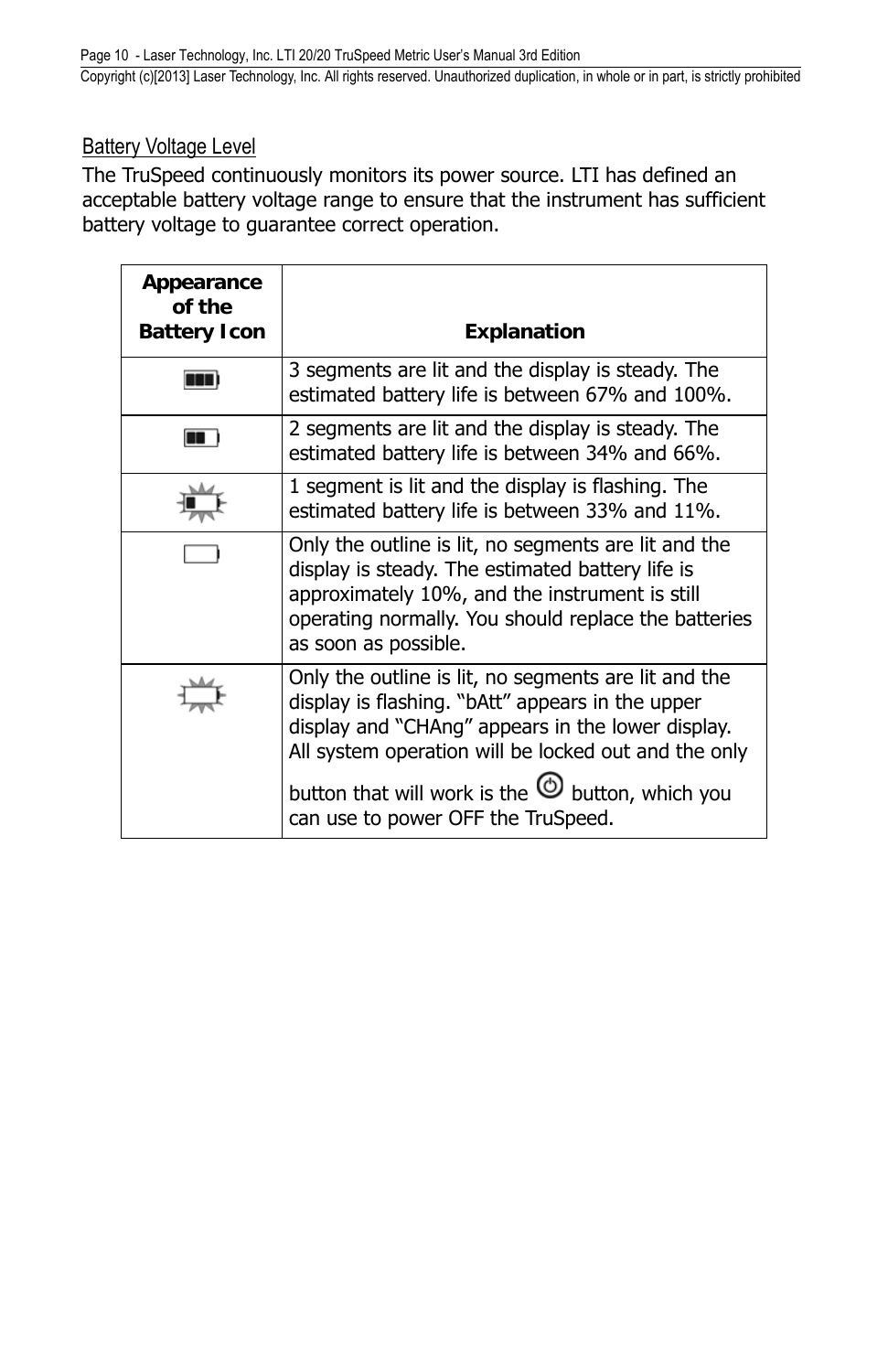### <span id="page-12-2"></span><span id="page-12-0"></span>**Powering ON the TruSpeed**

1. Press the TRIGGER or the  $\circledcirc$  button. Briefly, the instrument's microcontroller will perform the Self Test.



Figure #10

- If all tests prove positive, "PASS" appears briefly in the upper display and "SELF" appears in the lower display as Figure #10 shows. Then the Speed Mode will be active and the Speed Measurement Screen will be displayed ([page 17\)](#page-18-1).
- If all tests do not prove positive, the appropriate error code will appear in the upper display [\(page 16\)](#page-17-0).

If the instrument fails the Self Test:

- 1. Press the  $\textcircled{D}$  button to power OFF the TruSpeed.
- 2. Press the  $\bigcirc$  button to once again power ON the TruSpeed and repeat the Self Test.
	- If the error repeats and you need assistance, contact LTI. See the inside front cover for LTI contact information.

### <span id="page-12-1"></span>**Powering OFF the TruSpeed**

- 1. Press and hold the  $\bigcirc$  button for approximately 3 seconds.
- To help save its batteries, the TruSpeed has a factory-defined power OFF interval. The instrument will automatically power OFF if there is no activity for a period of 15 minutes. Instrument activity includes any button presses.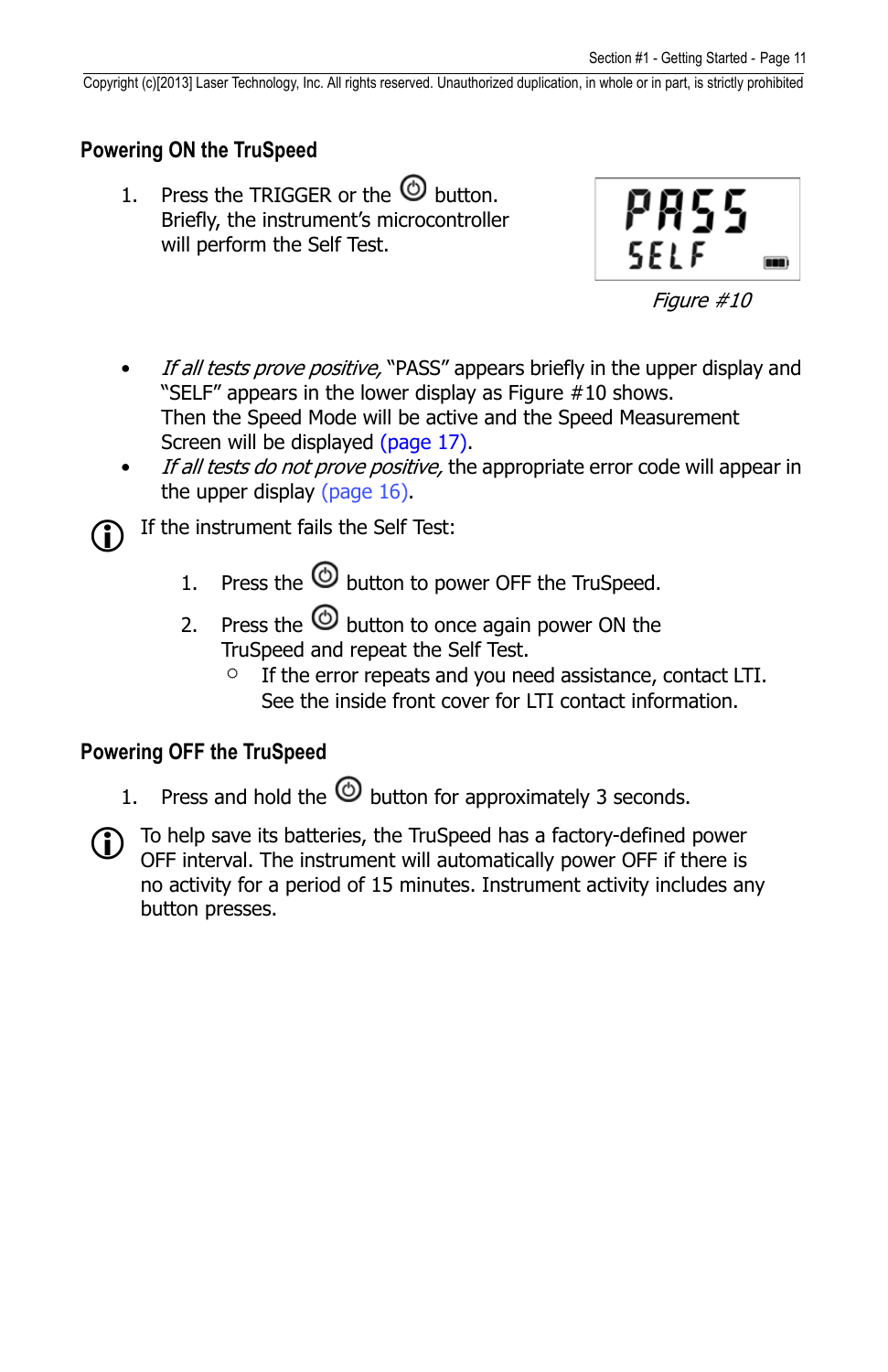### <span id="page-13-1"></span><span id="page-13-0"></span>**Understanding the Display Indicators**

Figure #11 shows the LCD Screen.The table below lists the display indicators and the function of each. These are presented in order of location on the screen, from left to right starting in the upper left corner.



Figure #11

| <b>Display</b><br><b>Indicator</b> | <b>Function</b>                                                      | <b>Explanation</b>                                                                                                                |  |
|------------------------------------|----------------------------------------------------------------------|-----------------------------------------------------------------------------------------------------------------------------------|--|
| ∗                                  | Display                                                              | Visible: The LED backlight is ON.                                                                                                 |  |
|                                    | <b>Backlight</b>                                                     | Not Visible: The LED backlight is OFF.                                                                                            |  |
| 888.8                              | Upper<br>Display                                                     | Provides access to speed<br>measurements and messages.                                                                            |  |
| MPH<br>km/h                        | MPH: Miles per Hour.<br>Speed<br>Units<br>km/h: Kilometers per Hour. |                                                                                                                                   |  |
|                                    | <b>Test</b><br>Mode                                                  | The instrument's Test Mode is active<br>(page 26).                                                                                |  |
| Continuous<br>€<br>Mode            |                                                                      | The instrument's Continuous Mode is<br>active (page 23).                                                                          |  |
| Weather<br>ग्री<br>Mode            |                                                                      | The instrument's Weather Mode is<br>active (page 22).                                                                             |  |
| 88888                              | Lower<br>Display                                                     | Provides access to range<br>measurements and messages.                                                                            |  |
| F<br>m                             | Range<br>Units                                                       | $F$ : Feet.<br>m: Meters.                                                                                                         |  |
| Laser<br>Fire                      |                                                                      | The instrument's laser is firing.                                                                                                 |  |
| m                                  | <b>Battery</b>                                                       | Identifies the approximate current<br>battery voltage. The indicator shown<br>here represents 100%-67% battery<br>life (page 10). |  |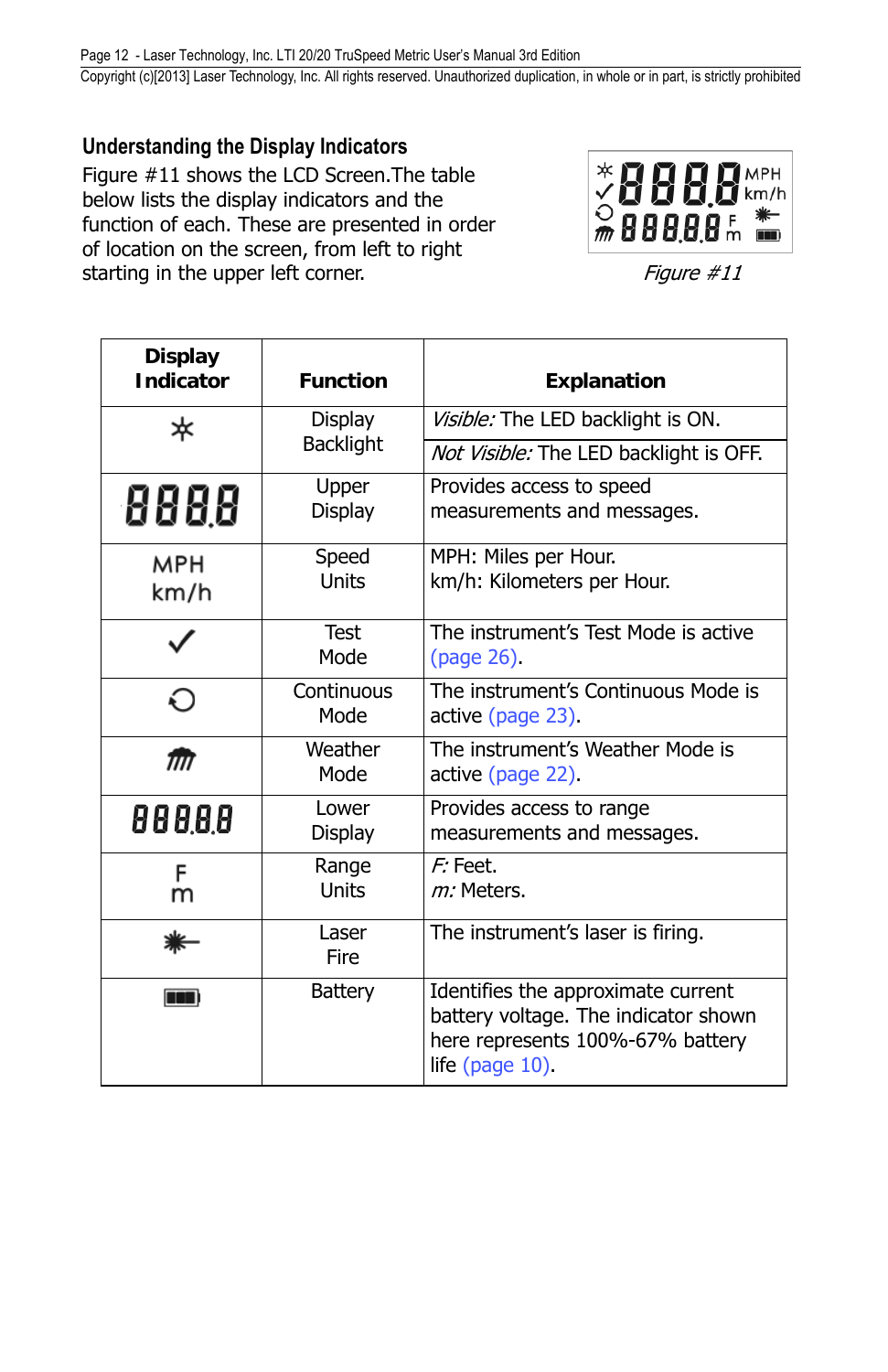### <span id="page-14-1"></span><span id="page-14-0"></span>Miscellaneous Display Features

The table below lists the miscellaneous display features.

| <b>Display</b><br>Feature | <b>Explanation</b>                                                                                                                                                                                 | <b>Refer to</b><br>Pages |
|---------------------------|----------------------------------------------------------------------------------------------------------------------------------------------------------------------------------------------------|--------------------------|
| bAtt<br>CHAng             | You must replace the batteries.<br>Appears in the upper and lower displays.                                                                                                                        | 10                       |
| br xx                     | The in-scope aiming reticle's intensity<br>setting. Appears in the upper display.                                                                                                                  | 14                       |
| $-d1-$                    | Delta Distance Test - Distance #1.<br>Appears in the upper display.                                                                                                                                | 31                       |
| $-d2-$                    | Delta Distance Test - Distance #2.<br>Appears in the upper display.                                                                                                                                | 31                       |
| dEF<br><b>CLEAr</b>       | The factory default settings have been<br>restored. Appears in the upper and lower<br>displays.                                                                                                    | 14                       |
| E xx                      | Error Code. An error condition has occurred<br>during a speed measurement attempt or in<br>the system hardware. Appears in the upper<br>display.                                                   | 16                       |
| <b>PASS</b>               | Successful completion of the instrument<br>Self Test. Appears in the upper display.                                                                                                                | 32                       |
| <b>SELF</b>               | The instrument is performing (or has<br>performed) the instrument Self Test.<br>Appears in the lower display.                                                                                      | 32                       |
| $\overline{\text{SN}}$    | Serial Number. "SN" appears in the upper<br>display. The serial number associated with<br>the unit. Appears in the lower display.                                                                  | 34                       |
| SpdLt                     | When the TruSpeed includes the optional<br>Local Speed Limit Edit feature, SpdLT<br>appears in the lower display on the Speed<br>Limit Edit Screen and on the initial Speed<br>Measurement Screen. | 25, 33                   |
| tt                        | The instrument's test tone is active. Used<br>during the Scope Alignment Test. Appears<br>in the upper display.                                                                                    | 27                       |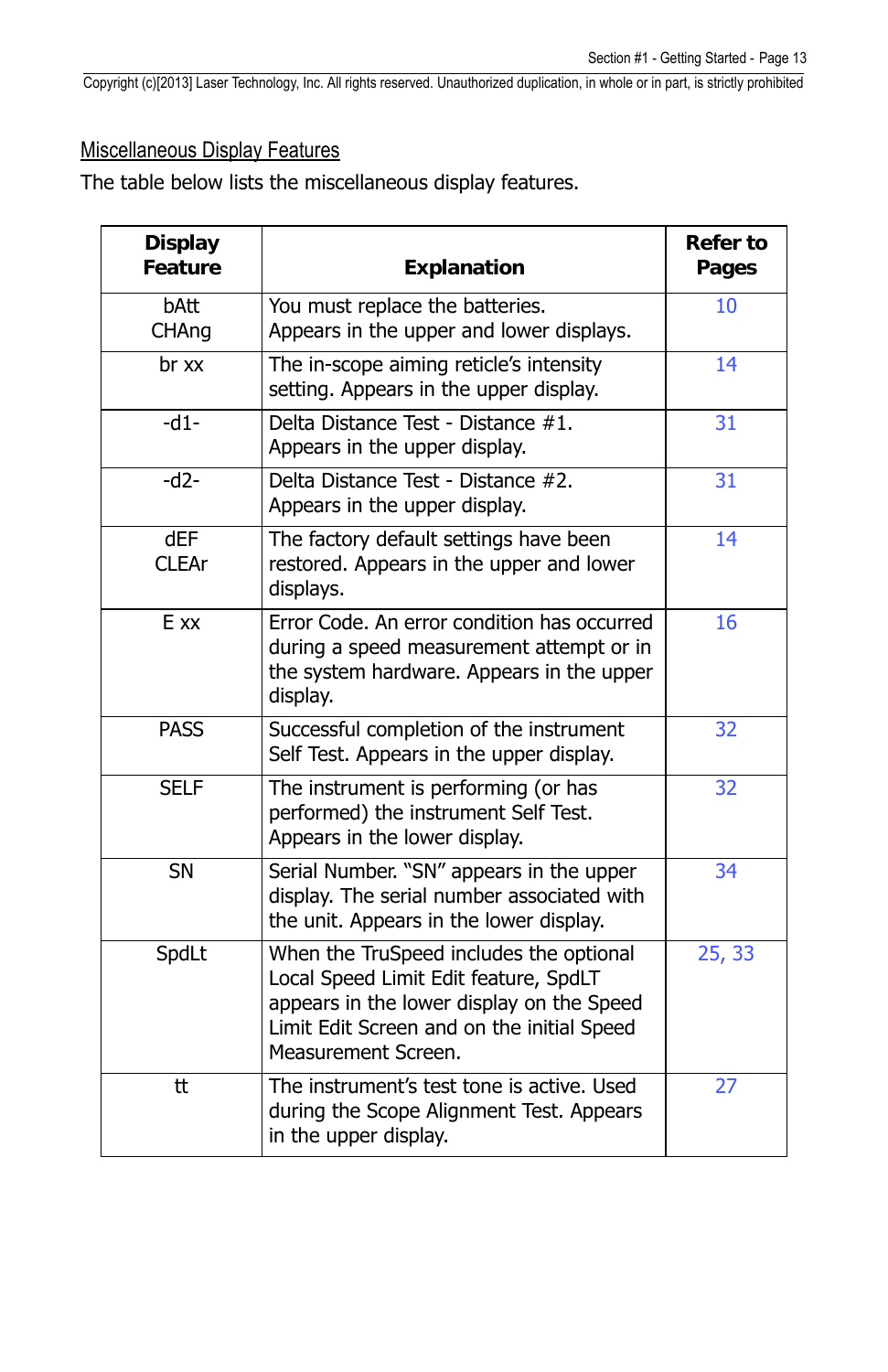### <span id="page-15-3"></span><span id="page-15-0"></span>**Adjusting the Aiming Reticle's Intensity**

The in-scope aiming reticle has eight intensity settings from DIM (01) to BRIGHT (08).

- 1. Press the  $\circledast$  button. The display should look similar to Figure #12. The factory default setting is "br 05" as shown in the figure.
- 2. Press the  $\circled{2}$  button until the desired setting is achieved. It's easy to get the desired setting if you look through the scope while making the adjustment.
	- $\circ$  Each time you press the button, the "br xx" value increases by 1.
	- $\circ$  If you press the button while "br 08" is displayed, you will see "br 01" next.
- 3. Press the TRIGGER to return to the measurement mode that was most recently active.

Powering OFF the instrument does not change this setting. The next time the instrument is powered ON, the setting will be the same.

### <span id="page-15-2"></span><span id="page-15-1"></span>**Restoring Factory Default Settings**

- 1. Verify that the TruSpeed is powered ON.
- 2. Simultaneously, press and hold the

 $\bigcirc$  button and the  $\bigcirc$  button until "dEF CLEAr" appears on the screen. The display should look similar to Figure #13.

3. Release both buttons. The Speed Mode will be active and the Speed Measurement Screen will be displayed.



Figure #13



Figure #12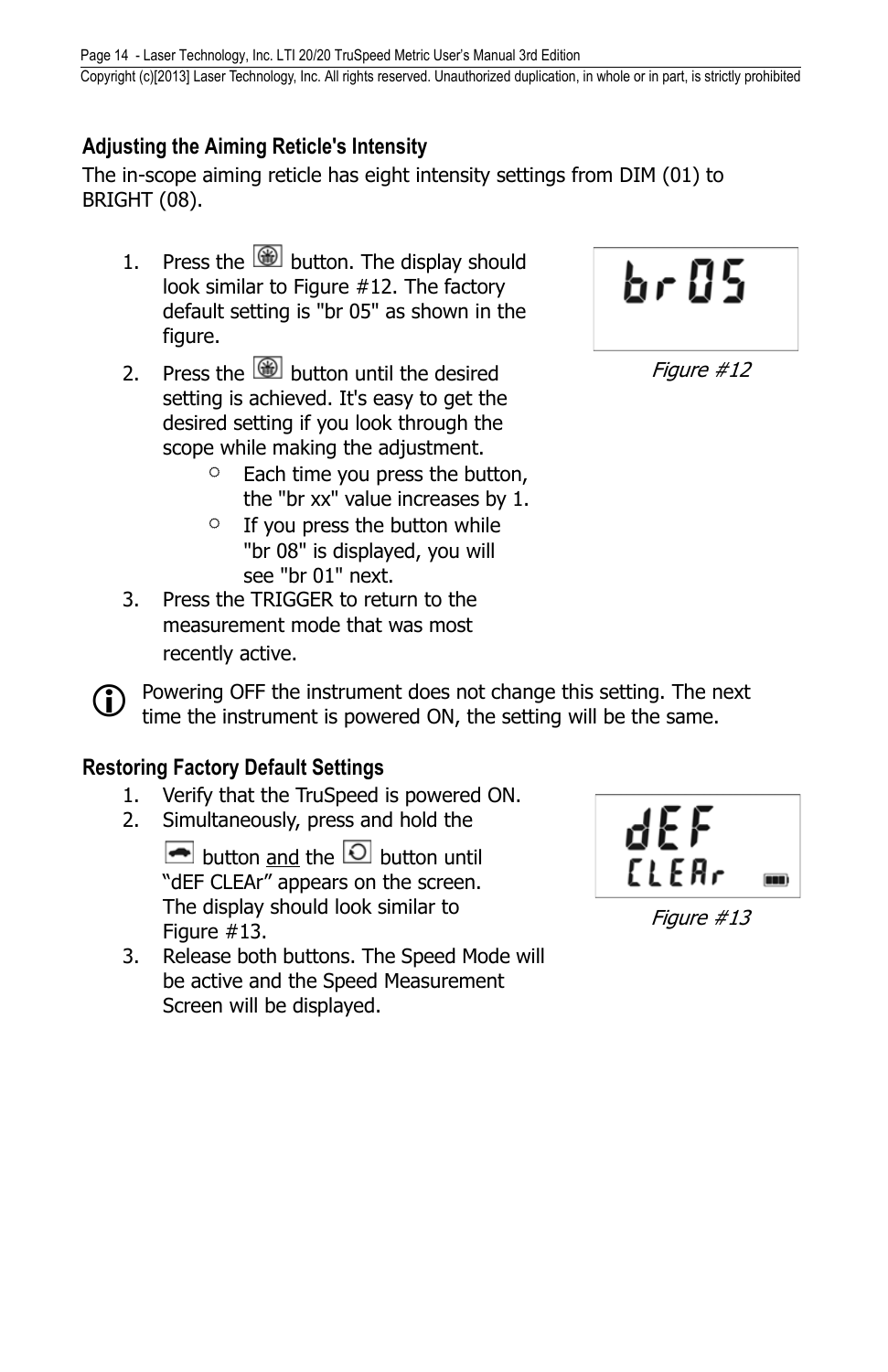### <span id="page-16-4"></span><span id="page-16-2"></span><span id="page-16-0"></span>**Listening to the TruSpeed**

The TruSpeed emits a variety of beeps and tones during use. The sounds vary and depend on what the instrument is doing. The table below lists and explains each of the sounds.

<span id="page-16-3"></span>

| Sound                                     | <b>Explanation</b>                                                                                                                                                                                                                          |
|-------------------------------------------|---------------------------------------------------------------------------------------------------------------------------------------------------------------------------------------------------------------------------------------------|
| 3 Low-Pitched and<br>1 High-Pitched Beeps | At Power ON.                                                                                                                                                                                                                                |
| <b>Low-Pitched Growl</b>                  | The instrument is attempting to lock onto a target.                                                                                                                                                                                         |
| 1 Low-Pitched and<br>2 High-Pitched Beeps | The instrument was not able to complete the intended<br>speed measurement due to an error. An error code will be<br>displayed to the indicate the nature of the error (page 16).                                                            |
| High-Pitched<br><b>Triple Beep</b>        | The laser's return sensor detected interference from a<br>light source such as a xenon headlight<br>or laser jammer device. The speed reading is valid.                                                                                     |
| High-Pitched<br><b>Oscillating Ring</b>   | Jam tone. The instrument's laser return sensor is being<br>overwhelmed by interference from a light source such as<br>a headlight or laser jammer device.                                                                                   |
| High-Pitched<br>Single Beep               | The instrument successfully completed the intended<br>speed measurement.                                                                                                                                                                    |
|                                           | Speed Limit Edit Feature is active: (1) When editing the<br>speed limit, the speed limit was stored. (2) During a speed<br>measurement, the instrument successfully completed the<br>intended measurement and it was below the speed limit. |
| Low-Pitched<br>Double Beep                | Speed Limit Edit Feature is active, when editing the speed<br>limit, you entered an invalid speed limit (page 33).                                                                                                                          |
| High-Pitched<br>Double Beep               | Speed Limit Edit Feature is active: During a speed<br>measurement, the instrument successfully completed the<br>intended measurement and it was above the speed limit.                                                                      |
| Low-Pitched<br>Single Beep                | At Power OFF.                                                                                                                                                                                                                               |

### <span id="page-16-1"></span>**Understanding Error Conditions**

Although it's rare, error conditions can occur during a measurement attempt or in the system hardware. To make sure that you never get an erroneous speed reading, the TruSpeed monitors both the system hardware and the measurement. When the instrument detects an error condition, it displays an error code instead of a measurement.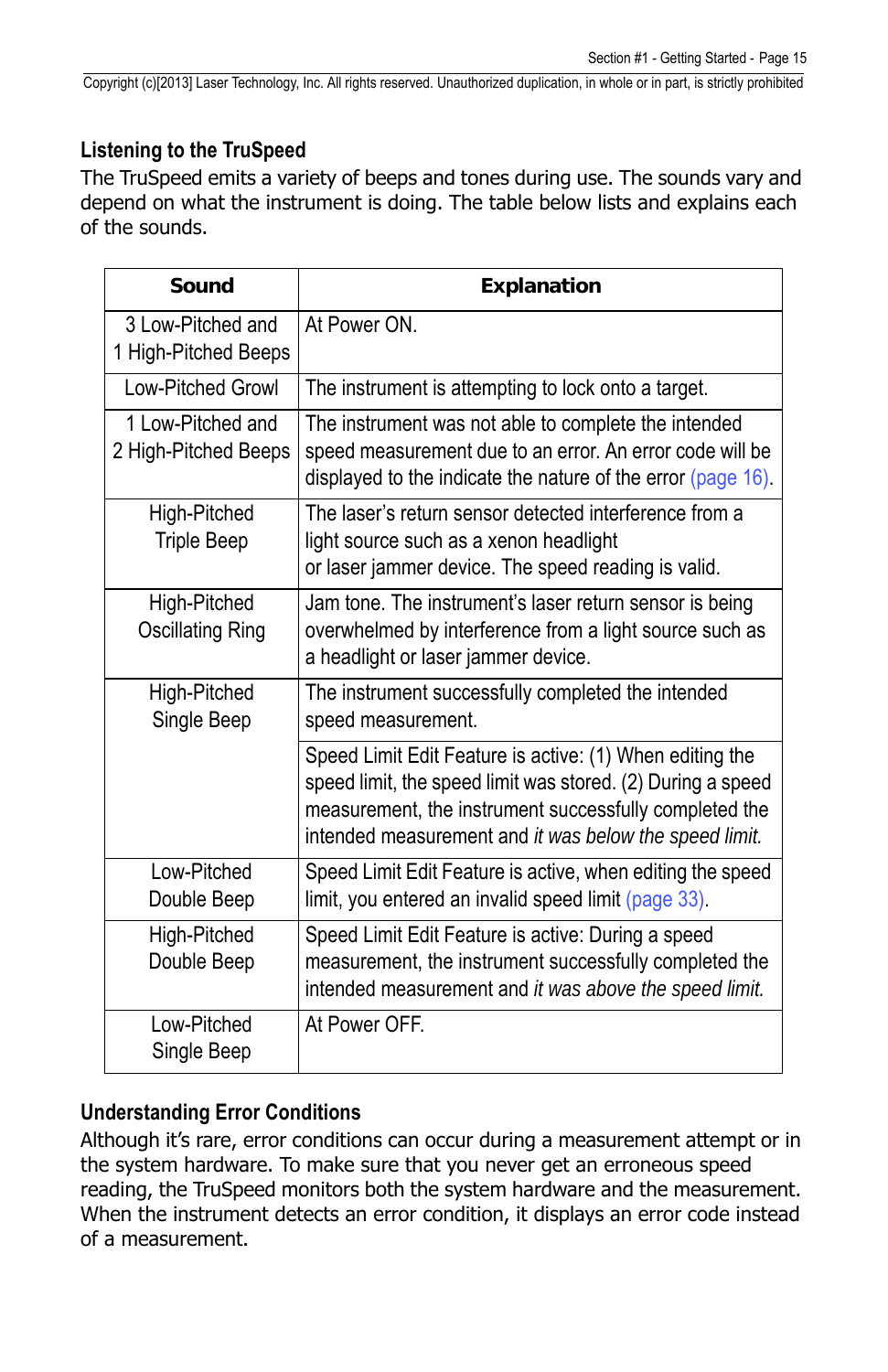### <span id="page-17-3"></span><span id="page-17-2"></span><span id="page-17-0"></span>Error Codes

| Code                                          | Explanation                                                                                                                                                                                                                                            |
|-----------------------------------------------|--------------------------------------------------------------------------------------------------------------------------------------------------------------------------------------------------------------------------------------------------------|
| E 01                                          | Measurement Error: The target was out of the instrument's measurement<br>range. Note: If the target distance is less than the instrument's minimum<br>speed measurement range, the target distance will be displayed along with<br>the E01 error code. |
| $E_{03}$                                      | Measurement Error: Unstable targeting. Data is not stable enough to<br>measure speed.<br>Possible Causes: poor aiming or panning off the target.                                                                                                       |
| E 03<br>E 07                                  | Measurement Error: Low level of interference from a light source such as a<br>xenon headlight.                                                                                                                                                         |
|                                               | Jam Detect. High level of interference from a light source such as a xenon<br>headlight.                                                                                                                                                               |
| E 52<br>Temperature too cold. Stop operation. |                                                                                                                                                                                                                                                        |
| E 53                                          | Temperature too hot. Stop operation.                                                                                                                                                                                                                   |
| E 54                                          | Low Battery.                                                                                                                                                                                                                                           |
| E 55 E 57<br>E 56 E 58                        | Calibration Errors. Please turn OFF unit and try again. If the same error is<br>continuously repeated, please contact LTI. **                                                                                                                          |
| E 59                                          | Receive circuit calibration failure. Please turn OFF unit and try again. If the<br>same error is continuously repeated, please contact LTI. **                                                                                                         |
| E 60                                          | Memory failure. Please turn OFF unit and try again. If the same error is<br>continuously repeated, please contact LTI. **                                                                                                                              |
| E 62                                          | Receiver Failure. Please turn OFF unit and try again. If the same error is<br>continuously repeated, please contact LTI. **                                                                                                                            |
| E 63 E 65<br>E 64 E 66<br>E 67                | Code Checksum Failure. Please turn OFF unit and try again.<br>If the same error is continuously repeated, please contact LTI.**                                                                                                                        |
| E 68                                          | Power Supply High Voltage Failure. Please turn OFF unit and try again. If<br>the same error is continuously repeated, please contact LTI. **                                                                                                           |
| E 71                                          | System Error. Please turn OFF unit and try again. If the same error is<br>continuously repeated, please contact LTI. **                                                                                                                                |
| E 99                                          | General System Failure. Please contact LTI. **                                                                                                                                                                                                         |

\*\*See inside front cover for LTI contact information.

### <span id="page-17-1"></span>RFI Considerations

The TruSpeed does not display a specific error message indicating the presence of radio frequency interference (RFI). The instrument's electronics have been designed for optimum RFI immunity. If RFI is present, the instrument displays an error code. The exact code depends on the level and nature of the RFI.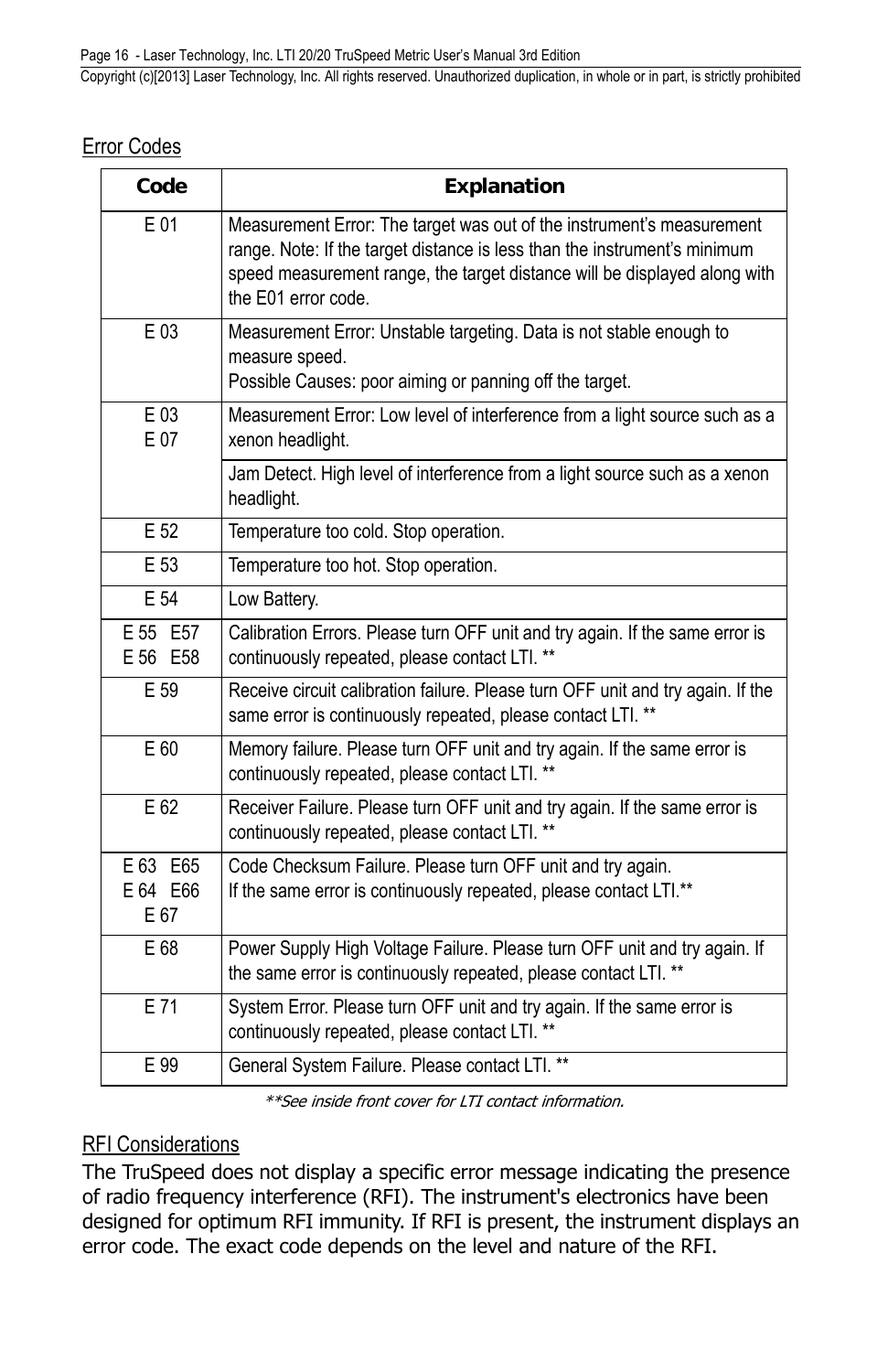## <span id="page-18-2"></span><span id="page-18-0"></span>**Section #2 - Speed Measurements**

When you power ON the TruSpeed, the instrument will perform the Self Test. Figure #14 shows successful completion of the Self Test. See [page 32](#page-33-1) for more information about the Self Test.



The next screen is automatically displayed and should look similar to Figure #15.



<span id="page-18-1"></span>Figure #15

- The dashes that appear in the upper display indicate where the speed measurement will appear.
- "km/h" means the speed will be measured in kilometers per hour.
- The dashes that appear in the lower display indicate where the distance to the target vehicle will appear.
- "m" means the distance will be measured in meters.
- The Battery Icon indicates the approximate battery voltage level ([page 10](#page-11-1)).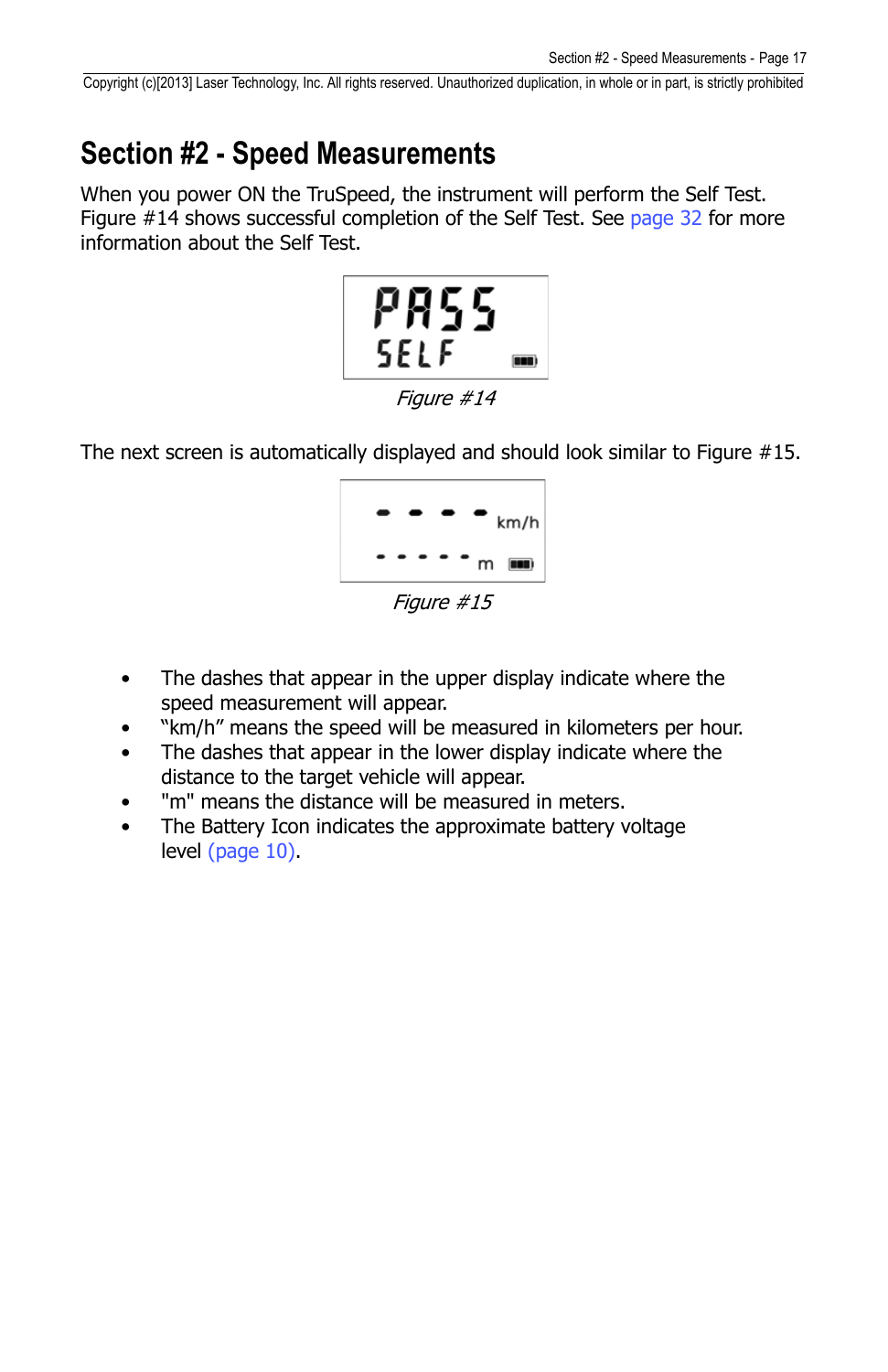### <span id="page-19-2"></span><span id="page-19-0"></span>Taking a Sample Measurement

- 1. Ensure that the TruSpeed is powered ON and that the Speed Mode is active.
- 2. Use the sighting scope and aiming reticle to aim the instrument to a convenient target. An interior wall will do.
- 3. To fire the laser:
	- $\circ$  Press and hold the TRIGGER. The laser will fire after a short delay (about one-half of a second). -or-
	- o Press the TRIGGER twice.
		- The 1st press turns on the in-scope aiming reticle.
		- The 2nd press takes the measurement.
- 4. Continue to press the TRIGGER and keep the instrument sighted on the target:
	- $\circ$  A low-pitched growl means that the instrument is attempting to lock onto the target.
	- $\circ$  1 Low-Pitched and 2 High-Pitched Beeps mean that a measurement error occurred. An error code will be displayed [\(page 16\)](#page-17-2).
	- $\circ$  A high-pitched single beep means that a speed was captured. The measured speed will be displayed on the LCD screen and will be projected in the scope, just below the aiming reticle.

#### After you release the

TRIGGER, the instrument will display the most recent speed reading and the distance at which it was captured. The display screen will look similar to Figure #16. If you did not capture a speed, an error code will be displayed [\(page 16](#page-17-2)).



### <span id="page-19-1"></span>Choosing a Roadside Location

When choosing a spot on the side of the road for measuring moving vehicles, you will need to consider:

- Is the location safe?
- Do you have a clear line of sight?
- What is the approximate angle between the instrument's position and the target vehicle's direction of travel?
- What is the approximate distance to the target vehicles?
- How is the weather? Will you need to use the Weather Mode?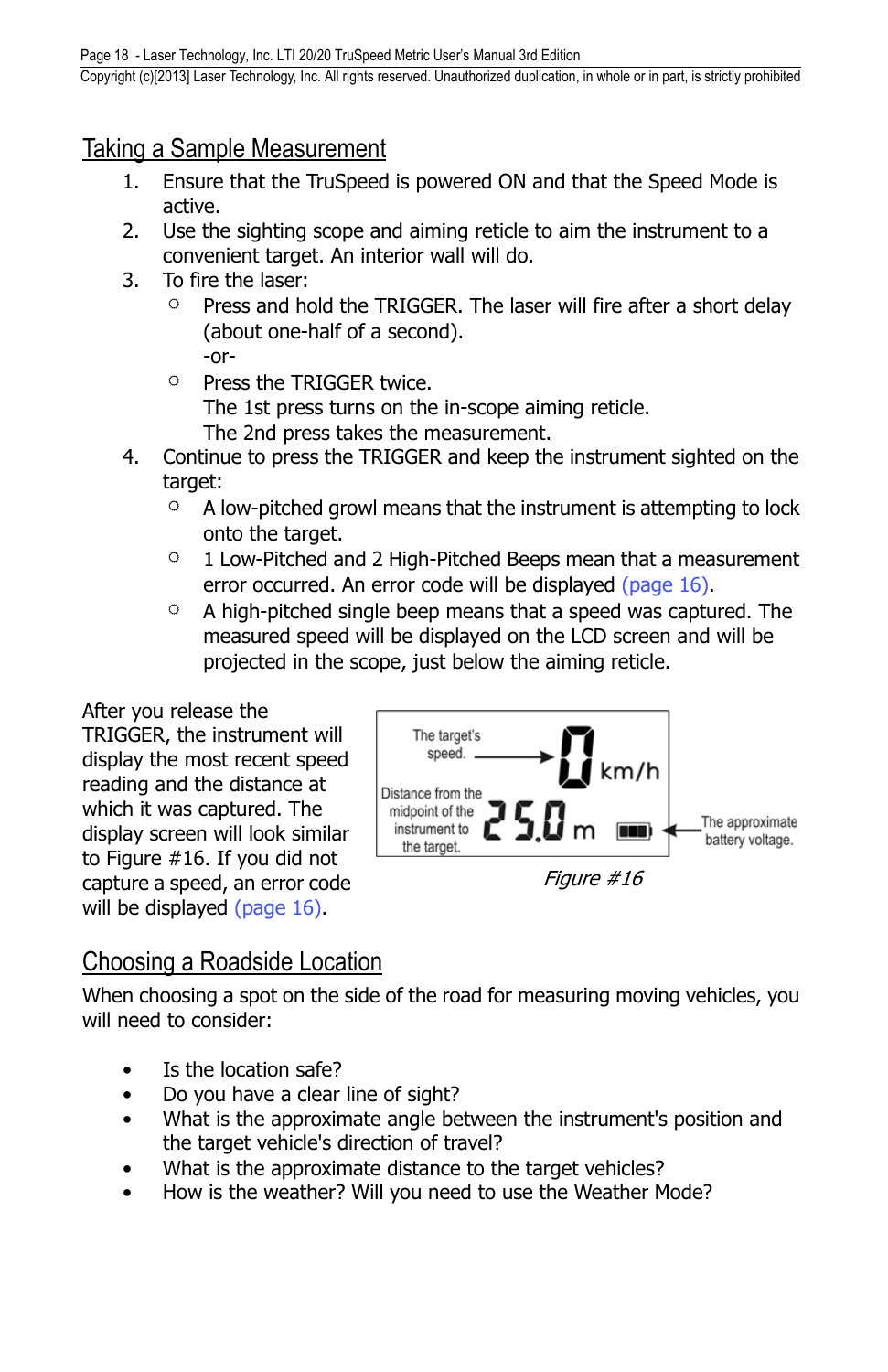#### <span id="page-20-2"></span><span id="page-20-0"></span>**Line of Sight**

Ideally, you should have a clear line of sight to the target vehicle.

- If there is a momentary break in the beam, the instrument will accumulate data and may be able to capture the target vehicle's speed. The instrument will display an error code if it cannot capture the target vehicle's speed.
- If there is an extended break in the beam, the instrument will display an error code.

### <span id="page-20-1"></span>**The Cosine Effect**

If the target vehicle is moving directly toward or away from you, the speed measured by the TruSpeed is identical to the vehicle's true speed. However, the instrument is usually set up on the side of the road for safety. This results in an angle between the instrument's position and the target vehicle's direction of travel. When the angle is significant, the measured speed is less than the target's true speed. The phenomenon is known as the cosine effect. Cosine is the trigonometric function that relates to this phenomenon.

The difference between the measured speed and the true speed depends upon the angle between the instrument's ideal position- the position where targets would be moving in direct line with the instrument- and its actual position.

- **•** The larger the angle, the lower the measured speed.
	- The effect always works to the motorist's advantage.
	- Loosely speaking, the cosine effect is not significant as long as the angle remains small. The table below shows this effect.

| Angle        | <b>True Speed</b>     |         |         |          |          |
|--------------|-----------------------|---------|---------|----------|----------|
| (degrees)    | 50 km/h               | 70 km/h | 90 km/h | 110 km/h | 130 km/h |
|              | Measured Speed (km/h) |         |         |          |          |
| 0            | 50.00                 | 70.00   | 90.00   | 110.00   | 130.00   |
| $\mathbf{1}$ | 49.99                 | 69.99   | 89.99   | 109.98   | 129.98   |
| 3            | 49.93                 | 69.90   | 89.88   | 109.85   | 129.82   |
| 5            | 49.81                 | 69.73   | 89.66   | 109.58   | 129.50   |
| 10           | 49.24                 | 68.94   | 88.63   | 108.33   | 128.02   |
| 15           | 49.30                 | 67.62   | 86.93   | 106.25   | 125.57   |
| 20           | 46.98                 | 65.78   | 84.57   | 103.37   | 122.16   |
| 45           | 35.36                 | 49.50   | 63.64   | 77.78    | 91.92    |
| 90           | 00.00                 | 00.00   | 00.00   | 00.00    | 00.00    |

#### **Measured Speed by Angle: The Cosine Effect**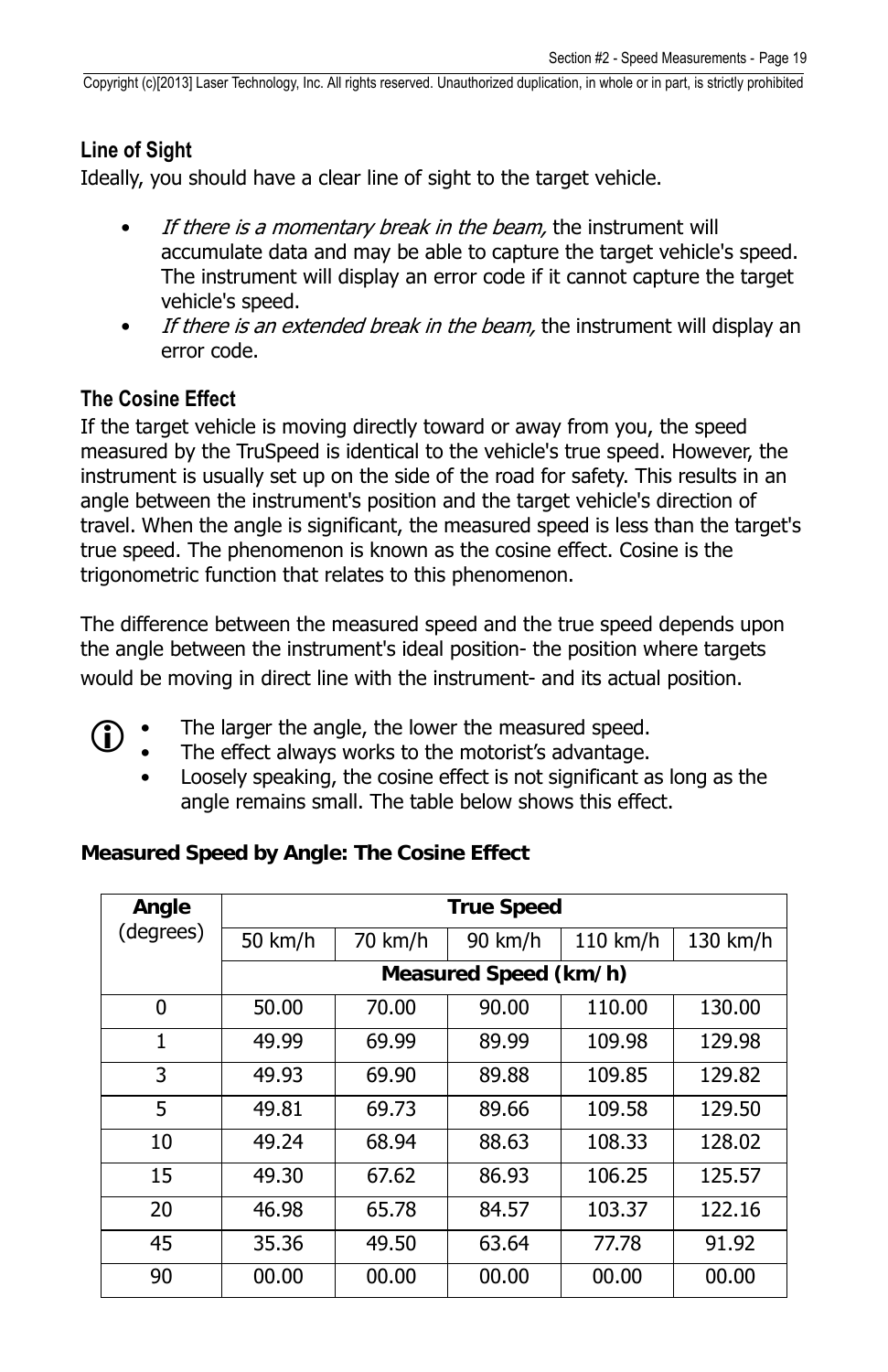<span id="page-21-0"></span>The cosine effect decreases as the range to the target vehicle increases.

- At the maximum range of the instrument, the vehicle is so far away that the angle between it and the instrument is very small indeed. The instrument's perception of the target's speed is identical to its true speed.
- As the vehicle approaches, the angle increases until it becomes large enough to affect the measurement.

 $\bigodot$  To minimize the cosine effect, keep the angle small. Set up the instrument as close to the road as possible without creating safety risks, and target down the road at ranges sufficient to keep the angular difference small.

The table below shows acceptable parameters for minimizing the cosine effect. The chart indicates the percentage of true speed measured, given the distance from the roadway and the distance from the target vehicle. To find a target's measured speed, multiply the true speed by the number in the chart.

| <b>Distance</b>    | <b>Range to Target Vehicle</b>                   |                  |       |       |        |
|--------------------|--------------------------------------------------|------------------|-------|-------|--------|
| off the<br>roadway | 30 <sub>m</sub>                                  | 100 <sub>m</sub> | 150 m | 300 m | 600 m  |
| (meters)           | fraction of the True Speed that will be measured |                  |       |       |        |
| 3                  | .9950                                            | .9995            | .9998 | .9999 | 1.0000 |
| 10                 | .9428                                            | .9950            | .9978 | .9994 | .9999  |
| 15                 | .8660                                            | .9887            | .9950 | .9987 | .9997  |
| 30                 |                                                  | .9539            | .9798 | .9950 | .9987  |
| 60                 |                                                  | .8000            | .9165 | .9798 | .9950  |

- The crosshatch indicates impractical angles, i.e. distance off the road is greater than range to the target.
- The diagonal created by the boldface numbers indicates the boundary between acceptable and unacceptable parameters.
- Numbers *above* the diagonal are acceptable margins of error.
- Numbers *below* the diagonal are unacceptable margins of error.

Remember that the cosine effect is always in the motorist's favor.

 $\bigodot$  As a general rule, do not exceed 1 meter off the road for every 10 meters shooting down range to the targets. If target vehicles will be 150 meters down the road, set up no more than 15 meters off the road.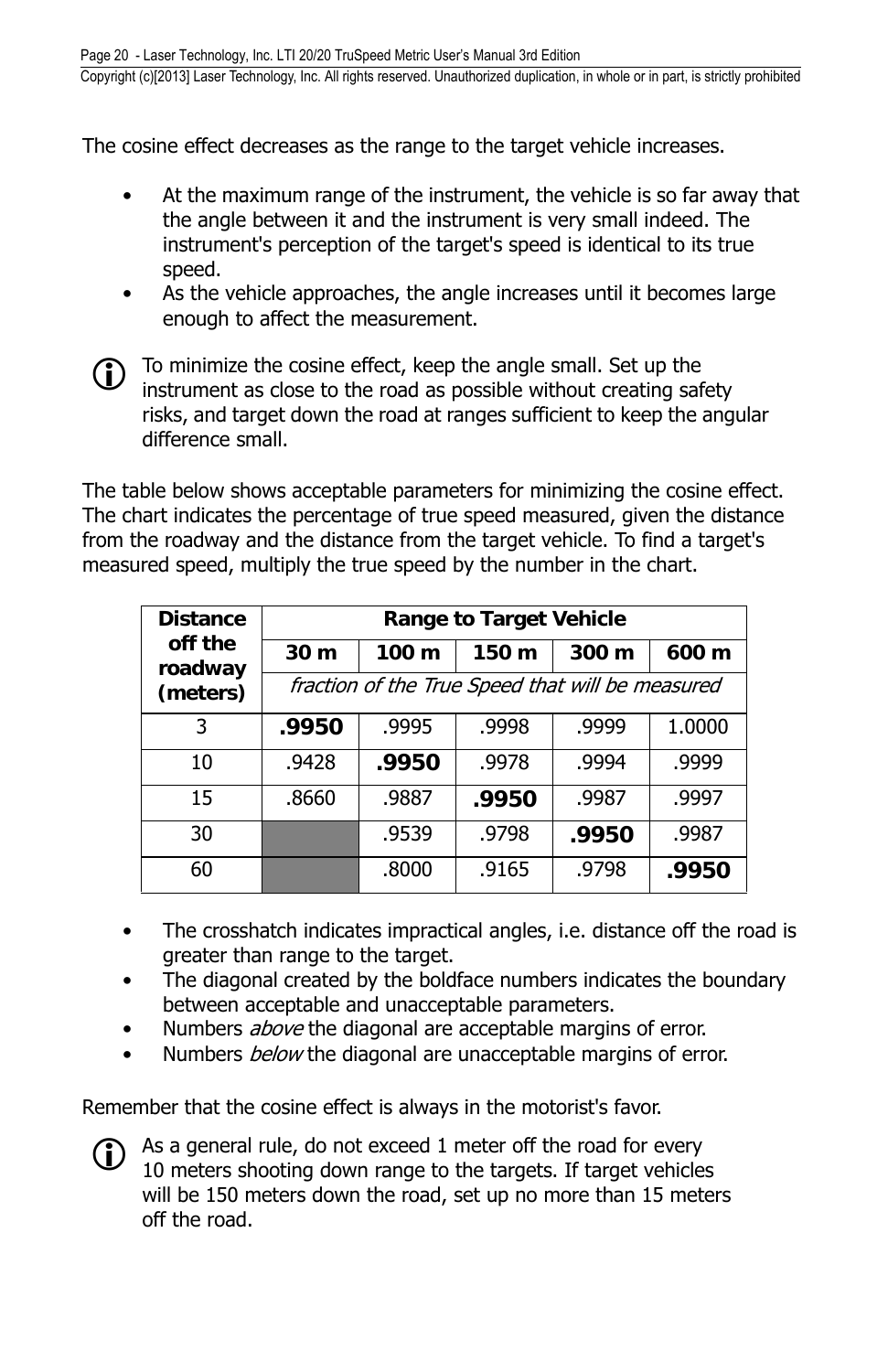### <span id="page-22-1"></span><span id="page-22-0"></span>Measuring a Moving Vehicle

- 1. Ensure that the TruSpeed is powered ON and that the Speed Mode is active.
- 2. Use the aiming reticle to aim the instrument at the target vehicle's license plate area and press the TRIGGER.
- 3. Continue to press the TRIGGER and keep the instrument sighted on the target.
	- $\circ$  A low-pitched growl means that the instrument is attempting to lock onto the target.
	- A low-pitched beep means that a measurement error occurred. An error code will be displayed.
	- $\circ$  A high-pitched single beep means that a speed was captured. The measured speed will be displayed on the LCD and projected in the scope just below the aiming reticle.

While the instrument is attempting to lock onto the target, as long as the TRIGGER is kept pressed, it will retry the speed measurement.

- In this mode, the instrument will attempt to lock onto the target for up to 3.5 seconds. Information is accumulated until it gets a good measurement or generates an error code.
- Consequently, it is very important that the aiming point on the target remain constant for the entire measurement time. If you move the instrument off the aiming point, it will generate an error code instead of capturing a speed reading.

After you release the TRIGGER, the instrument will display the most recent speed reading and the distance at which it was captured or an error code. When the most recent speed reading is displayed, the display screen will look similar to Figure #17.



Figure #17

- The speed displays as a *negative number* if the target was going away from you when it was measured.
- The speed displays as a *positive number* if the target was approaching you when it was measured.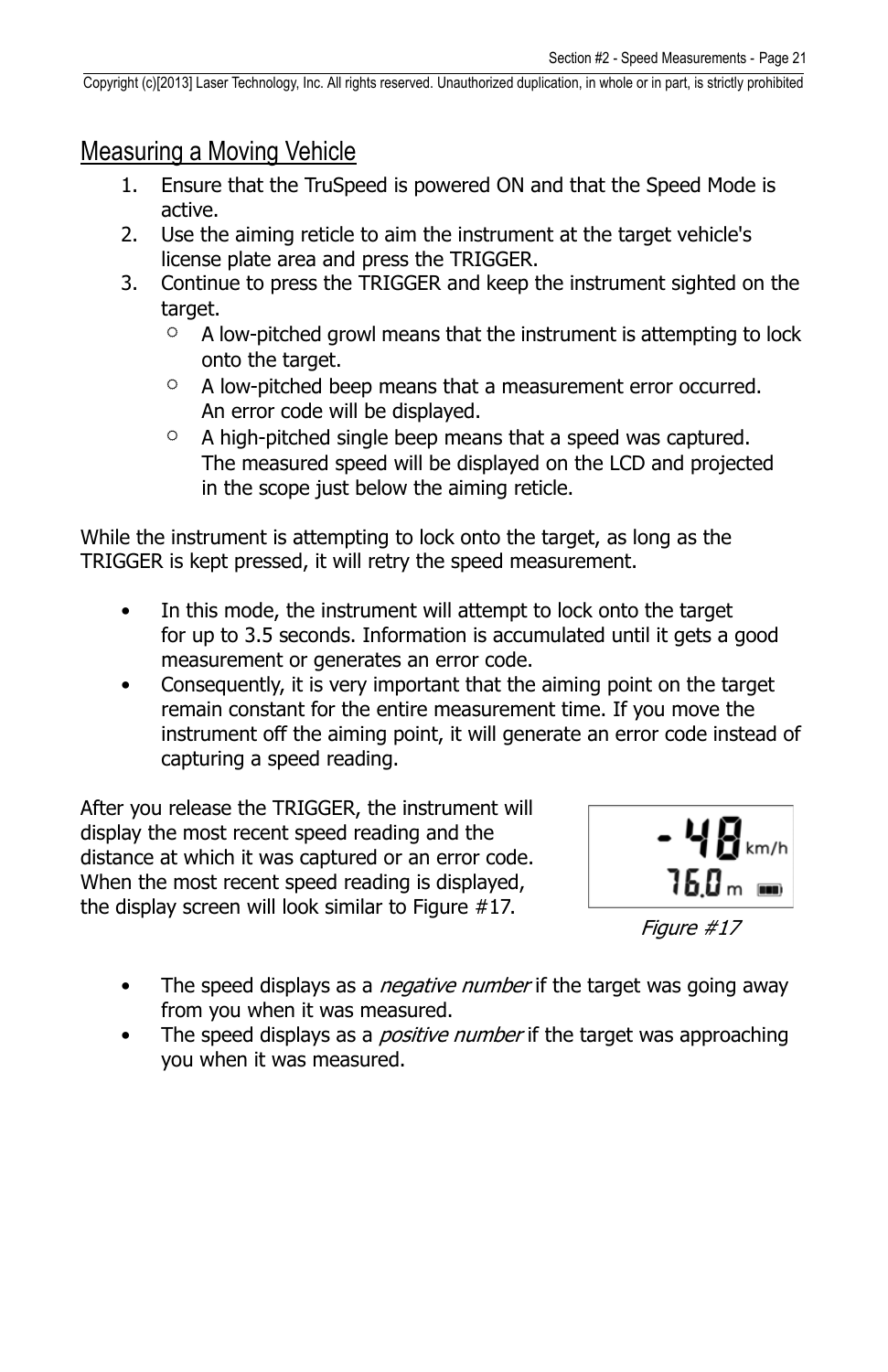### <span id="page-23-2"></span><span id="page-23-1"></span><span id="page-23-0"></span>Using the Weather Mode

Moisture is reflective. Weather such as rain, snow, or fog can make it difficult for the laser to receive signals back from the target. This is especially true when you are trying to capture speeds at close range. The TruSpeed includes a built-in Weather Mode that is an alternate speed measurement mode. When the Weather Mode is active, the factory-defined gate setting increases the instrument's minimum range from 15 meters to 61 meters. Increasing the minimum range ensures that the laser only acquires targets beyond the range where weather affects the laser's ability to capture a speed reading.

When the Weather Mode is active:

- The Weather Mode indicator appears in the lower left corner of the LCD Screen.
- Targets must be a distance greater than 61 meters.
- The instrument's maximum range is not changed.
- Other than the above items, the TruSpeed operates the same as when the Speed Mode is active and the Weather Mode is not active.

To activate the Weather Mode.

- 1. Ensure that the TruSpeed is powered ON and that the Speed Mode is active.
- 2. Press the  $\boxed{\overline{m}}$  button. The display should look similar to Figure #18.
- 3. Use the aiming reticle to aim the instrument at the target vehicle's license plate area and press the TRIGGER.
- 4. Continue to press the TRIGGER, and keep the instrument sighted on the target:
	- $\circ$  A low-pitched growl means that the instrument is attempting to lock onto the target.
	- A low-pitched beep means that a measurement error occurred. An error code will be displayed.
	- $\circ$  A high-pitched single beep means that a speed was captured. The measured speed will be displayed on the LCD and projected in the scope just below the aiming reticle.

While the instrument is attempting to lock onto the target, as long as the TRIGGER is kept pressed, it will retry the speed measurement.

- In this mode, the instrument will try up to 3.5 seconds. Information is accumulated until it gets a good measurement or generates an error code.
- Consequently, it is very important that the aiming point on the target remain constant for the entire measurement time. If you move the instrument off the aiming point, it will generate an error code instead of capturing a speed reading.



Figure #18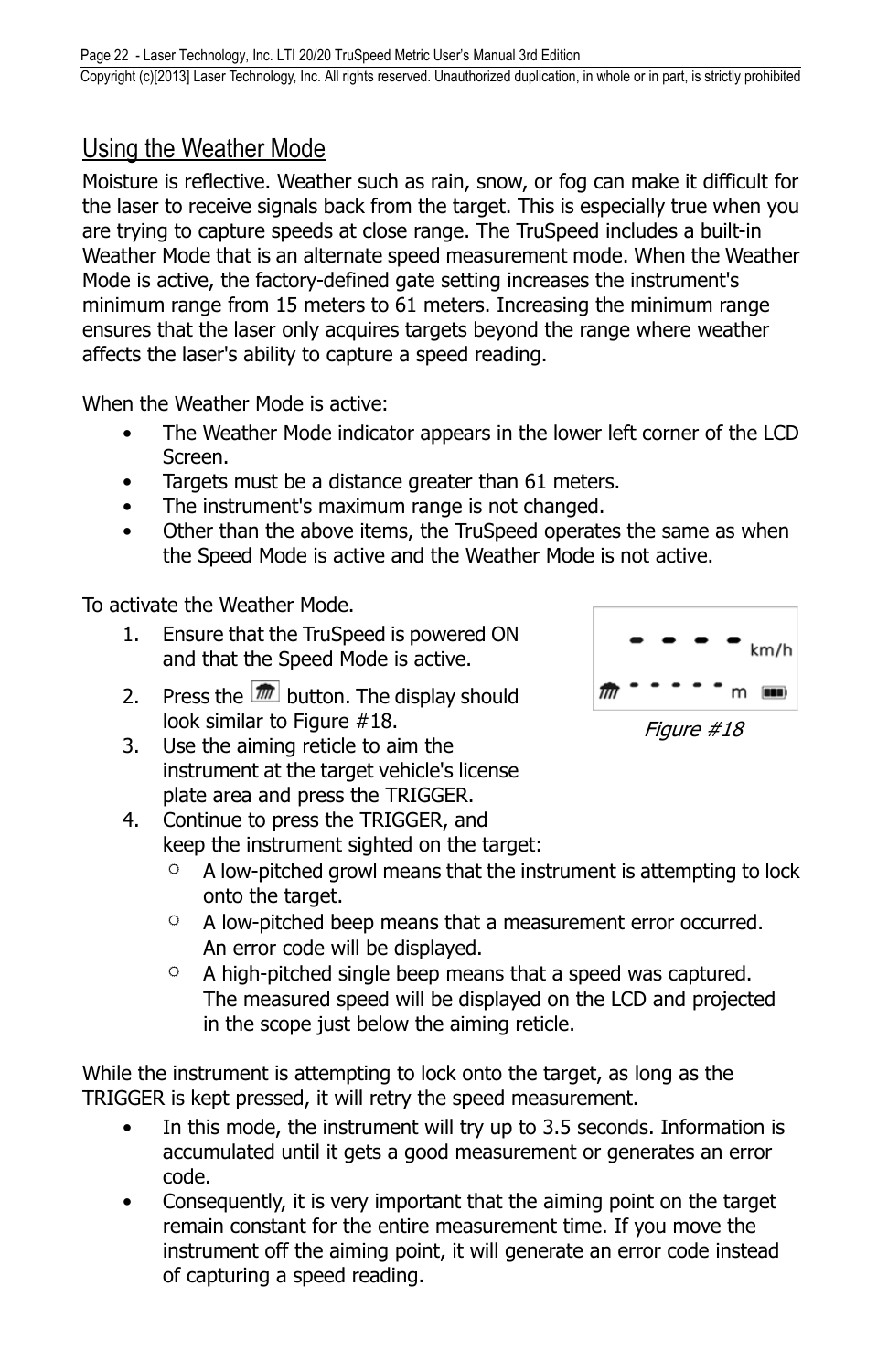<span id="page-24-2"></span>After you release the TRIGGER the instrument will display the most recent speed reading and the distance at which it was captured or an error code. When the most recent speed reading is displayed, the display screen will look similar to Figure #19.



Figure #19

### <span id="page-24-1"></span><span id="page-24-0"></span>Using the Continuous Mode

Continuous Mode allows you to take continuous speed measurements. In this alternative measurement mode, laser pulses are continuously fired and the target's speed is continually updated (as long as you hold down the trigger and maintain your aim on the target vehicle.) When continuous mode is active, speed measurements are updated at a rate of up to 9 measurements per second. A high tone will be sounded for each good measurement. If you lose target lock on the vehicle, a low tone will be sounded until the target lock is re-acquired. If you release the trigger after losing target lock, the last good measurement is displayed.

When the Continuous Mode is active:

- The Continuous Mode indicator appears in the middle left side of the LCD Screen.
- For the best results, do not try to use Continuous Mode to target one vehicle after another. When you wish to change targets, release the trigger, aim to the new target, and retrigger.

To activate the Continuous Mode:

- 1. Ensure that the TruSpeed is powered ON and that the Speed Mode is active.
- 2. Press the  $\Theta$  button. The display should look similar to Figure #20.
- 3. Use the aiming reticle to aim the instrument at the target vehicle's license plate area and press the TRIGGER.
- 4. Continue to press the TRIGGER and keep the instrument sighted on the target:
	- AA repeating low-pitched beep indicates that the instrument is attempting to lock onto the target.
	- A continuous medium-pitched beep indicates that range measurements are being acquired, however. the target is less than the TruSpeed's minimum distance for a speed measurement.
	- A high-pitched single beep indicates a completed speed measurement. The measured speed will be projected in the scope and displayed on the LCD. As speeds are continually completed, the high-pitched beep will sound and the measured speed will be updated in the scope and LCD display.



Figure #20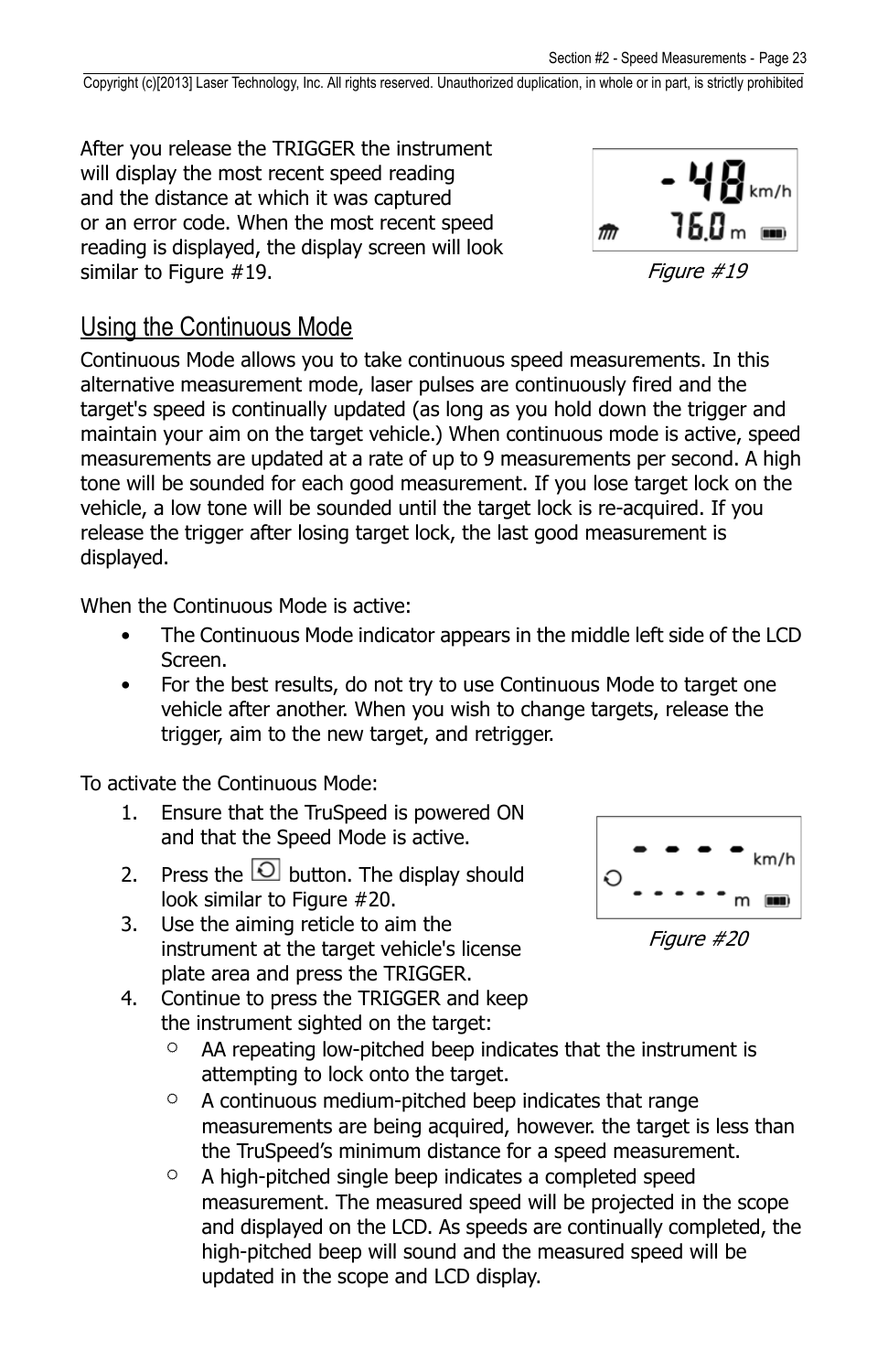<span id="page-25-2"></span>In this mode, the TruSpeed will continue to attempt to lock onto the target as long as the TRIGGER remains pressed. The unit will also continually try to acquire a speed measurement in this mode. Consequently, it is very important that the aiming point on the target remain constant for the entire measurement time. If you move the instrument off the aiming point, the last good measurement will be displayed in the scope for 1 second and the repeating single low-pitched beep will sound indicating the instrument is trying to re-establish target lock.

After you release the TRIGGER the instrument will display the last good speed measurement and capture distance.The LCD will look similar to Figure #21.



Figure #21

### <span id="page-25-0"></span>Effects of a Strong Light Source

The LTI 20/20 TruSpeed contains advanced circuitry and algorithms that allow the instrument to determine if a laser jammer is being used. The JAM tone [\(page 15](#page-16-3)) indicates that the instrument is being flooded by a light source. There are two possible situations:

- You are targeting a strong light source such as sunlight or xenon headlights. -or-
- A targeted vehicle is employing a laser jammer.

Regardless of the level of interference, you will never get an erroneous speed reading.

- At a low level of interference, you will hear the jam tone and a speed may be captured or an E03 error code may be displayed.
- At a high level of interference, you will hear the jam tone and an E07 error code will be displayed.

### <span id="page-25-1"></span>**Optional Jam Detect Feature**

Your TruSpeed may not include the Optional Jam Detect feature. It is a factory-defined option that is set when the instrument is shipped. The TruSpeed includes hardware-based laser jammer detection. Jam Detect is an integrated software feature that provides, (1) Jammer Defeat, (2) Jammer Detection, and then (3) emits the jam tone to alert the user.

The LTI 20/20 TruSpeed contains advanced circuitry and algorithms that allow the instrument to determine if a laser jammer is being used. The JAM tone [\(page 15](#page-16-2)) indicates that the instrument is being flooded by a light source. There are two possible situations: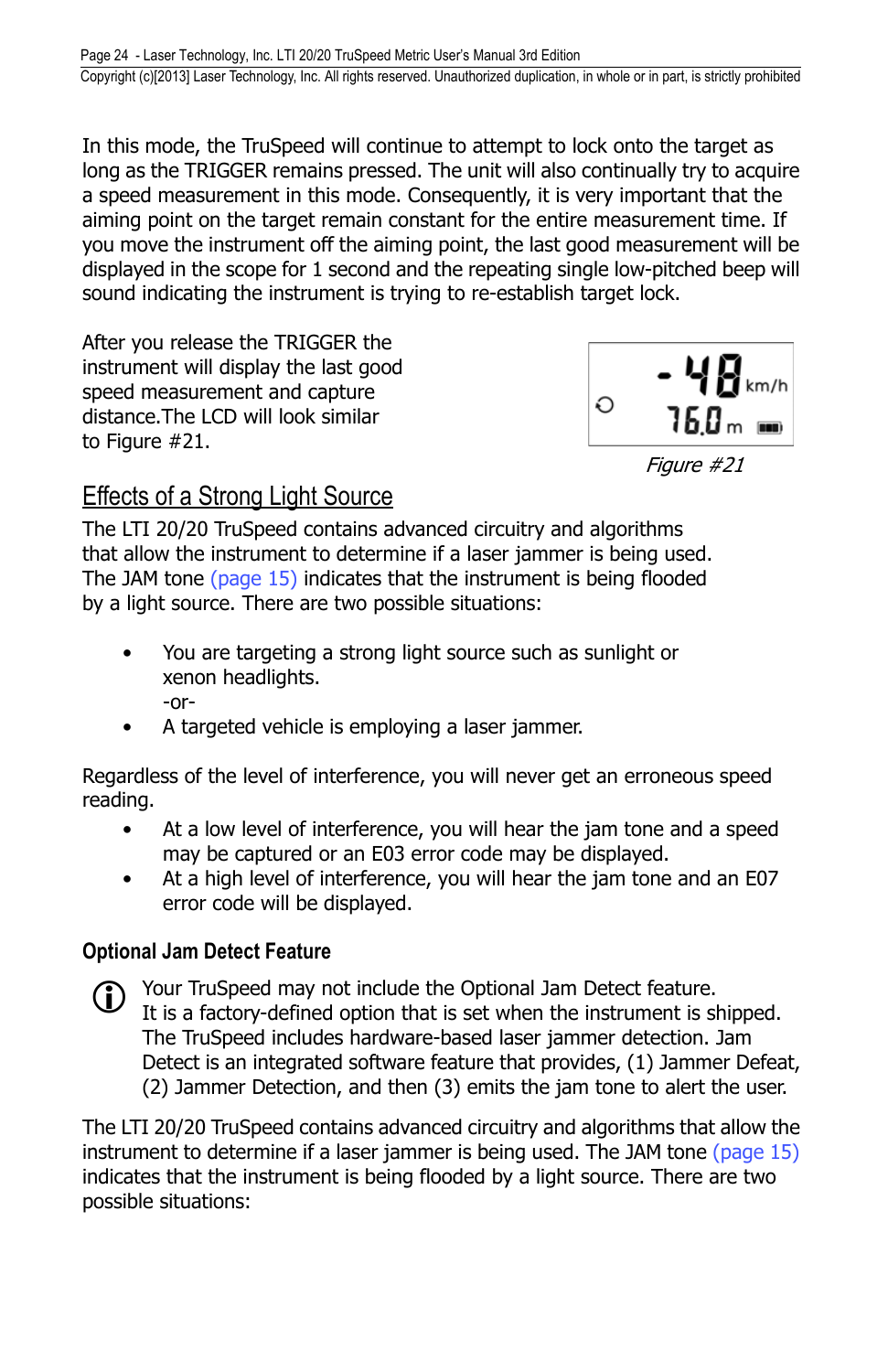- You are targeting a strong light source such as xenon headlights. -or-
- A targeted vehicle is employing a laser jammer.

Regardless of the level of interference, you will never get an erroneous speed reading.

- If the laser jammer uses "smart" technology, you will hear the jam tone and the measured speed will flash.
- If the laser jammer does not use "smart" technology or if the interference is from a light source other than a laser jammer:
	- At a low level of interference, you will hear the jam tone and a speed may be captured or an E03 error code may be displayed.
	- $\circ$  At a high level of interference, you will hear the jam tone and an E07 error code will be displayed.

### <span id="page-26-0"></span>Optional Local Speed Limit Edit

<span id="page-26-1"></span> Your TruSpeed may not include the Local Speed Limit Edit feature. It is a factory-defined option that is set when the instrument is shipped.

The Local Speed Limit Edit feature allows you to enter the local speed limit into the TruSpeed. For information about entering the local speed limit, see [page 33.](#page-34-1) Once you have entered the local speed limit:

- "SPdLt" will appear in the lower display on the initial Speed Measurement Screen as Figure #22 shows.
- The instrument will emit a high-pitched single beep when it successfully completes a speed measurement that is less than the local speed limit.
- The instrument will emit a high-pitched double beep when it successfully completes a speed measurement that is equal to or above the local speed limit.



Figure #22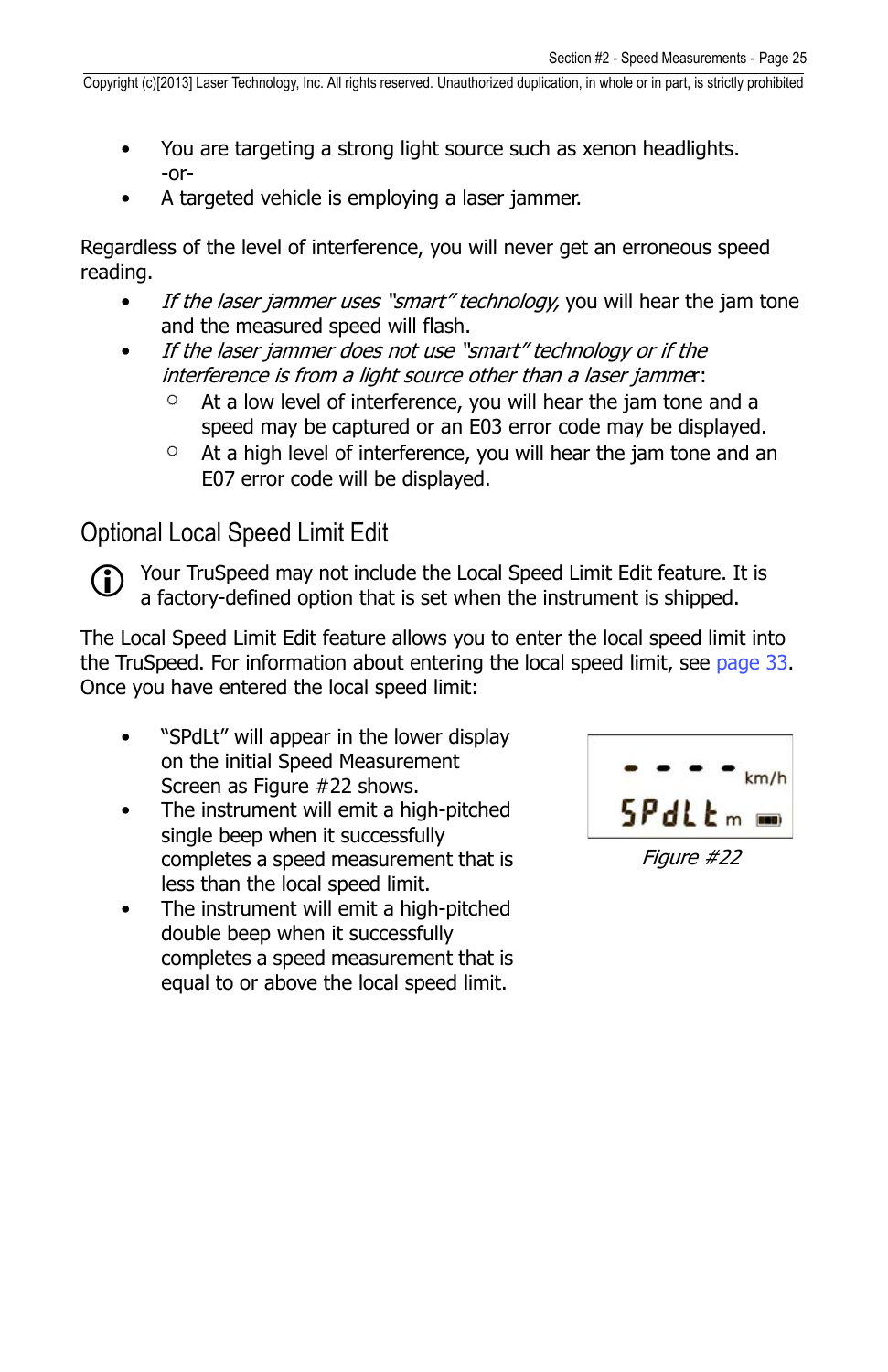## <span id="page-27-4"></span><span id="page-27-2"></span><span id="page-27-0"></span>**Section #3 - Test Mode and Instrument Tests**

The Test Mode includes 7 options and allows you to verify the TruSpeed's mechanics. These options include:

- Display Integrity Test
- Scope Alignment Test
- Delta Distance Test
	- Fixed Distance Zero Velocity Test
- Instrument Self Test
- Local Speed Limit Edit
- Model and Firmware Version Number Display
- Serial Number Display

### <span id="page-27-3"></span><span id="page-27-1"></span>Display Integrity Test

The Display Integrity Test allows you to verify that all display segments are operating. LTI suggests that you do this test periodically.

- 1. Ensure that the TruSpeed is powered ON.
- 2. Press the  $\vee$  button. The display should look like Figure #23.
	- Compare the instrument's LCD to Figure #23 (A).
	- Compare the instrument's in-scope Heads Up Display to figure #23 (B). The lower portion of the display will flash 5 times. If the display times out before you can complete this

repeatedly until this screen is displayed again.

front cover for LTI contact

information.

test, press the  $\boxed{\checkmark}$  button 3. If any segment fails to display, contact Laser Technology, Inc. to arrange for repair. See the inside





The display integrity is also tested each time the unit is powered ON. However, the results are only briefly displayed before the results of the Self Test are displayed.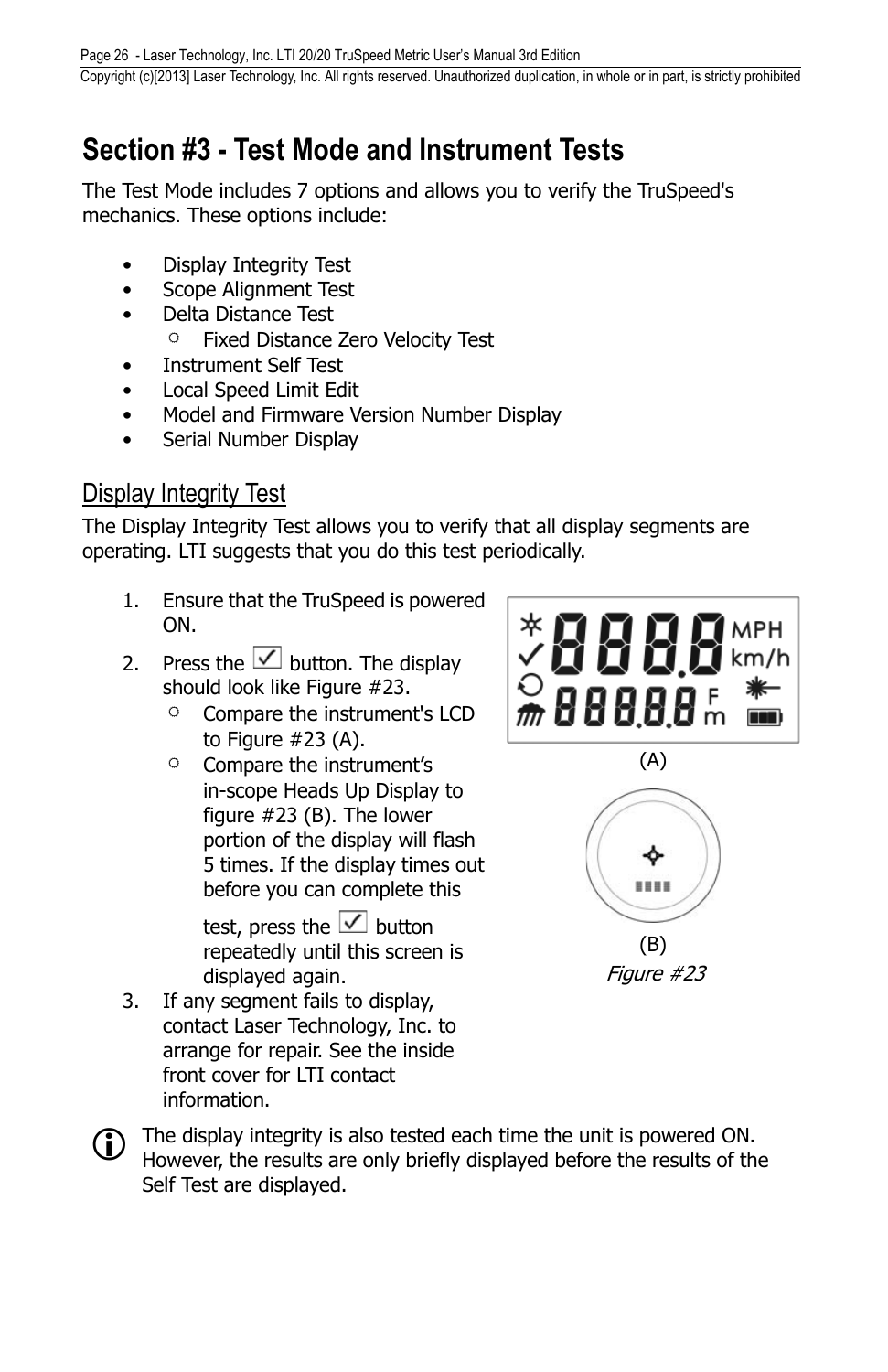### <span id="page-28-2"></span><span id="page-28-1"></span><span id="page-28-0"></span>Scope Alignment Test

Scope alignment is set at the factory when the instrument is shipped. A heavy blow is the only reason that the scope might ever go out of alignment. LTI suggests that you do this test periodically.

The Scope Alignment Test uses sound to indicate when the scope is on-target.

- 1. Select a target. Choose a prominent target with well-defined horizontal and vertical edges. A telephone pole is an excellent choice.
	- $\degree$  The target's reflective qualities and distance should be such that you can clearly hear a change in pitch of the test tone as you pan the instrument over the edges of the target.
	- $\circ$  Make sure there is nothing behind the target that the instrument might detect, so you know without a doubt that any change in pitch is due strictly to the target.
- 2. Ensure that the TruSpeed is powered ON.
- 3. Press the  $\vee$  button two times to activate the Test Tone display screen. It should look similar to Figure #24.
- 4. Scan the target. Press and hold the TRIGGER while panning the instrument across the target. The tone changes pitch when the instrument acquires the target. The highest pitch - the on-target tone should occur when the in-scope aiming reticle is centered on the target. Scan the target both horizontally and vertically.



Figure #24

- $\circ$  If the frequency drops off at equal distances from the center of the aiming reticle, the instrument needs no adjustment.
- Otherwise, contact Laser Technology, Inc. for assistance with re-aligning the scope. See the inside front cover for LTI contact information.

When checking vertical alignment to a close target, be aware of the offset between the center of the scope and the center of the transmit lens, which is 5 centimeters.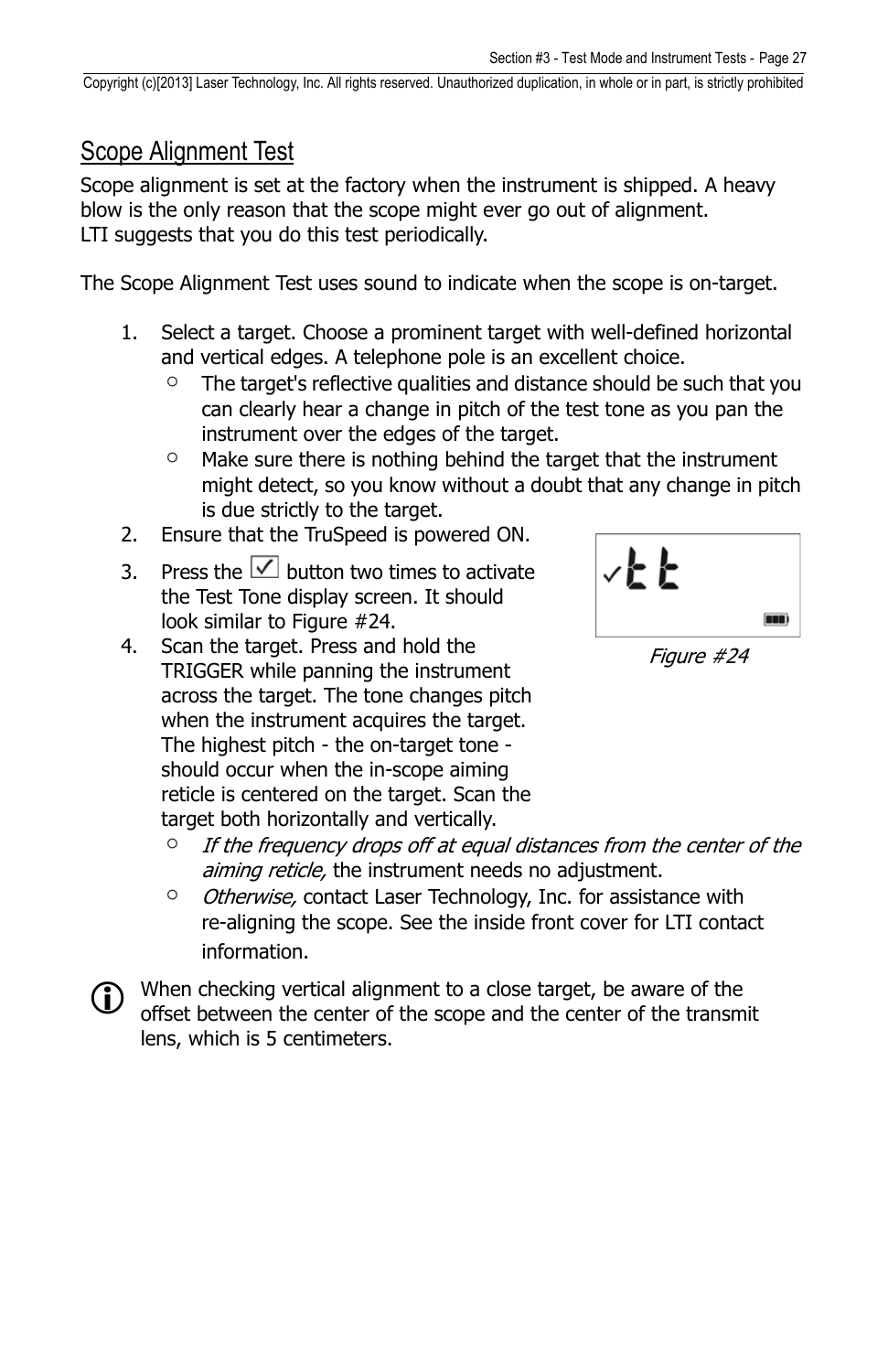### <span id="page-29-1"></span><span id="page-29-0"></span>**Instrument Confidence Checks**

There are several ways to verify the measurement accuracy of a Lidar instrument. You can verify it directly by measuring the speed of an object traveling at a known speed, but this is seldom practical. The nature of Lidar is such that it cannot be tricked by a vibrating object, such as a tuning fork, into displaying a velocity. For these reasons, LTI has designed the Fixed Distance Zero Velocity Test and the Delta Distance Test. LTI suggests that you do one of these tests each time the instrument is taken on duty.

These tests verify the accuracy of the two key elements of Lidar speed measurement:

- Precise time measurements
- Ability to make mathematical calculations

When setting up an area for these tests, LTI recommends:

- Permanently installing the test area in a convenient location. The test area must establish a permanent, known distance between a shooting mark and a target (Fixed Distance Zero Velocity Test) or between a shooting mark and two targets (Delta Distance Test).
- Using a metal tape to measure the distance; this will ensure that the measurement is accurate.

Other considerations:

- The shooting mark is where you stand to do the test, and it can be an "X" painted on the pavement.
- A target can be any flat, permanent structure-a sign or wall, for example-painted with a bull's eye or other aiming point.
- The shooting mark and the target must form a straight line.
- The distance specified is horizontal distance. Horizontal distance is measured along a straight, level path from the shooting mark to the center of the aiming point.
- The manner in which you stand and hold the instrument both affect the test measurements. For exact readings, carefully hold the instrument so center of the TruSpeed is directly over the middle of the X.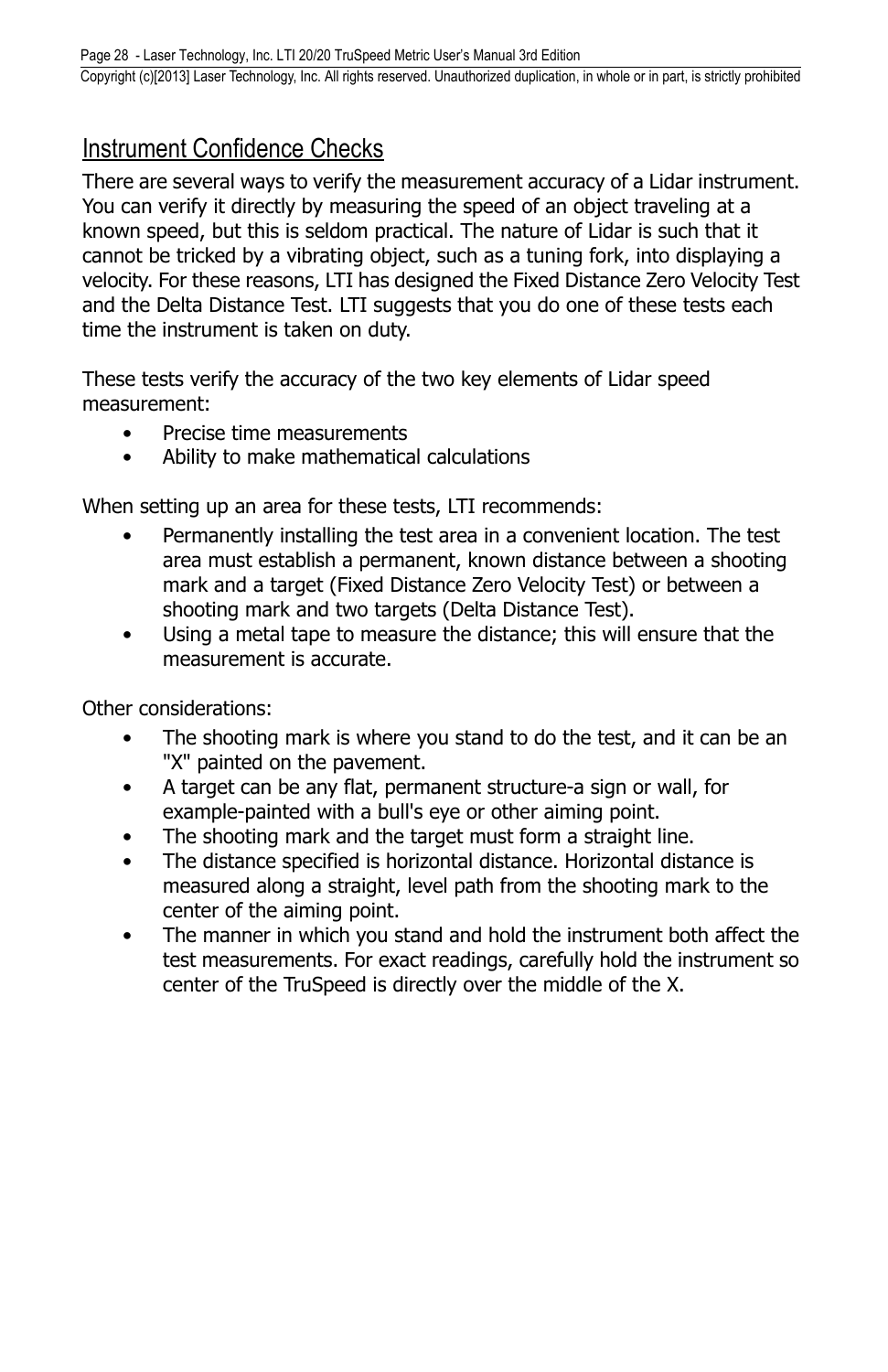### <span id="page-30-1"></span><span id="page-30-0"></span>**Fixed Distance Zero Velocity Test**

The Fixed Distance Zero Velocity Test is not one of the options included in the Test Mode. In order to perform the Fixed Distance Zero Velocity Test, the Speed Mode must be active.

The Fixed Distance Zero Velocity Test requires one target:

LTI recommends using a target distance which is a whole meter for ease of use. However, if a distance of a whole meter is not available, a tenth of a meter will work. Please note, the distance to the target must be accurately measured with a certified measuring device, and the distance to the target must be greater than the minimum distance of the instrument which is 15.25 meters. For the purpose of this example, a distance of 60.0 meters is used.



The operator should hold the center of the TruSpeed directly over the middle of the measurement cross or shooting mark.I the surveyed distance is from the center of the shooting mark on the ground to the base of a wall, the operator should hold and aim the instrument parallel to the ground to achieve a straight and level path from the instrument to the target.

- 1. Stand over the shooting mark.
- 2. Ensure the TruSpeed is powered ON and that the Speed Mode is active.
- 3. Use the reticle to aim to the target.
- 4. Press the TRIGGER.
- 5. Check the results of the measurement on the display.
	- $\circ$  The speed reading should be zero km/h. A measurement of zero km/h verifies the timing accuracy of the instrument and is identical in nature to an accurate velocity reading of a vehicle moving at any speed.
	- The displayed distance should read from 59.8 to 60.2 meters if your fixed distance was 60 meters.



Figure #26

- Speed accuracy =  $\pm 2$  km/h.
	- Distance accuracy =  $\pm 15$  cm or 0.2 meters (rounded).
	- If you need assistance, contact Laser Technology, Inc. See the inside front cover for LTI contact information.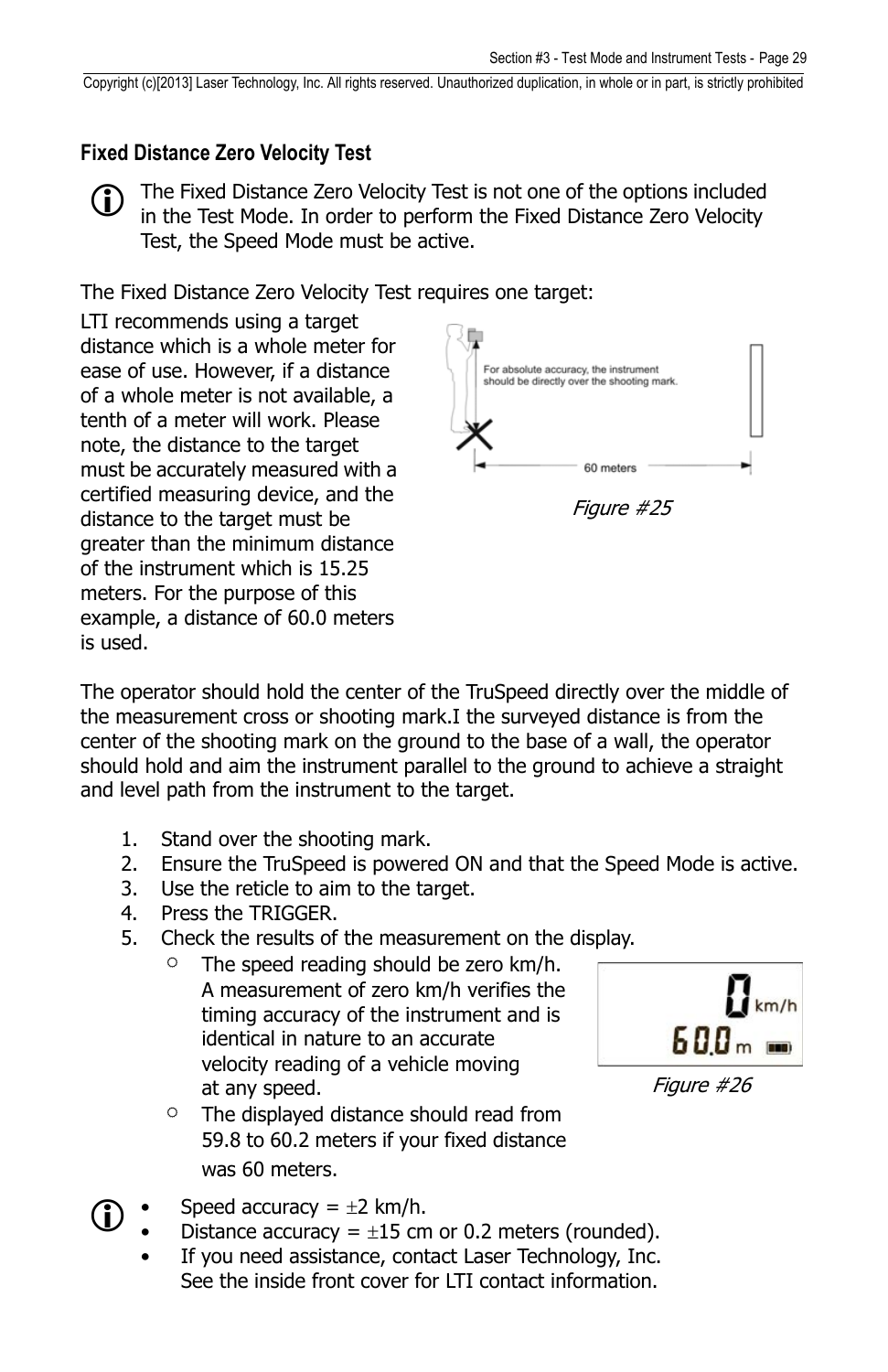### <span id="page-31-1"></span><span id="page-31-0"></span>**Delta Distance Test**

Your TruSpeed may not include the Delta Distance Test. It is a factory-defined option that is set when the instrument is shipped.

The Delta Distance Test requires two targets. The distances to each target are not crucial. However. LTI recommends that the distance between the targets be to a whole meter for ease of use. The minimum distance to the closest target must be greater than the minimum distance of the instrument which is 15.25 meters.

Please refer to Figure #27 as a guide for positioning the targets and the shooting mark.

- 1. Install the farthest target.
- 2. Measure 55 meters to the shooting mark and mark the shooting spot.
- 3. Measure from the shooting mark to the closer target at 45 meters.
- 4. Install the closer target at 45 meters.

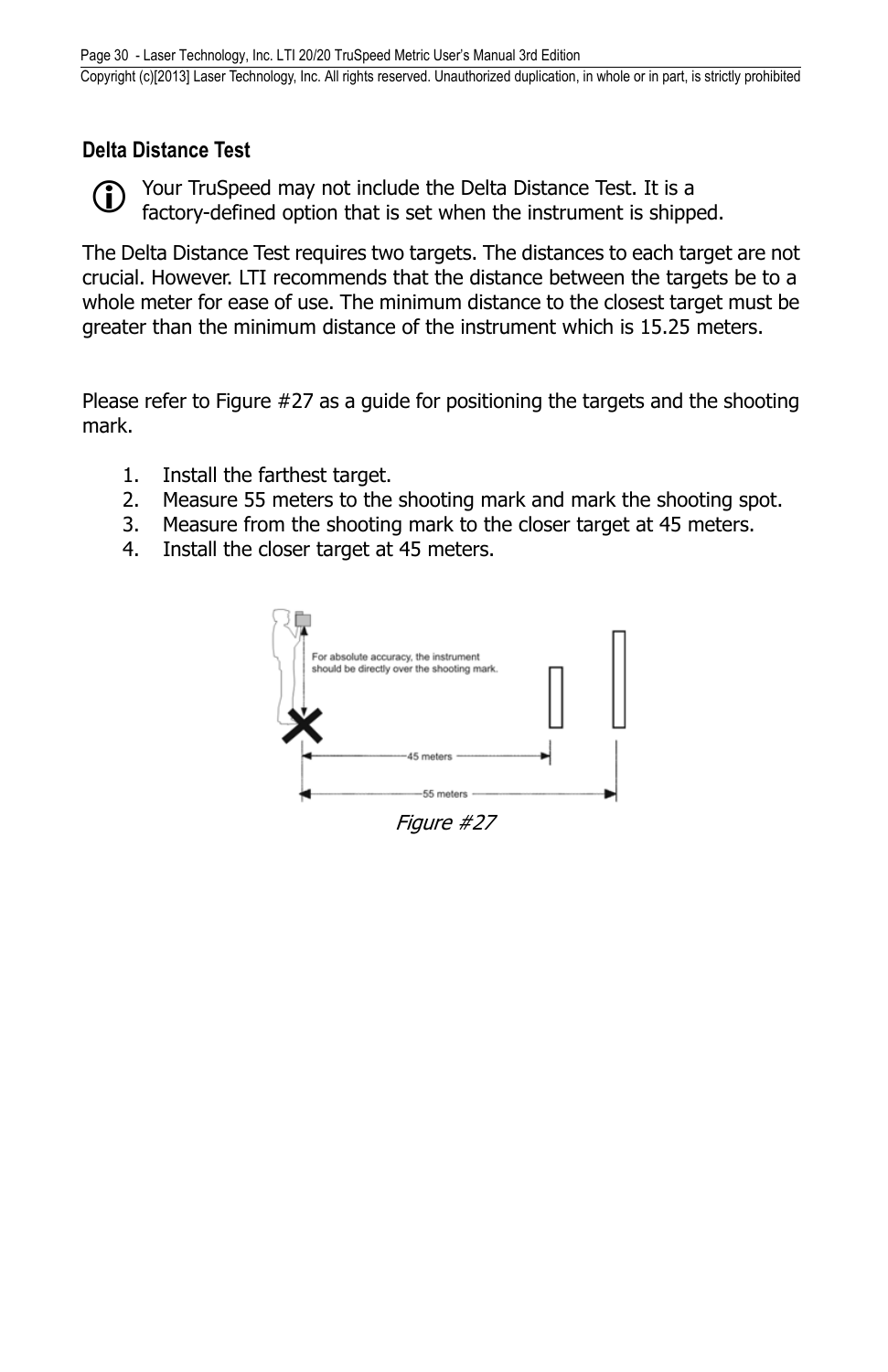<span id="page-32-2"></span>To conduct the test, refer to the table below.

<span id="page-32-1"></span><span id="page-32-0"></span>

|          | <b>Action</b>                                                                                                                                          | <b>Results</b>                                                                                                    |
|----------|--------------------------------------------------------------------------------------------------------------------------------------------------------|-------------------------------------------------------------------------------------------------------------------|
| 1.<br>2. | Stand on the shooting mark.<br>Power ON the TruSpeed and<br>press the $\vert \vee \vert$ button 3 times until the<br>message -d1- appears in the upper | $\checkmark$ - d $\checkmark$ - km/h                                                                              |
| 3.       | display.                                                                                                                                               |                                                                                                                   |
| 4.       | Aim to the far target and press the<br>TRIGGFR.<br>Check the display. If necessary, you<br>may repeat step $#3$ .                                      | $v - d$ $\frac{1}{2}$ $\frac{1}{2}$ $\frac{1}{2}$ $\frac{1}{2}$ $\frac{1}{2}$ $\frac{1}{2}$ $\frac{1}{2}$<br>550m |
| 5.       | Press the $\vert \vee \vert$ button. The message<br>-d2- appears in the upper display.                                                                 | $\sim$ - de - km/h                                                                                                |
| 6.       | Aim to the near target and press the<br>TRIGGER.                                                                                                       | <sub></sub> 、‐d2‐ <sub>km/h</sub>                                                                                 |
| 7.       | Check the display.<br>If necessary, you may repeat step $#6$ .                                                                                         | 450 <sub>m</sub>                                                                                                  |
| 8.       | Press the $\boxed{\checkmark}$ button. The screen<br>displays the difference between the<br>two distances.                                             | 100.                                                                                                              |
|          | If the targets are shot in reverse order, the display is the same,<br>but the difference appears as a negative number                                  |                                                                                                                   |

• If the difference is 10 meters, the displayed distance should be 9.8 to 10.2 meters ( $\pm$ 15 cm displayed to  $\pm$ 0.2 meters).

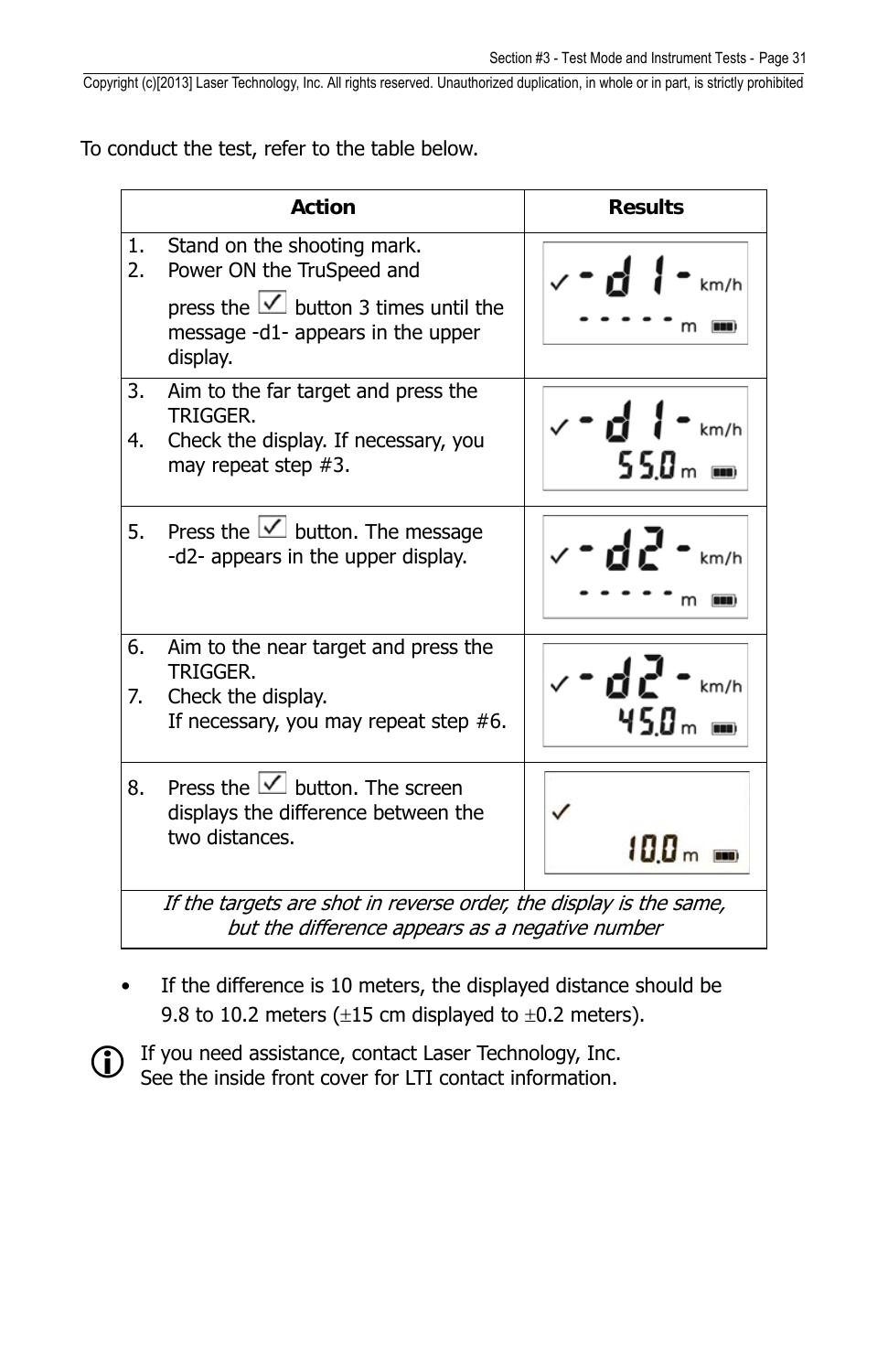### <span id="page-33-2"></span><span id="page-33-1"></span><span id="page-33-0"></span>Instrument Self Test

Just like when the instrument is powered ON, during the Self Test the microcontroller interrogates the system electronics.

To complete the Self Test:

- 1. Press the  $\vee$  button repeatedly until the screen display looks similar to Figure #28.
- 2. Press the TRIGGER to complete the Self Test. Figure #29 shows an example of all tests proving positive.
	- $\circ$  If all tests do not prove positive, the appropriate error code will appear in the upper display [\(page 16](#page-17-2)).



Figure #28



Figure #29

**1** If the instrument fails the Self Test:

- 1. Press the  $\odot$  button to power OFF the TruSpeed.
- 2. Press the  $\circledcirc$  button to once again power ON the TruSpeed and repeat the Self Test.
- 3. Contact LTI if the error repeats and you need assistance. See the inside front cover for LTI contact information.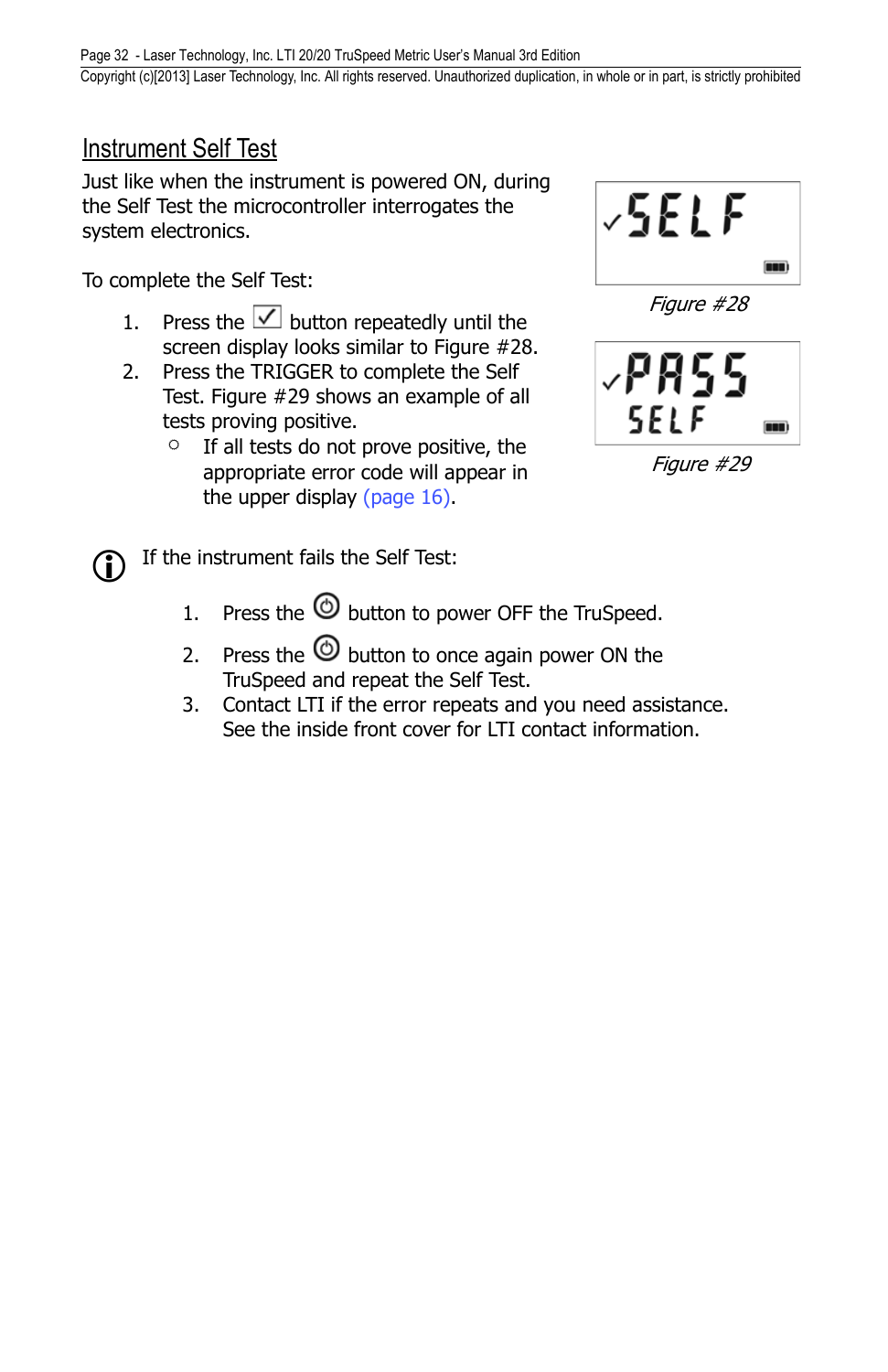### <span id="page-34-0"></span>Optional Local Speed Limit Edit

<span id="page-34-1"></span> Your TruSpeed may not include the Local Speed Limit Edit feature. It is a factory-defined option that is set when the instrument is shipped.

To display the Speed Limit Edit Screen, press

the  $\vee$  button repeatedly until the screen display looks similar to Figure #30. The current value associated with the local speed limit appears in the upper display In this example the local speed limit is 30 km/h.

- 1. Press the  $\boxed{\smash{\bigtriangledown}}$  button 5 times. The initial screen should look similar to Figure #30.
- 2. Press the  $\overline{O}$  button to edit the local speed limit. The right-most digit will flash as shown in Figure #31.
- Press the  $\frac{1}{2}$  button to add 1 value of the flashing digit.
- Press the  $\vee$  button to subtract 1 from the value of the flashing digit.
- Press the  $\overline{\bigcirc}$  button to move to the digit to the left of the flashing digit.
	- $\circ$  Valid Values: 0 to 322 km/h.
	- $\circ$  Entering a value of 0 km/h disables this feature.
- Press the  $\blacksquare$  button to store the value as the local speed limit.
	- If you entered a valid value, the instrument will emit a single beep and store the value as the local speed limit.
	- $\circ$  If you entered an invalid value, the instrument will emit a double beep and the previous value will be reset.
- When factory default settings are restored [\(page 14](#page-15-2)), the Local Speed Limit Edit value is set to 0 km/h.
	- See [page 25](#page-26-1) for information about taking speed measurements after entering a value other than zero for the Local Speed Limit.



Figure #30



Figure #31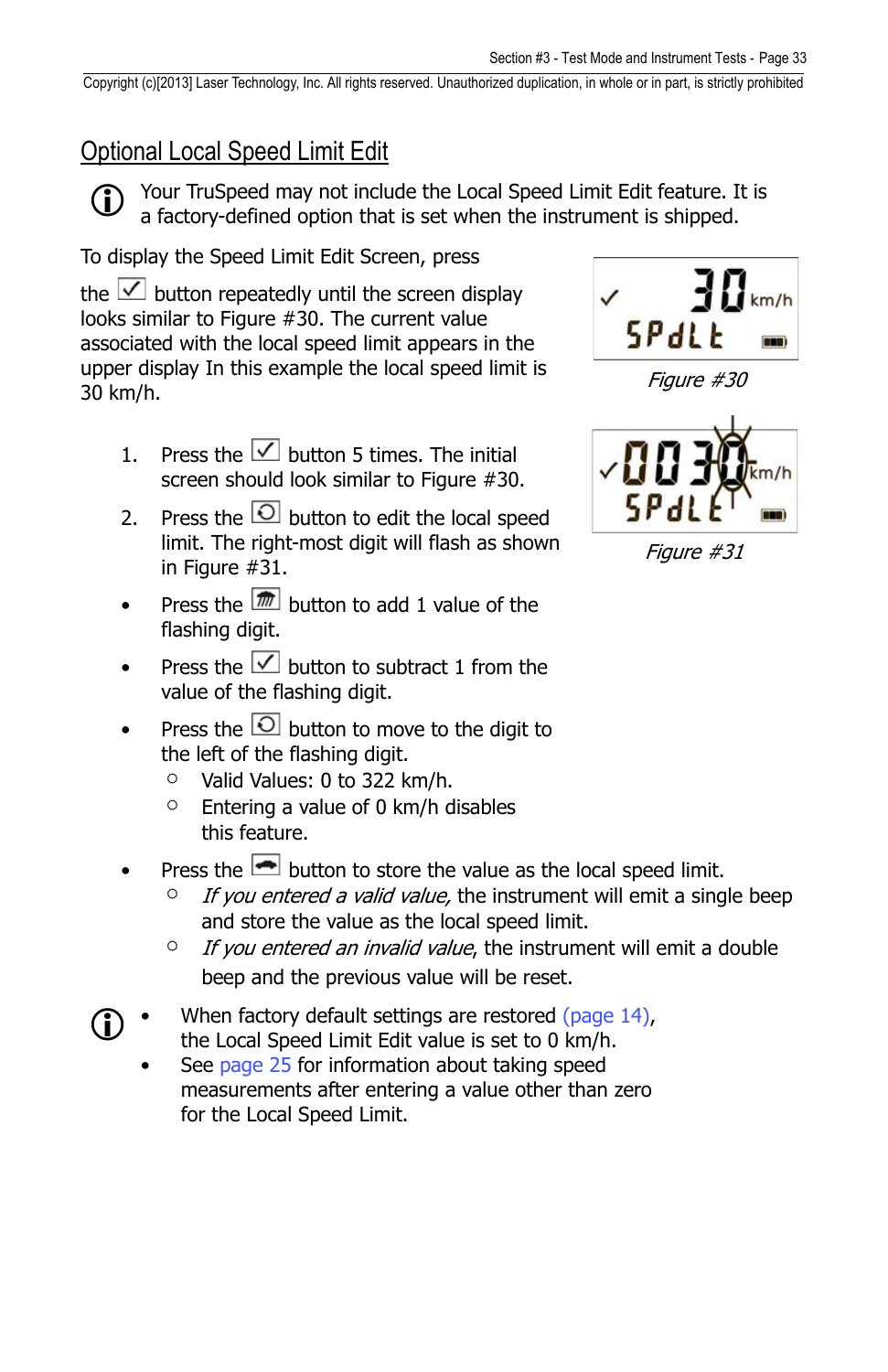### <span id="page-35-3"></span><span id="page-35-0"></span>Model and Firmware Version Number Display

To display the model number and firmware version number of your TruSpeed, press

the  $\vee$  button repeatedly until the model number and firmware version is displayed. The display should look similar to Figure #32. The model number appears in the upper display and the firmware version number appears in the Lower Display. In this example, the model number is "100" and the firmware version number is "1.19".



Figure #32



(iii) In this example:

- The 'L' that appears as the last character in the upper display indicates that this particular TruSpeed includes the optional Long Range Feature.
- The 'd' that appears as the first character in the lower display indicates that this particular TruSpeed includes the optional Jam Detect feature.

### <span id="page-35-2"></span><span id="page-35-1"></span>Serial Number Display

To display the serial number of your TruSpeed,

press the  $\vee$  button repeatedly until the serial number is displayed. The display should look similar to Figure #33. The serial number has 6 digits and appears in the upper and lower display. In this example, the serial number is "000001".



Figure #33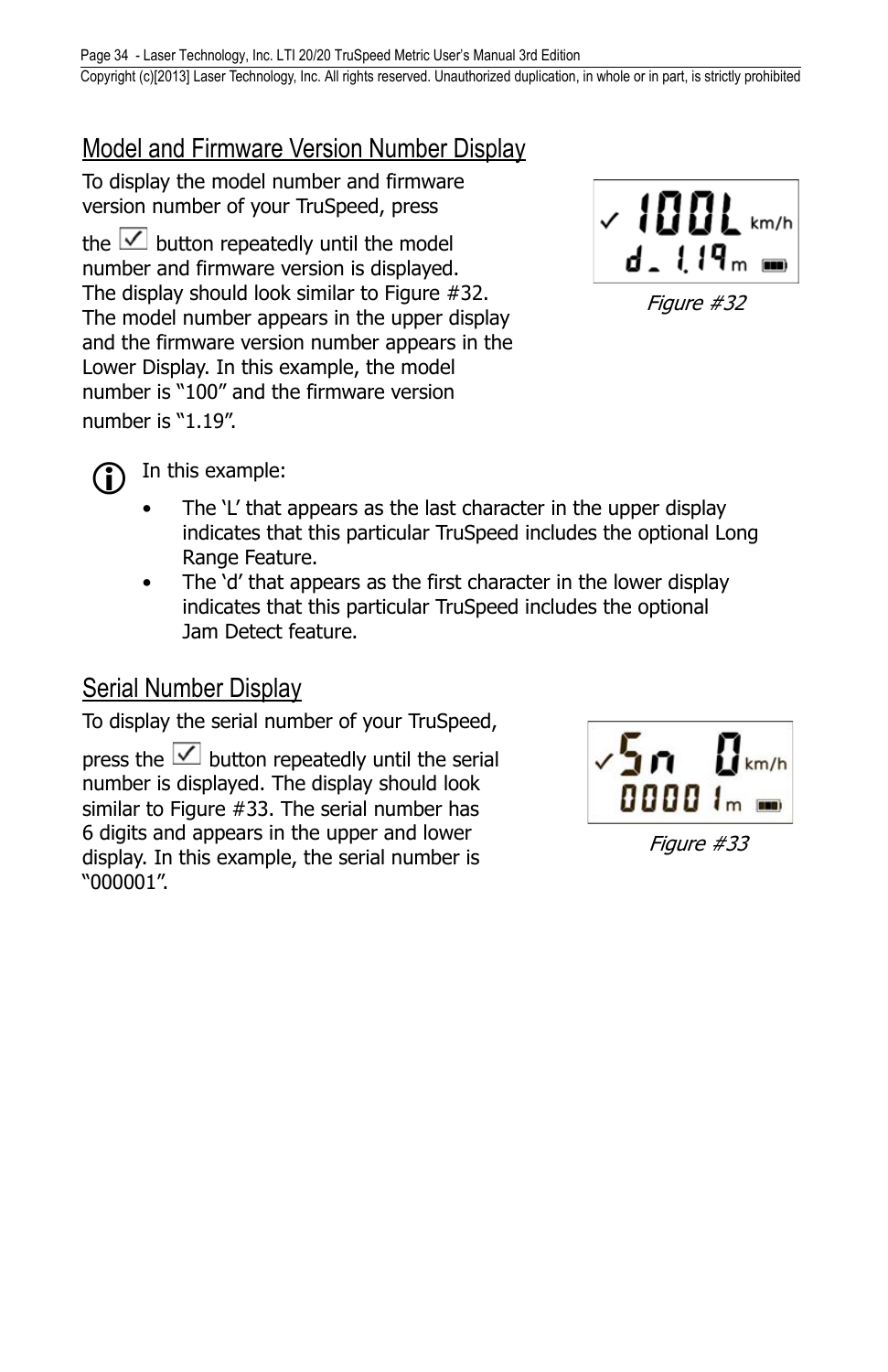### <span id="page-36-1"></span><span id="page-36-0"></span>**Section #4 - Maintenance**

#### **Operating Temperature**

The instrument is rated for a temperature range of -30 $\degree$  to 60 $\degree$  C. Do not operate the instrument in temperatures outside that range.

#### **Moisture and Dust Protection**

The TruSpeed is sealed to provide protection from normally encountered field conditions. It is protected from dust and light moisture.

#### **Shock Protection**

The TruSpeed is a precision instrument and should be handled with care. It will withstand a reasonable drop shock. If you drop the instrument, check the scope alignment [\(page 27](#page-28-1)) before using the instrument for speed measurement.

#### **Cleaning and Storage**

Clean the instrument after each use. Check for the following:

- *Excess moisture.* Towel off excess moisture and air dry the instrument at room temperature.
- **Exterior dirt.** Wipe exterior surfaces clean. Use isopropyl alcohol to remove dirt and fingerprints from the scope exterior.
- *Dirty lenses*. Use a lens brush to remove surface dust and loose particles from the front panel lenses. To clean a lens, moisten it with lens cleaning solution and wipe it with a clean cloth or lens tissue.
- Batteries. If you won't be using the instrument again soon, remove the batteries before storing it.

#### **Caring for the Scope**

Do not attempt to lubricate the scope. It is sealed from within using o-rings and special compounds. All seals are permanent and require no maintenance.

Use a lens brush to remove surface dust and loose particles. To clean a lens, moisten it with lens cleaning solution and wipe it with a clean cloth or lens tissue.

#### **Checking the Screen Display**

The instrument provides a method of verifying the display integrity. For more information, see [page 26](#page-27-3).

#### **Restoring Factory Default Settings**

See [page 14](#page-15-2).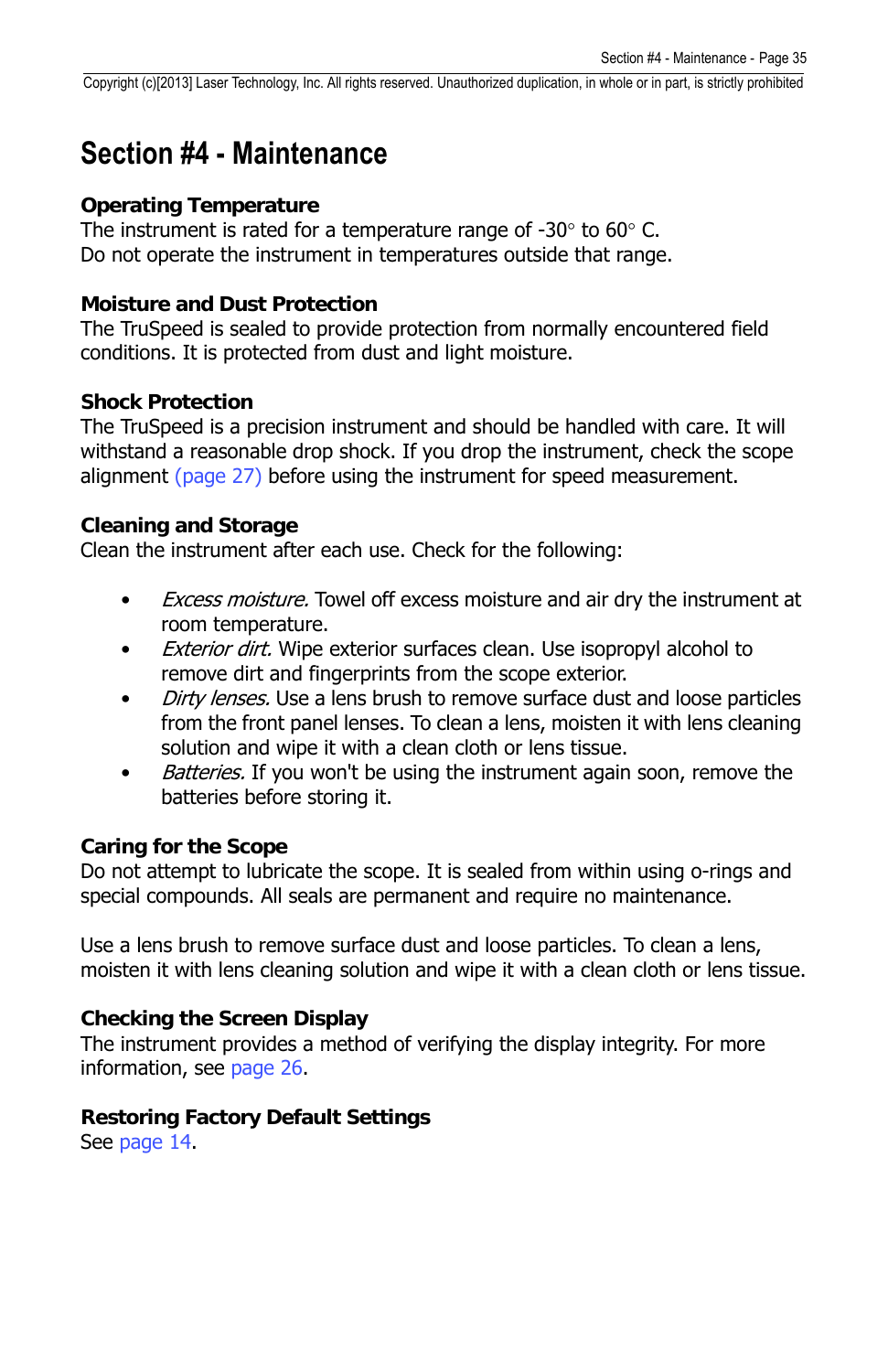## <span id="page-37-0"></span>**Section #5 - Serial Data Interface**

The TruSpeed serial interface uses RS-232 +/-12V signal levels and data format. Figure #34 shows the pin-out assignments for the TruSpeed's serial port.

### Data Format

TruSpeed serial data format is similar to that of the Laser Technology Marksman 20/20 and UltraLyte speed detection instruments. All data values are available at the serial port after each measurement.



Figure #34

### **Format Parameters**

- 115200 BPS 1 stop bit
- 
- 1 start bit no parity • 8 data bits

### Download Instructions

The instructions below are provided for general information only. Specific steps may vary, depending upon your data collection program.

- 1. Connect the TruSpeed to the PC, Pocket PC, etc.
- 2. Start the data collection program on the PC and adjust settings to match format parameters (115200 baud, 8 data bits no parity, 1 stop bit).
- 3. Power ON the TruSpeed and verify that the speed mode is active.
- 4. Take the desired measurement.

### Remote Trigger

It is possible to remotely trigger the TruSpeed and take measurements using an external computer, data collector, or switch closure. Remote triggering is accomplished by providing an open collector closure to ground or an active low TTL or RS232 level signal to the 'trigger' pin on the serial connector. This option requires a special order download cable that connects the remote trigger signal from the TruSpeed to the 'RTS' output signal of a computer's serial port.

When using a serial cable with a remote trigger connection, care must be taken in controlling the state of the RTS signal from the host computer. Often times the default state of the RTS signal will be low, causing an inadvertent trigger of the TruSpeed. Since the remote trigger signal is treated the same as a button press on the TruSpeed, holding the signal low is identical to holding down a button, which prevents a response to any additional keys that are pressed.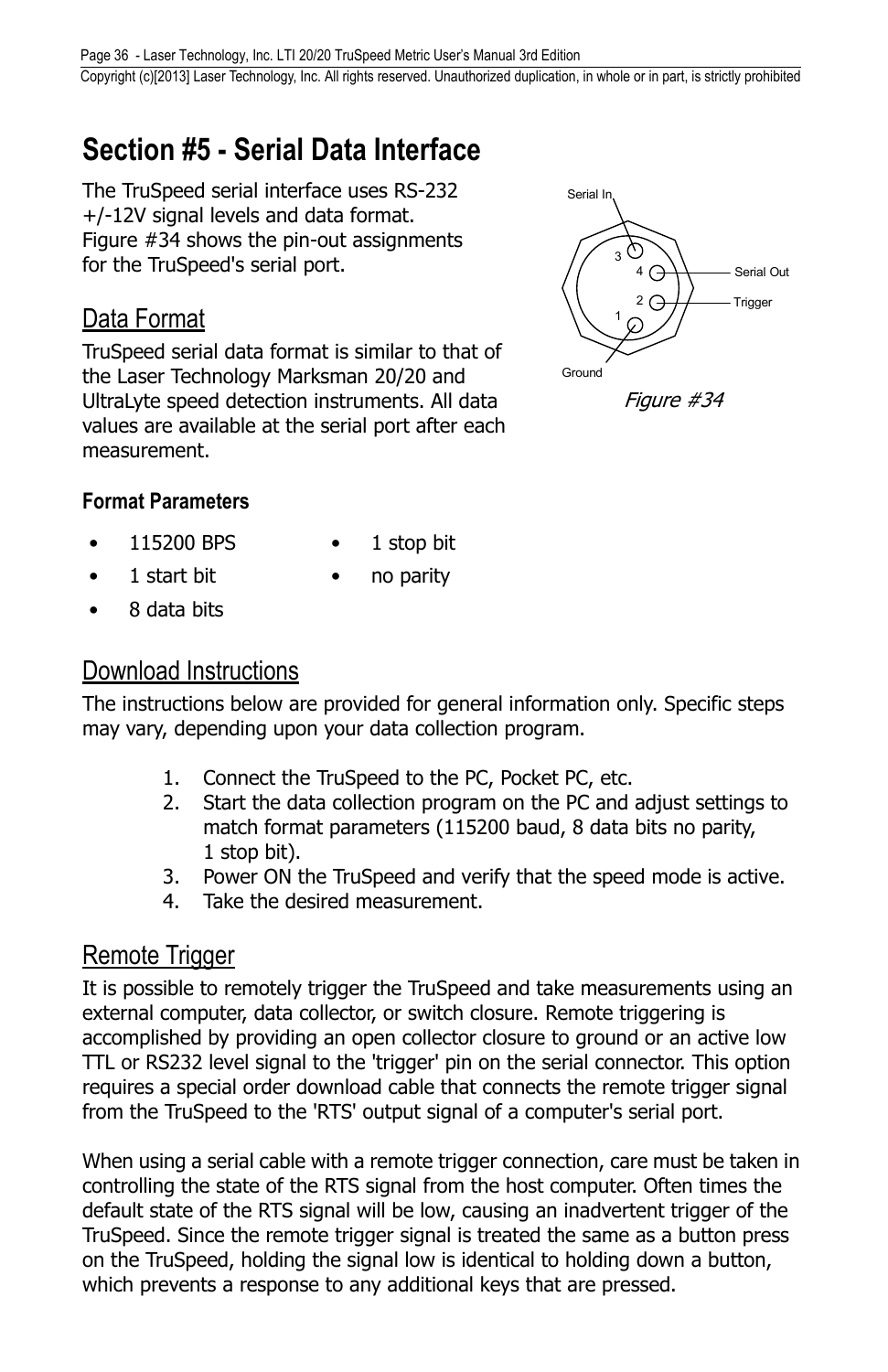### <span id="page-38-6"></span><span id="page-38-5"></span><span id="page-38-0"></span>**Requests**

### **Firmware Version ID Request \$ID<CR><LF>**

| \$ID | The request identifier. |  |
|------|-------------------------|--|
|------|-------------------------|--|

- **<CR>** A carriage return.
- **<LF>** An optional line feed character.

<span id="page-38-1"></span>Instrument response:

**\$ID,TSmodel-versionid,date,csum<CR><LF>**

<span id="page-38-2"></span>

| \$ID       | Message identifier.                        |
|------------|--------------------------------------------|
| TSmodel    | The TruSpeed model (TS100).                |
| -versionid | The version ID of the internal firmware    |
|            | (preceded by a hyphen).                    |
| date       | The effective date of the firmware version |
|            | (MMM DD YYYY format).                      |
| csum       | 32-bit checksum.                           |

#### <span id="page-38-3"></span>Example Version ID Messages

| Request:  | \$ID < CR > < LRF                                 |
|-----------|---------------------------------------------------|
| Response: | \$ID, TS100-1.10-4, Mar 30 2008, 9235 FA06 * 3AAA |

### **Serial Number Request**

**\$SN<CR><LF>**

| \$SN | The request identifier.                    |
|------|--------------------------------------------|
|      | $\langle CR \rangle$ A carriage return.    |
|      | <lf> An optional line feed character.</lf> |

<span id="page-38-4"></span>The instrument's response is as follows:

#### **\$SN,SerialNum\*csum**

| \$SN      | Message identifier.                   |
|-----------|---------------------------------------|
| SerialNum | TS followed by 6 digit serial number. |
| *csum     | 8-bit checksum.                       |

Example Version ID Messages

| Request:  | \$SN < CR > < LRF  |
|-----------|--------------------|
| Response: | \$SN,TS000004*4399 |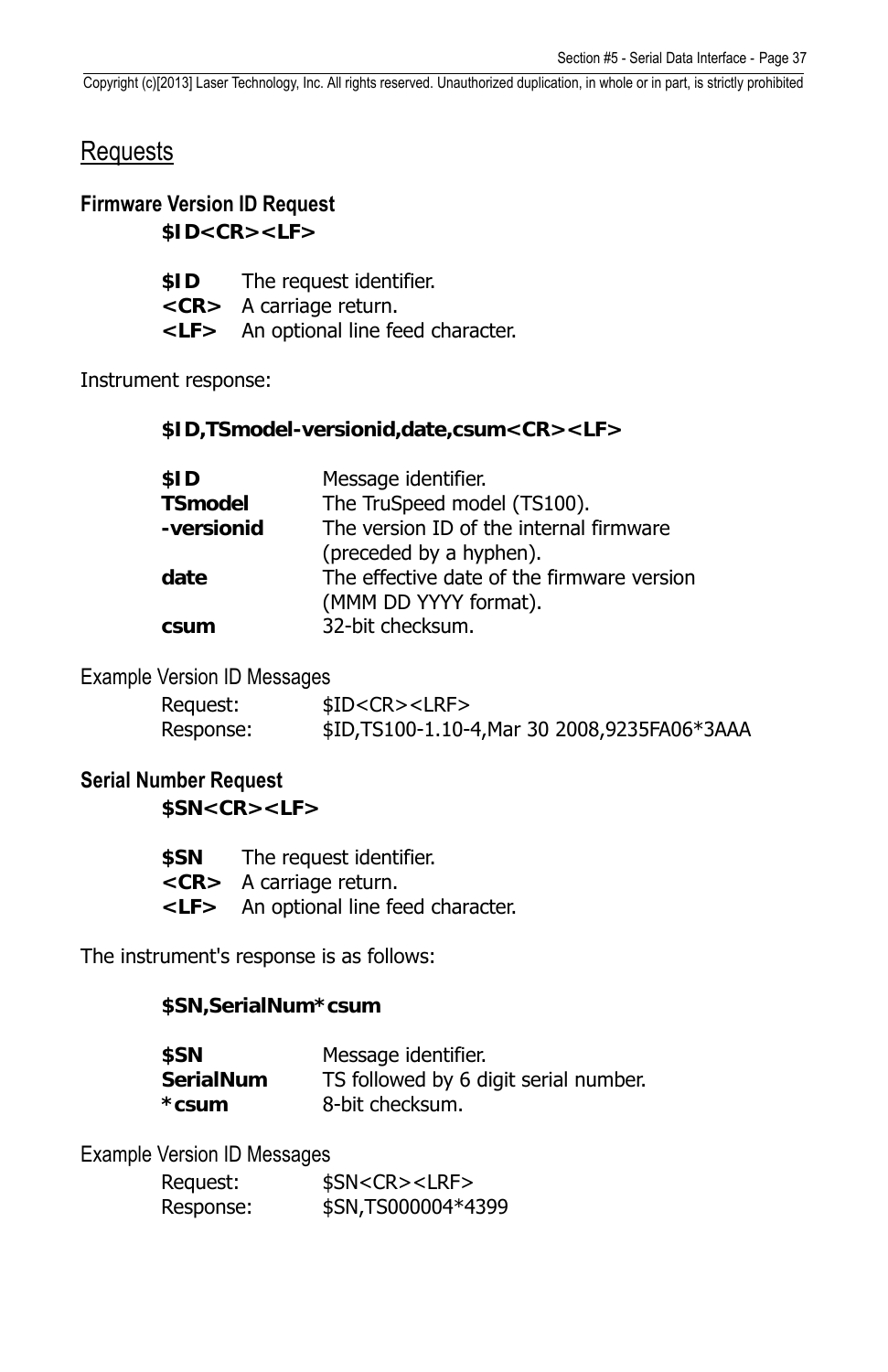### <span id="page-39-5"></span><span id="page-39-1"></span><span id="page-39-0"></span>Speed / Range Data Message Format

### **Speed,Range,Sunits,Runits\*csum<CR><LF>**

- **Speed** The speed measurement. Legal values are 000 to 322 Km/h. If the target was departing when the measurement was taken, the number will be preceded by a minus sign.
- **Range** The range measurement. Standard legal values: 0000.0 to 650.0 (unsigned). Long Range legal values: 0000.0 to 1200.0 (unsigned).
- **Sunits** Speed units  $(K = km/h)$ .
- **Runits** Range units (M = meters).
- **\*csum** 8-bit checksum.
- **<CR>** Carriage return.
- **<LF>** An optional line feed character.

### **Example Speed/Range Messages**

\$SP,80,213.8,K,M\*493D

<span id="page-39-4"></span><span id="page-39-3"></span><span id="page-39-2"></span> If a measurement error occurs, the speed and range values are replaced by an error code in the form  $\frac{E}{x}$  x  $\frac{E}{x}$  where xx is the error code. For more information about Error Codes, see [page 16.](#page-17-3)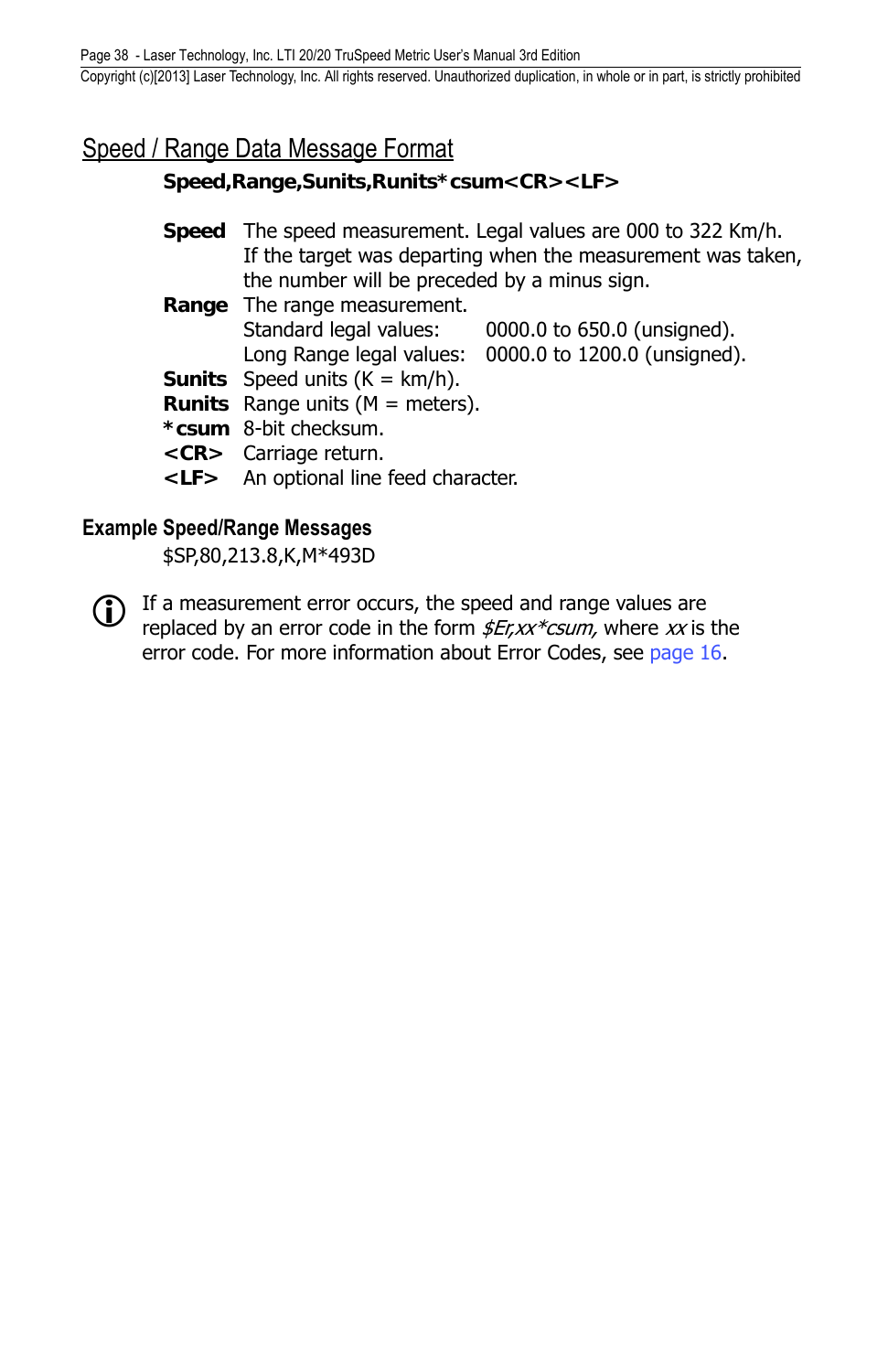## <span id="page-40-2"></span><span id="page-40-0"></span>**Section #6 - Specifications**

<span id="page-40-1"></span>

| Weight:                                                            | 1.25 kg (with batteries)                                                                                         |
|--------------------------------------------------------------------|------------------------------------------------------------------------------------------------------------------|
| Size:                                                              | 20 x 8 x 30 cm                                                                                                   |
| <b>Acquisition Time:</b>                                           | 0.33 seconds                                                                                                     |
| Speed Measurement Range:                                           | $\pm 322$ km/h                                                                                                   |
| Speed Accuracy:                                                    | $\pm 2$ km/h                                                                                                     |
| Minimum Range:<br>Speed Mode:<br>Weather Mode:<br>Continuous Mode; | 15 meters<br>61 meters<br>15 meters                                                                              |
| Maximum Range<br>Standard:<br>Long Range:                          | 650 meters<br>1,200 meters (optional feature)                                                                    |
| Range Accuracy:                                                    | $±15$ cm                                                                                                         |
| Range Resolution:                                                  | $0.1$ meter                                                                                                      |
| Beam Divergence:                                                   | 2.5 milliradians nominal                                                                                         |
| Laser Wavelength:                                                  | 905 nanometers nominal                                                                                           |
| Temperature Range:                                                 | $-30^{\circ}$ C to $+60^{\circ}$ C                                                                               |
| Power:                                                             | Two alkaline, NiCad, or NiMH rechargeable<br>C-cell batteries providing up to 25 hours of<br>cordless operation. |
| Eye Safety:                                                        | FDA Class 1 (CFR 21)                                                                                             |
| Environment:                                                       | Water resistant<br>NEMA 4 and IP 55                                                                              |
| Construction:                                                      | Composite Polycarbonate Outer Shell<br>Aluminum Internal Chassis                                                 |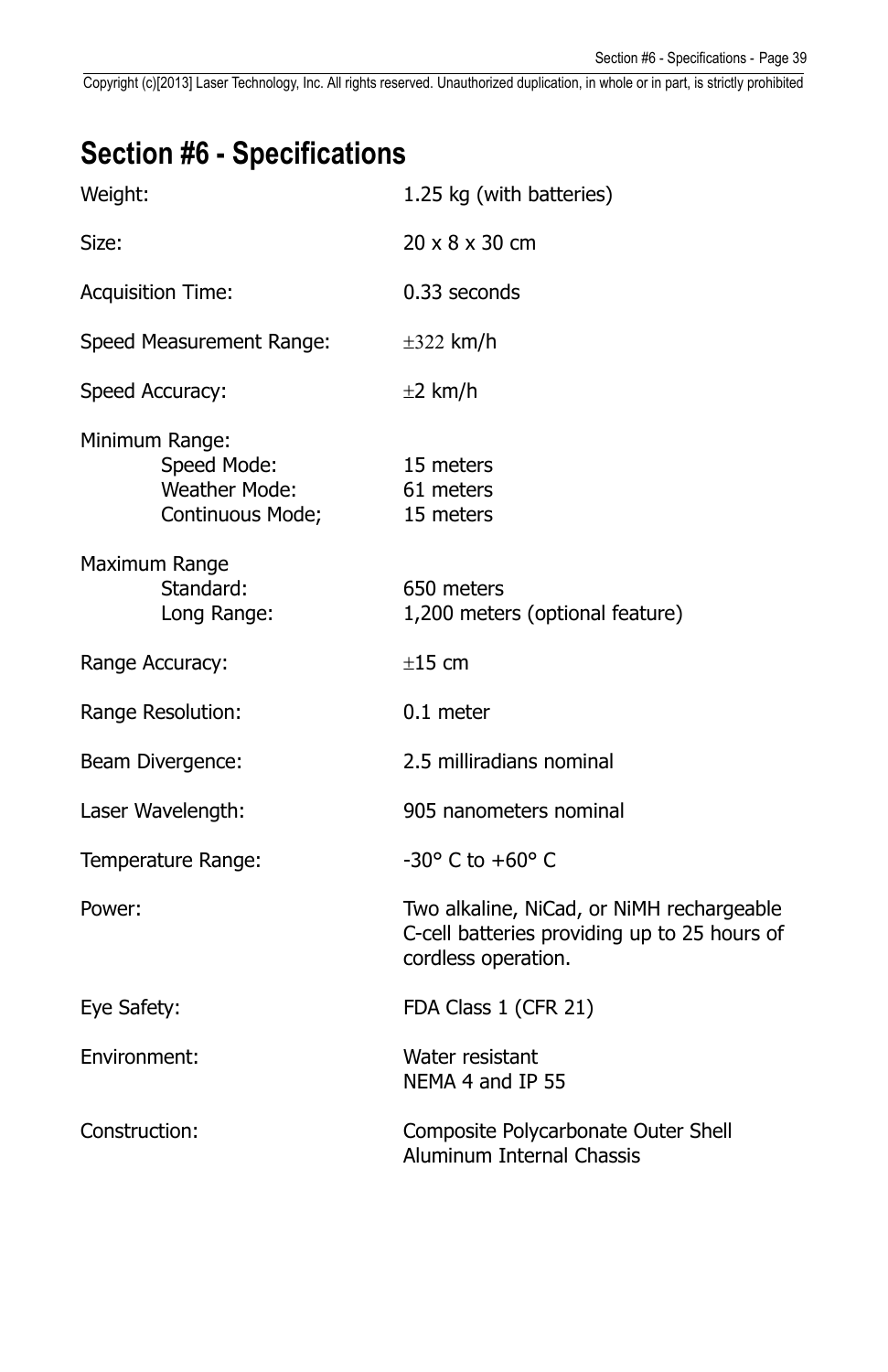## <span id="page-41-1"></span><span id="page-41-0"></span>**Section #7 - Troubleshooting Tips**

| <b>What You Will See</b>                                             | <b>Required Action</b>                                                                                                                                                                                                                                                                                                                                                                                    |
|----------------------------------------------------------------------|-----------------------------------------------------------------------------------------------------------------------------------------------------------------------------------------------------------------------------------------------------------------------------------------------------------------------------------------------------------------------------------------------------------|
| Unit powers OFF by<br>itself.<br>-or-<br>No power at all.            | Verify that the batteries are installed correctly.<br>$\bullet$<br>Replace the batteries.<br>$\bullet$<br>Keep in mind that the instrument automatically<br>$\bullet$<br>powers OFF if there is no instrument activity for a<br>period of 15 minutes.                                                                                                                                                     |
| The in-scope aiming<br>reticle is not visible.                       | Press the TRIGGER to activate the aiming reticle.<br>$\bullet$<br>Press the <b>button</b> to increase the intensity of<br>$\bullet$<br>the aiming reticle.<br>Adjust the polarizing filter.<br>$\bullet$                                                                                                                                                                                                  |
| E01 error code.<br>No range or speed<br>readings.                    | Can you measure to a wall that is about<br>$\bullet$<br>15 meters away?<br>Check the scope alignment.<br>Restore the factory defaults.<br>٠<br>When measuring a short range to a small target,<br>$\bullet$<br>aim slightly above the target.                                                                                                                                                             |
| Erroneous readings/not<br>repeatable.                                | Do you have a clear line of sight?<br>٠<br>Check the scope alignment.<br>$\bullet$<br>Is it raining or foggy. If yes, is the Weather Mode<br>$\bullet$<br>active? If not, turn it ON. Keep in mind that the<br>minimum range will be 61 meters.<br>When measuring a short range to a small target,<br>$\bullet$<br>aim slightly above the target.                                                         |
| Limited Range.                                                       | Do you have a clear line of sight?<br>$\bullet$<br>Rain or fog will reduce the unit's maximum<br>range.<br>Is the Weather Mode active? If not, turn it ON.<br>٠<br>Keep in mind that the minimum range will be<br>61 meters.<br>Keep in mind that acquiring a target through<br>glass will reduce the unit's maximum range.<br>Make sure the lens is clean.<br>Check the lens for scratches.<br>$\bullet$ |
| Difficult to acquire<br>target while aiming<br>through windshield.   | Is the Weather Mode active? If not, turn it ON.<br>$\bullet$<br>Keep in mind that the minimum range will be<br>61 meters.<br>If the windshield is bubble-shaped, shoot<br>$\bullet$<br>through the center of the windshield.                                                                                                                                                                              |
| Difficult to acquire<br>target while aiming<br>through rain or snow. | . Is the Weather Mode active? If not, turn it ON.<br>$\bullet$<br>If not, turn it ON. Keep in mind that the minimum<br>range will be 61 meters.                                                                                                                                                                                                                                                           |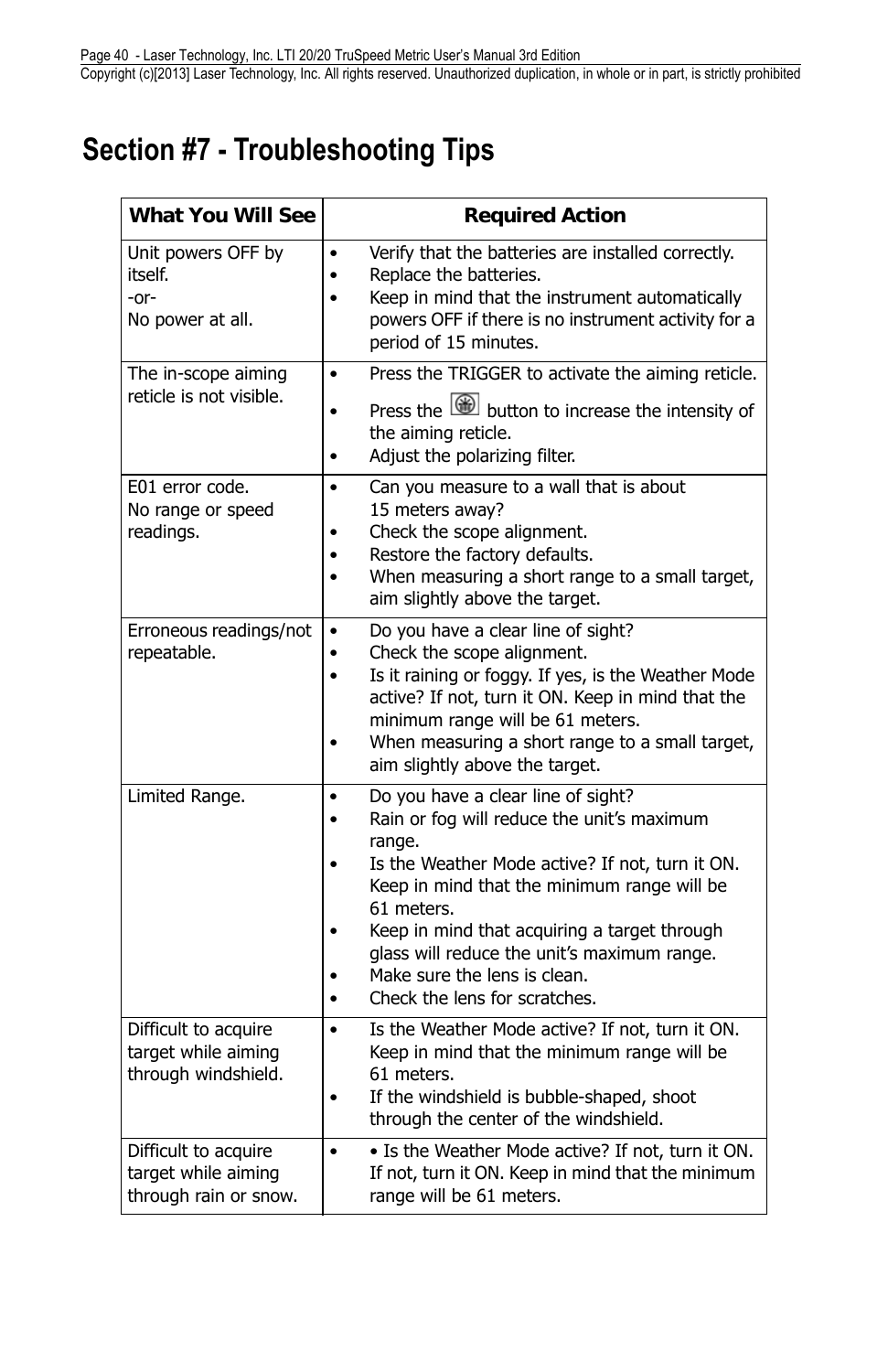## <span id="page-42-1"></span><span id="page-42-0"></span>**Section #8 - Glossary**

| beam divergence:               | The tendency of a laser beam to expand in<br>diameter as it moves away from the source,<br>measured in milliradians (mrad).                                                                                                                      |
|--------------------------------|--------------------------------------------------------------------------------------------------------------------------------------------------------------------------------------------------------------------------------------------------|
| <b>Continuous Mode:</b>        | Alternate speed measurement mode. Allows you<br>to take several successive readings of a target<br>vehicle. Re-trigger for each new target.<br>See page 23.                                                                                      |
| <b>Delta Distance Test:</b>    | Optional Feature. Uses two measurements each<br>to a known distance to verify the measurement<br>accuracy of the TruSpeed. See page 30.                                                                                                          |
| <b>Display Integrity Test:</b> | Allows you to verify that all segments of the LCD<br>screen are operating. See page 26.                                                                                                                                                          |
| <b>Fixed Distance Test:</b>    | Uses one measurement to a known distance to<br>verify the measurement accuracy of the<br>TruSpeed. See page 29.                                                                                                                                  |
| laser:                         | Light Amplification by Stimulated Emission of<br>Radiation.                                                                                                                                                                                      |
| lidar:                         | A device that is similar in operation to radar, but<br>emits pulsed laser light instead of radio waves.                                                                                                                                          |
| microcontroller:               | The computer processor that controls all of the<br>functions of the TruSpeed.                                                                                                                                                                    |
| <b>Receive Lens:</b>           | Located on the front panel of the TruSpeed, it is<br>the bottom lens and receives the signals back<br>from the target and then feeds the signal<br>information to the microcontroller.                                                           |
| reticle:                       | A scale located in the sighting scope that helps<br>you aim to your target. It is visible when the<br>TruSpeed is powered ON. You may need to press<br>the TRIGGER to see the reticle. See page 5.                                               |
| <b>Transmit Lens:</b>          | Located on the front panel of the TruSpeed, it is<br>the top lens and transmits the infrared laser<br>signals.                                                                                                                                   |
| <b>Weather Mode:</b>           | Alternate speed measurement mode. The laser<br>only acquires targets that are beyond the range<br>where weather affects the laser's ability to<br>capture a speed reading. Targets must be at a<br>distance greater than 61 meters. See page 22. |
| <b>Zero Velocity Test:</b>     | See Fixed Distance Test.                                                                                                                                                                                                                         |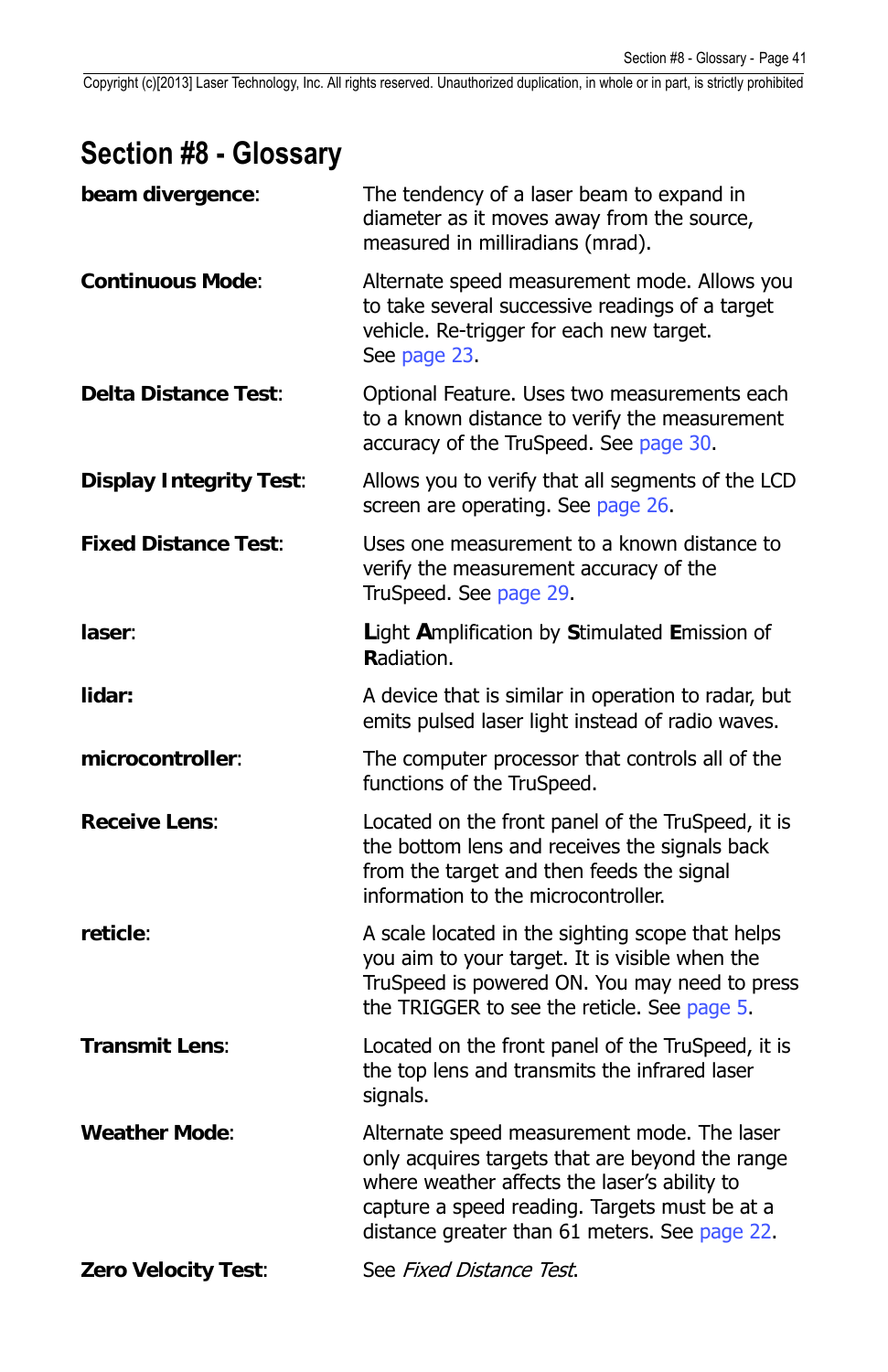Page 42 - Laser Technology, Inc. LTI 20/20 TruSpeed Metric User's Manual 3rd Edition Copyright (c)[2013] Laser Technology, Inc. All rights reserved. Unauthorized duplication, in whole or in part, is strictly prohibited

## <span id="page-43-0"></span>**Index**

## **A**

acquisition time [39](#page-40-2) adjustment ring filter [5](#page-6-4) aiming reticle [5](#page-6-4) brightness [14](#page-15-3) not visible [40](#page-41-1)

## **B**

Backlight button [6](#page-7-1) bAtt CHAng [10](#page-11-2), [13](#page-14-1) batteries inserting [8](#page-9-4) battery display indicator [10,](#page-11-2) [12](#page-13-1) voltage level [10](#page-11-2) Battery Release [4,](#page-5-1) [8](#page-9-4) Battery Tube [4,](#page-5-1) [8](#page-9-4) baud rate [36](#page-37-0) beam divergence [39](#page-40-2), [41](#page-42-1) beeps [15](#page-16-4) br  $xx$  [13](#page-14-1) brightness of the aiming reticle [14](#page-15-3) Brightness Control button [6](#page-7-1) buttons [6](#page-7-1)

## **C**

cleaning [35](#page-36-1) confidence checks [28](#page-29-1) construction [39](#page-40-2) Continuous Mode [23,](#page-24-2) [41](#page-42-1) button [6](#page-7-1) display indicator [12](#page-13-1) cosine effect [19](#page-20-2) minimizing [20](#page-21-0)

### **D**

-d1- [13,](#page-14-1) [31](#page-32-2)  $-d2 - 13, 31$  $-d2 - 13, 31$  $-d2 - 13, 31$ data format [36](#page-37-0) dEF CLEAr [13,](#page-14-1) [14](#page-15-3) Delta Distance Test [30,](#page-31-1) [41](#page-42-1) results [31](#page-32-2) Display Backlight [6](#page-7-1) display indicator [12](#page-13-1) display indicators [12](#page-13-1) Display Integrity Test [26](#page-27-4), [41](#page-42-1) download instructions [36](#page-37-0) drop shock [35](#page-36-1) dust protection [35](#page-36-1)

## **E**

E xx [13](#page-14-1) environment [39](#page-40-2) error codes [16](#page-17-3) serial data [38](#page-39-5) error conditions [15](#page-16-4) eye safety [3,](#page-4-3) [39](#page-40-2)

## **F**

factory defaults how to restore [14](#page-15-3) filter [5](#page-6-4) filter adjustment ring  $5$ firmware version [34,](#page-35-3) [37](#page-38-6) Fixed Distance Zero Velocity Test [29,](#page-30-1) [41](#page-42-1) format parameters [36](#page-37-0) front panel [4](#page-5-1)

### **H**

Handle / Battery Compartment [4](#page-5-1)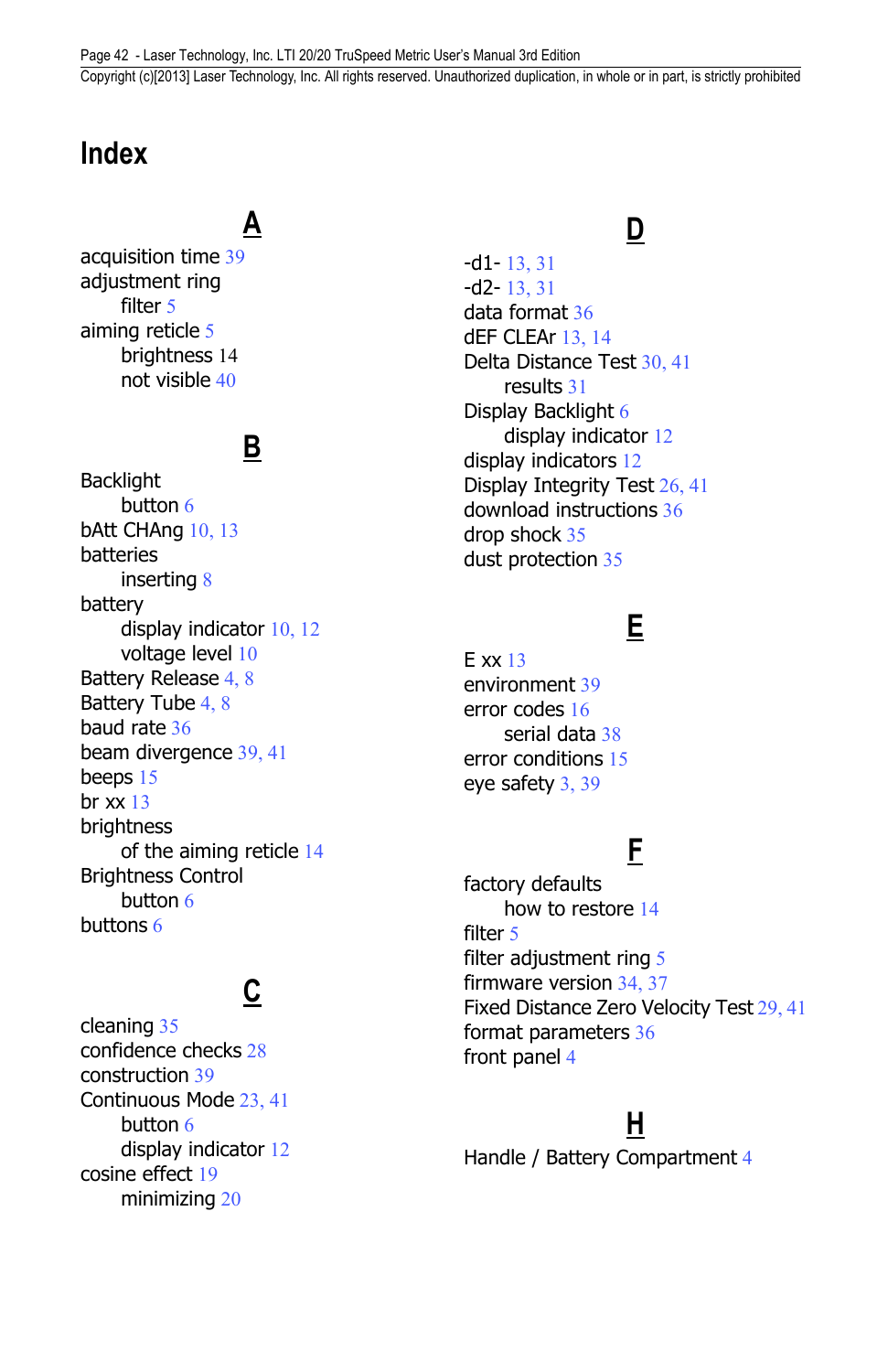# **I**

<span id="page-44-0"></span>ID request [37](#page-38-6)

### **J**

Jam Detect [24](#page-25-2) jam tone [15](#page-16-4)

## **K**

keypad [4](#page-5-1)

## **L**

laser [41](#page-42-1) Laser Fire display indicator [12](#page-13-1) laser jammer detection [24](#page-25-2) laser wavelength [39](#page-40-2) LCD backlight [6](#page-7-1) LCD Screen [4,](#page-5-1) [5](#page-6-4), [12](#page-13-1) lenses [5](#page-6-4) lidar [41](#page-42-1) limited range [40](#page-41-1) line of sight [19](#page-20-2) lower display LCD display [12](#page-13-1)

### **M**

maximum range [39](#page-40-2) measured speed [19](#page-20-2) microcontroller [41](#page-42-1) minimum range [39](#page-40-2) Weather Mode [22](#page-23-2) moisture protection [35](#page-36-1)

## **N**

negative value speed display [21](#page-22-1) no power [40](#page-41-1)

## **O**

OFF [11](#page-12-2) ON [11](#page-12-2) operating temperature [3,](#page-4-3) [35](#page-36-1)

### **P**

panels front and rear [4](#page-5-1) PASS [13,](#page-14-1) [32](#page-33-2) polarizing light filter [5](#page-6-4) positive value speed display [21](#page-22-1) power [39](#page-40-2) power OFF interval [11](#page-12-2) Power ON/OFF button [6](#page-7-1) powering OFF [11](#page-12-2) ON [11](#page-12-2)

## **R**

range [39](#page-40-2) accuracy and resolution [39](#page-40-2) Range Units display indicator [12](#page-13-1) rear panel [4](#page-5-1) Receive Lens [4,](#page-5-1) [5](#page-6-4), [41](#page-42-1) remote trigger [36](#page-37-0) restore factory defaults [14](#page-15-3) reticle [5,](#page-6-4) [41](#page-42-1) RFI considerations [16](#page-17-3) roadside location how to choose 18